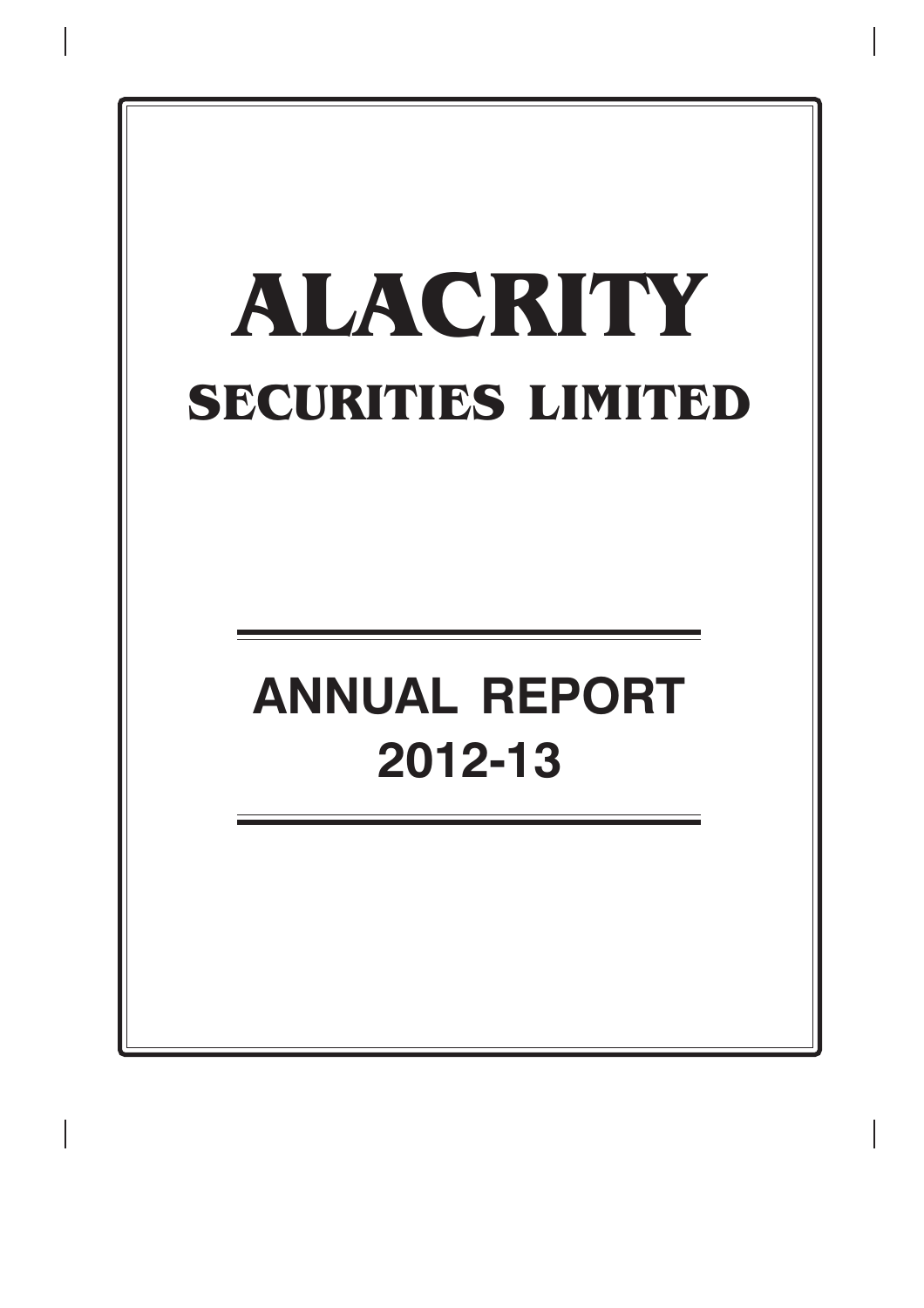## **CORPORATE INFORMATION**

## **BOARD OF DIRECTORS**

Mr. Hiten Mehta Mr. Jai Prakash Jindal Mr. Kishore Shah Ms .Pooja Mehta Mr. Ramanand Gupta

#### **Company Secretary & Compliance Officer**

Ms. Nimita Jain

## **REGISTERED OFFICE**

101, B Wing -Haridarshan Building, Bhogilal Phadia Road, Near S V P Primary School, Kandivali (West), Mumbai – 400067 Tel : 022-2807 3882 Fax :022-2807 3967 Email :info@alacritysec.com

## **AUDITORS**

## **M/s. Lalit Kumar Dangi & Co.**

Chartered Accountants 77,Mulji Jetha Bldg,3rd Floor, 185/187,Princess Street, Marine Lines, Mumbai – 400002 Tel : 022-22066860 Fax : 022-22052224 Email : lkdangi\_ca@mtnl.net.in

## **BANKERS**

CANARA BANK AXIS BANK HDFC BANK

## **REGISTRAR & TRANSFER AGENT**

Big Share Services Pvt. Ltd. E-2, Ansa Industrial Estate, Saki Vihar Road, Sakinaka, Andheri (East), Mumbai 400 072.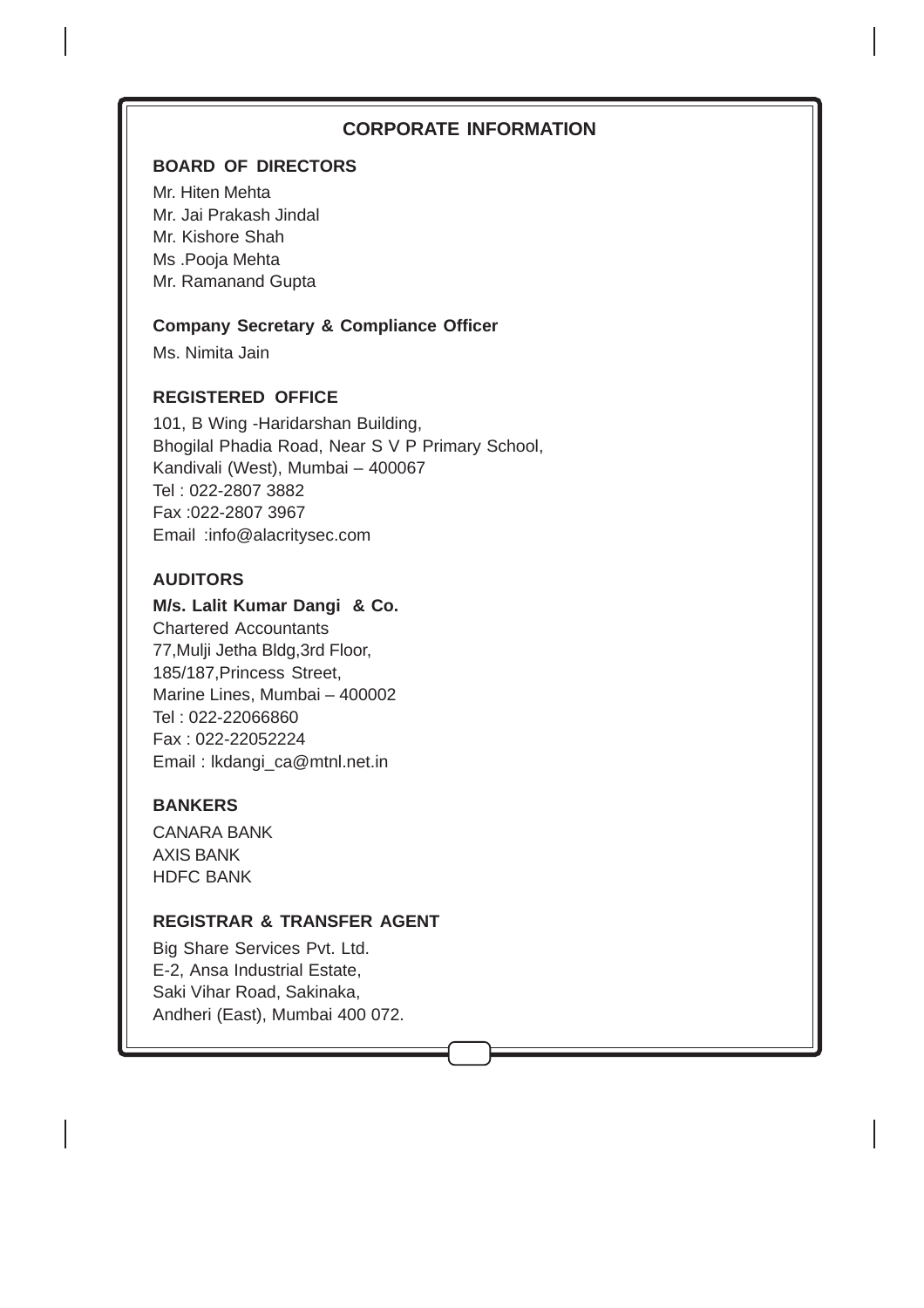# **CONTENTS**

| Management, Discussion & Analysis -------------------------- 20 |
|-----------------------------------------------------------------|
|                                                                 |
|                                                                 |
|                                                                 |
|                                                                 |
|                                                                 |
|                                                                 |
|                                                                 |
|                                                                 |

 $\overline{1}$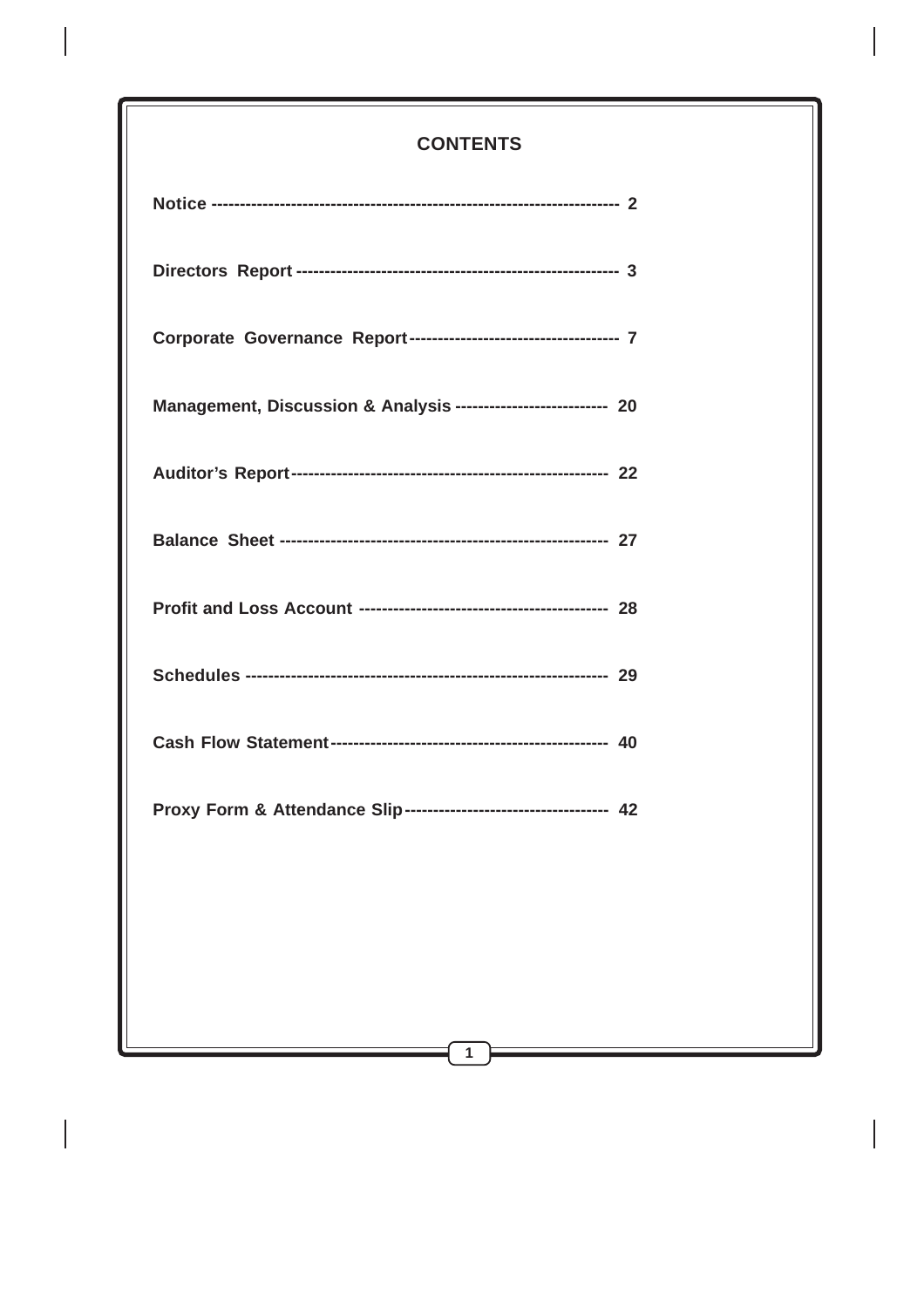# NOTICE TO SHAREHOLDERS

Notice is hereby given that the 19th Annual General Meeting of the members of M/s. ALACRITY SECURITIES LTD, will be held at 10.00 a.m. on Tuesday 30th September, 2013 at its Registered Office at 101-B, Hari Darshan, Bhogilal Fadia Road, Kandivali (W), Mumbai  $-$  400067 to transact the following business:-

## ORDINARY BUSINESS :-

- 1. To receive, consider and adopt the audited Balance Sheet of the company as at 31st March 2013 and the Profit and Loss Account for the year ended on that date and the Report of the Directors and Auditors.
- 2. To appoint Auditor and fix their remuneration

By Order of the Board

Sd/- DIRECTOR

Place: MUMBAI

Date: 4th Sep. 2013

## NOTE :

A member, entitled to attend and vote, is entitled to appoint a proxy to attend and vote instead of himself and a proxy need not be a member.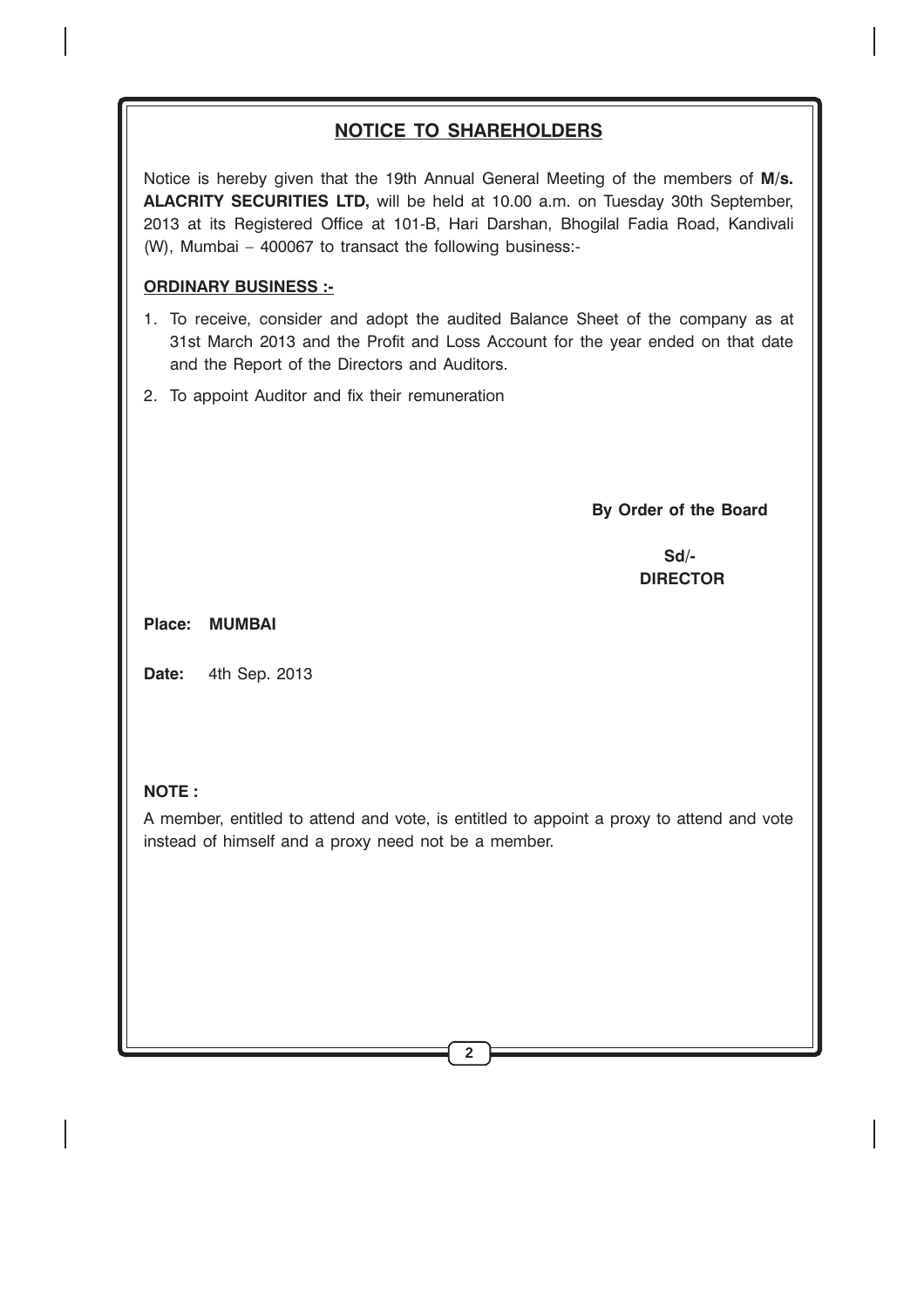# DIRECTOR'S REPORT

#### To

## The Members,

The Directors of your Company have pleasure in presenting their 19th Annual Report together with the audited annual accounts for the financial year ended 31st March 2013.

| <b>FINANCIAL RESULTS</b>                                                                              | 2012-13                  | 2011-12                           |
|-------------------------------------------------------------------------------------------------------|--------------------------|-----------------------------------|
| Gross Income                                                                                          | 262465814.00             | 118389961.00                      |
| Profit/(Loss) Before Depreciation                                                                     | (7247575.00)             | 4106024.00                        |
| Depreciation<br>Less:                                                                                 | 1748569.00               | 2036410.00                        |
| Profit/(Loss) Before Tax                                                                              | (8996144.00)             | 2069614.00                        |
| Less: - Provision for tax<br>Deferred Tax<br><b>Prior Period Tax</b><br><b>MAT Credit Entitlement</b> | (597872.00)<br>(1615.00) | 700000.00<br>2189.00<br>329101.00 |
| Profit/(Loss) After Tax                                                                               | 8396657.00)              | 1038324.00                        |
| Profit Brought Forward from Last Year                                                                 | 99243027.00              | 99948041.00                       |
| Amount Available for Appropriation                                                                    | 90846370.00              | 100986365.00                      |
| Less: Appropriations                                                                                  |                          |                                   |
| Transfer to General Reserve                                                                           |                          |                                   |
| Capitalization during the year<br>(Issue of Bonus Shares)                                             | 60000000.00              |                                   |
| Proposed Dividend                                                                                     |                          | 1500000.00                        |
| Dividend tax thereon                                                                                  |                          | 243338.00                         |
| Surplus carried to Balance Sheet                                                                      | 30846370.00              | 99243027.00                       |

## OPERATION :

During the year the company has gross receipt of Rs. 2624.65 Lacs as against 1183.89 Lacs in previous year.

The Company has Net Loss of Rs. 89.96 Lacs after tax as against profit of Rs. 20.69 Lacs in previous year The Company hopes to do better in current year.

# DIVIDEND :

Due to Loss in the current year the Board of Directors of the Company have not recommended dividend for equity share.

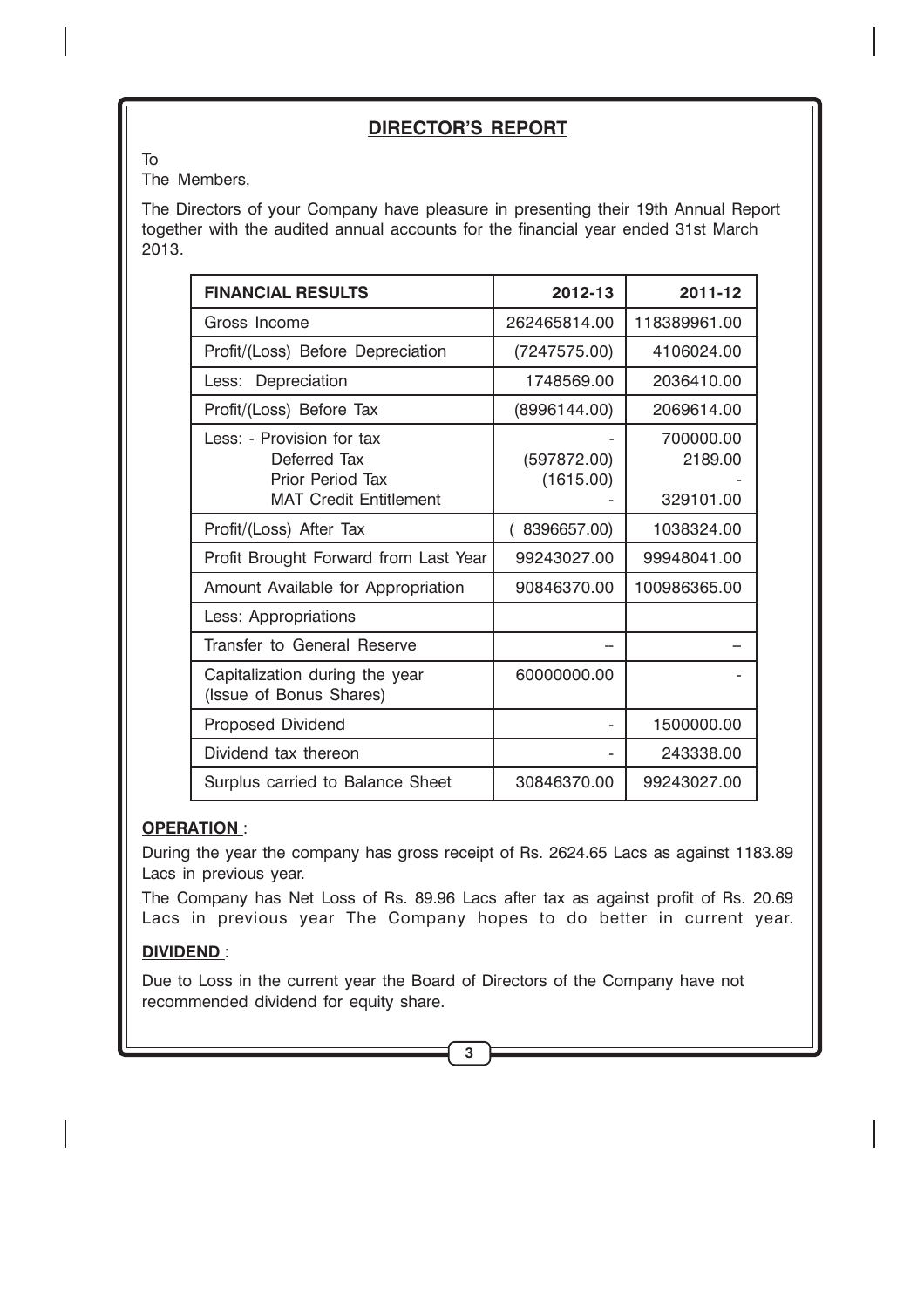## SUB DIVISION OF EQUITY SHARES

Your Company has already intimated you regarding the Sub division of Shares of the Company from Rs. 100 to Rs.10 each equity share and accordingly your approval has also taken in the general meeting held on 29th January, 2013 by passing the special resolution.

## ISSUE OF BONUS SHARES

The Directors have, subject to the approval of the shareholders, declared a bonus issue of equity shares in the ratio of two equity share of the company of Rs. 10/- each fully paid up for every one equity shares held by the shareholder of the Company as on the Record Date as determined by the Board of Directors. Necessary resolution for obtaining the approval of shareholders has been incorporated in the Notice for the forthcoming Annual General Meeting of the Company.

## FURTHER ALLOTMENT OF SHARES

Your Company has issued the 60,00,000 warrants under preferential allotment which were converted into equity and your company's paid up equity capital has increased to 15,00,00,000 Crore Equity shares of Rs. 10/- each

## INCREASE IN AUTHORISED SHARE CAPITAL

During the year under review, the authorized share capital of the company was in creased from Rs. 20 crores divided into 200 Lakhs equity shares of Rs. 10/- each to Rs. 22 Crore divided into 220 Lakhs equity shares of Rs. 10/- each.

## INITIAL PUBLIC OFFERING (IPO) AND LISTING OF SHARES

The company came out with an Initial Public Offering of 6080000 Equity Shares of the face value of Rs. 10 each for cash at a price of Rs. 15 per Equity Share (including a share premium of Rs. 5 per Equity Share. The public issue opened for subscription on 29th July, 2013 and closed on 1st Augustl, 2013. The Basis of Allotment was finalized in consultation with the Designated Stock Exchange - Bombay Stock Exchange LTD. and while finalising the basis of allotment 80,000 additional Equity Shares were issued due to rounding off along with the shares issued through the IPO. The allotment of, 6080,000 Equity Shares was made on August 09, 2013.

The Company's shares got listed on the SME segment of Bombay Stock Exchange LTD. on 14th August, 2013.

The Company has paid Listing fees to the Bombay Stock Exchange for the year 2013- 2014.

#### INCREASE IN BORROWING LIMIT

The Company has increased its borrowing limit from the existing subject to shall not exceeding the aggregate of the paid up Capital and free reserve of the Company by more than the sum of Rs. 50,00,00,000 at any one time.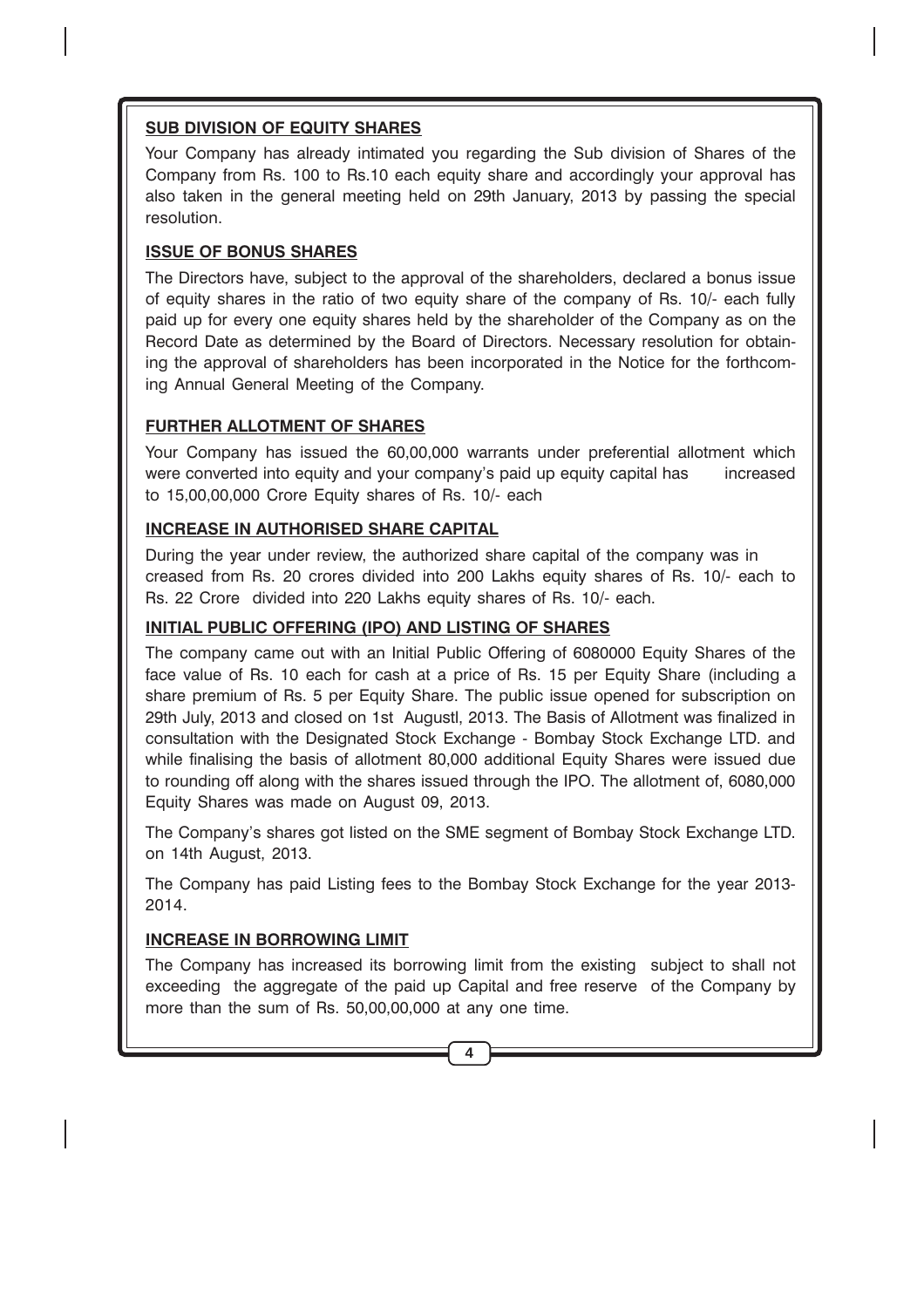## PARTICULARS OF EMPLOYEES IN TERMS OF SECTION 217 (2A) OF THE COMPANIES ACT, 1956.

None of the Employees fall within the preview of the above Section and the Rules Framed there under, hence particulars are nil.

## FIXED DEPOSIT

The Company has not accepted / renewed any Fixed Deposits from Shareholders, Directors and public during the year under review.

## PERFORMANCE REVIEW & FUTURE PROSPECTS

Capital Markets & Asset Management is the business of Alacrity Securities Limited and our successes in this business have helped us diversify into adjacent spaces .Presently we are in the businesses Retail, Broking, .Due to the tough macro-economic situation and subdued primary and secondary market activity, FY13 was a tough year for the Capital Market & Asset Management business group. Despite this there were several positives during the year.

The Company is taking number of initiatives to consolidate and improve margins and return on capital which will in turn enhance the shareholders value. The current year was a better year for the Company. Due to uncertain finance market, the Company is taking a cautious view and will adopt its investment policies accordingly.

## CONSERVATION OF ENERGY/TECHNOLOGY ABSORTION /FOREIGN EXCHANGE EARNINGS /OUTGO

The provisions of Section 217(1) (e) of the Companies Act, 1956 read with the Companies (Disclosure of the Particulars in the Report of the Board of Directors) Rules, 1988 relating to conservation of energy and technology absorption are not applicable to the Company.

## DIRECTORS RESPONSIBILITY STATEMENT :

Pursuant to section 217 (2AA) of Companies Act, 1956, youre Directors confirm that:

- 1. In the preparation of the annual accounts, the applicable accounting standard has been followed and that no material departures have been made from the same;
- 2. They have selected such accounting policies and applied them consistently and made judgments and estimates that are reasonable and prudent so as to give a true and fair view of the state of affairs of the company at the end of the financial year and of the Profit of the company for the year ended on that date.
- 3. Proper and sufficient care has been taken for the maintenance of adequate accounting records in accordance with the provisions of this Act for safeguarding the assets of the company and for preventing and detecting fraud and other irregularities;

**5**

4. The annual accounts have been prepared on a going concern basis;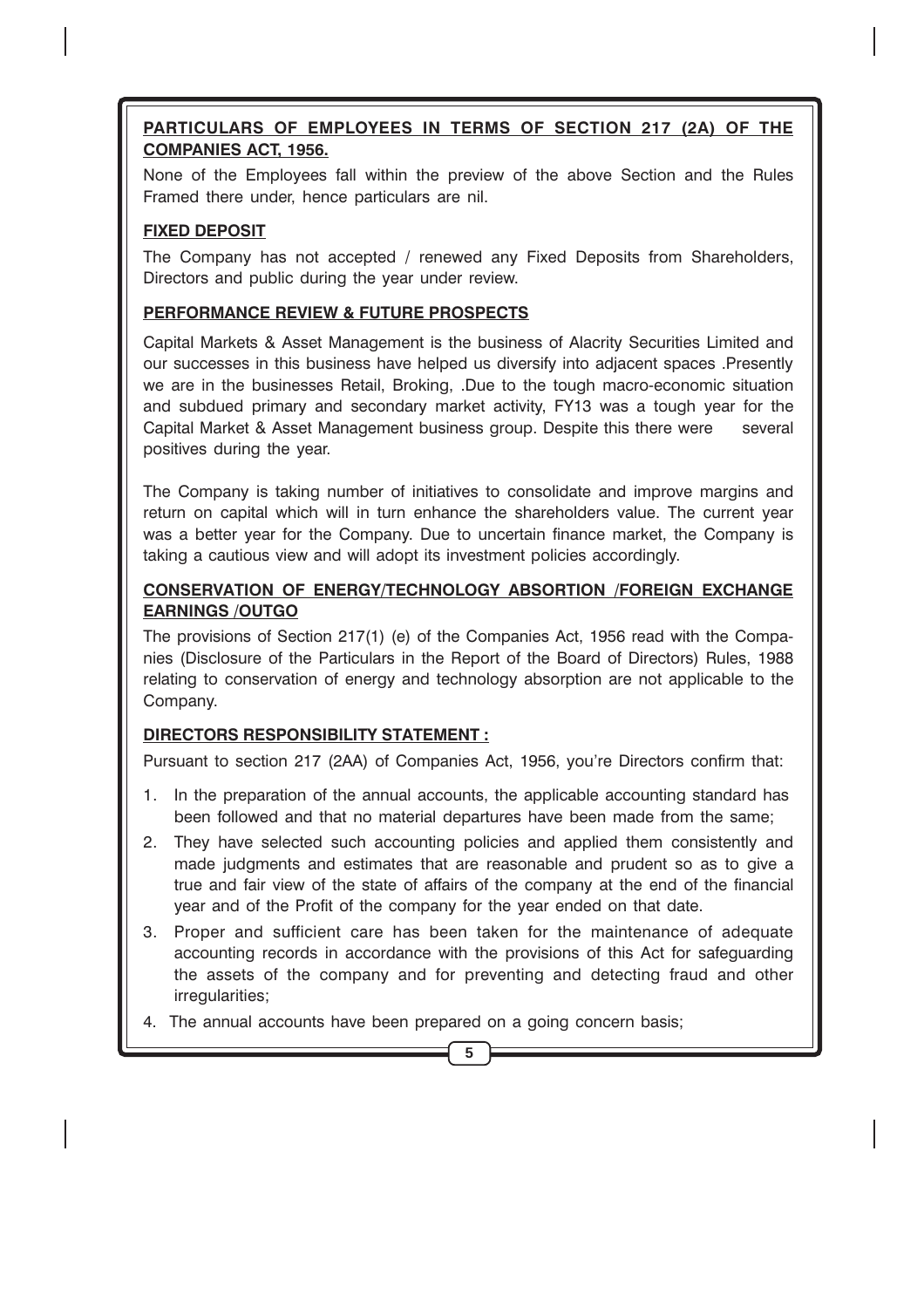## **AUDITORS**

M/s. LALIT KUMAR DANGI & CO., Chartered Accountants, retire at the forthcoming Annual General Meeting and being eligible offer themselves for re-appointment as Auditors of the Company. The Company has received declaration under 224(1B) of the Companies Act, 1956 from the Auditors of the Company.

## **COMMENTS ON AUDITOR'S REPORT :**

As regards of the annexure to the Auditors Report, the directors are looking after the day to day business of the Company and expenditure on formal internal audit system is not warranted. However the company is in process of appointing a firm of chartered accountant as an internal auditor.

## ACKNOWLEDGMENT

The Board of Directors expressed deep gratitude for the assistance, co-operation and support extended to your company by the bankers of the company, customers as well as the investing community and look forward to their continued support.

## By Order of the Board

## For Alacrity Securities Limited

Sd/- Sd-Hiten R Mehta Kishore Shah Director Director Date: 04/09/2013 Place: Mumbai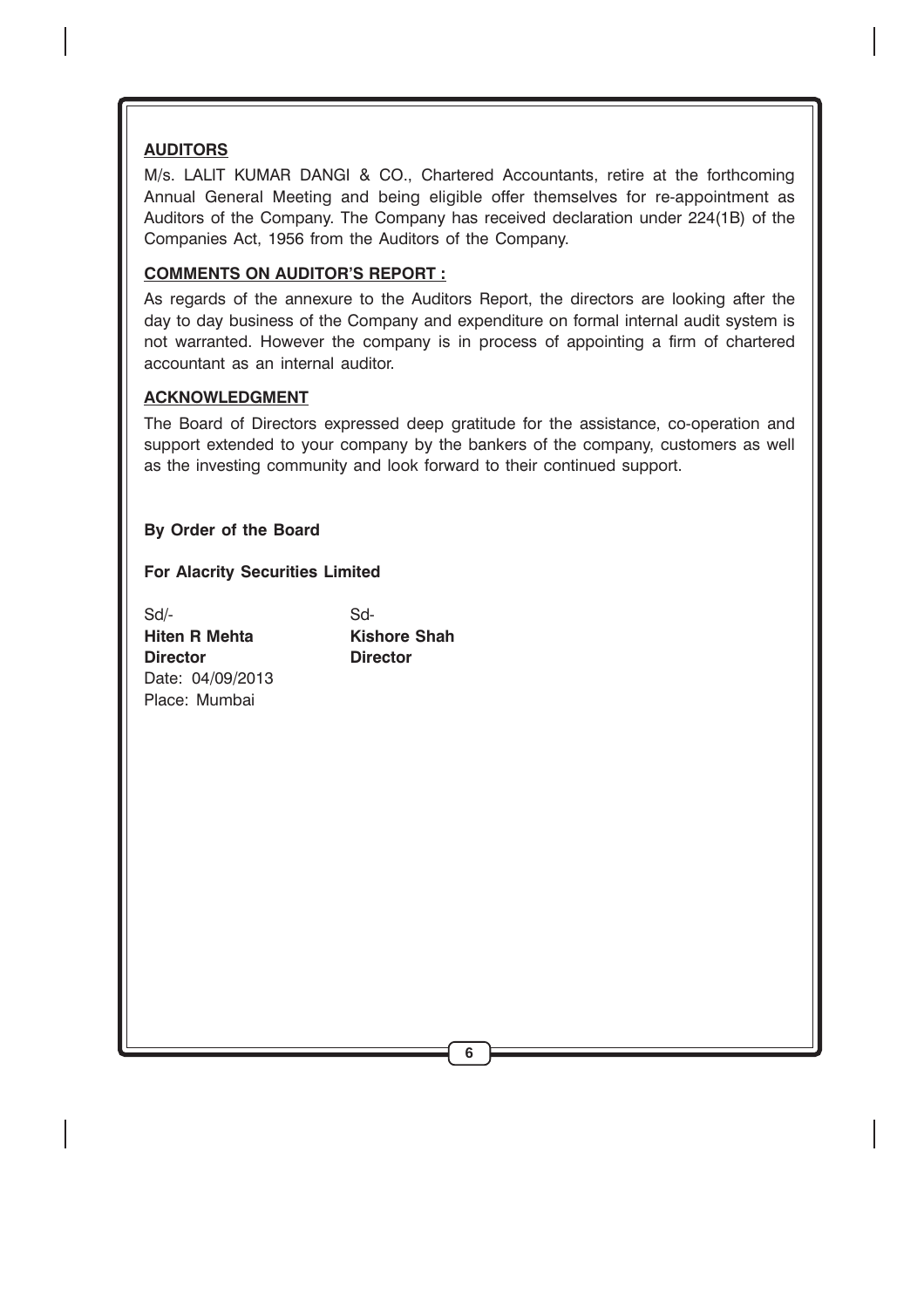# CORPORATE GOVERNANCE REPORT

## COMPANYS PHILOSOPHY:

Your Company has implemented the Guidelines of Corporate Governance in terms of Clause 49 of the listing Agreement executed with the Bombay Stock Exchange. The Company's philosophy on good Corporate Governance is maintained by being transparent, accounting implementing policies, setting and adhering to appropriate disclosure norms, learning and implementing best-in-class Board practices and displaying consistently high standards of corporate conduct towards its stakeholders.

## I. Board of Directors:

## a) Composition of the Board:

As on 31 March 2013, Alacrity's, Board comprised of Six Directors. The Board functions either as a full Board or through committee. Policy formulation, setting up of goals and evaluation of performance and control functions vests with the Board while the Committees look after operational issues.

| Mr. Kishore Shah       | ٠                        | Whole Time Director                                |
|------------------------|--------------------------|----------------------------------------------------|
| Mr. Jai Prakash Jindal | $\overline{\phantom{m}}$ | Non Executive & Independent                        |
| Mr. Hiten Mehta        |                          | Whole Time Director                                |
| Ms. Pooja Mehta        | ٠                        | Non Executive & Non Independent<br><b>Director</b> |
| Mr. Ramanand Gupta     | ٠                        | Non Executive & Independent Director               |
| Mrs. Bina Mehta        | ٠                        | Whole Time Director                                |

## b) Number of Board Meetings:

In 2012-13, the Board of the Company met Nine times on 2nd April 2012, 5th June 2012, 06h August 2012, 04th September 2012,16th October 2012, 22nd November 2012, 15th December 2012, 4th January 2013 and 15th January, 2013.

## c) Directors' Attendance Record and Directorships:

The attendance record of each director at the Board of Directors Meeting and at previous Annual General Meeting along with details of membership and/or chairmanship in Boards/or Committees is given below:

Composition of the Board / No. of Board Meetings/ Attendance record & Directorship etc: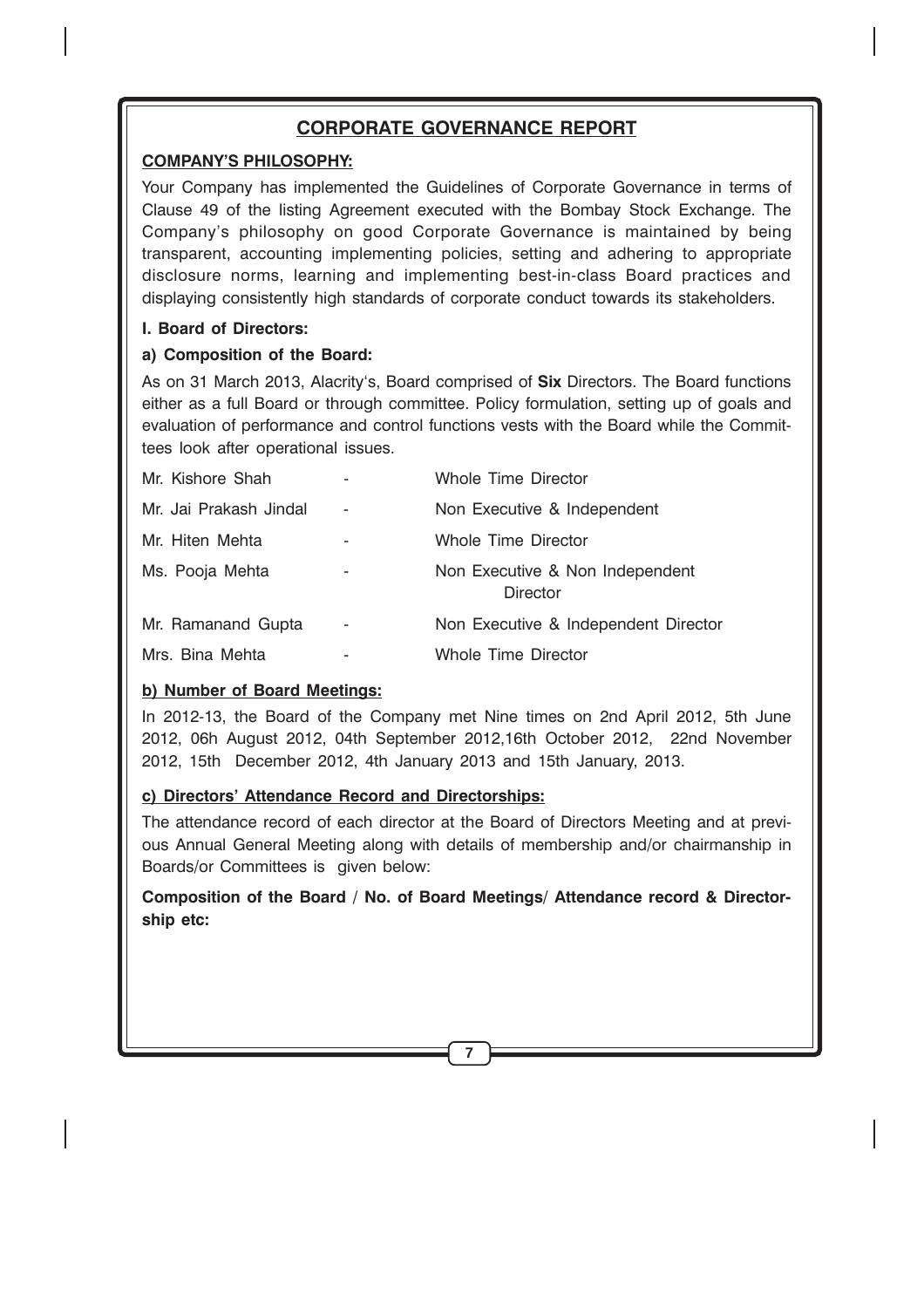| Name of<br>the Directors     | <b>Category of</b><br><b>Directorship</b>  | <b>Attendance</b><br><b>Particulars</b>                            |                 |                             | No. of other Directorships and Com-<br>mittee membership / Chairmanships<br>in other Indian public companies |                                        |  |
|------------------------------|--------------------------------------------|--------------------------------------------------------------------|-----------------|-----------------------------|--------------------------------------------------------------------------------------------------------------|----------------------------------------|--|
|                              |                                            | Last<br>Number of<br><b>AGM</b><br><b>Board</b><br><b>Meetings</b> |                 | Other<br>Director-<br>ships | <b>Committee</b><br>Member-<br>ships                                                                         | <b>Committee</b><br>Chairman-<br>ships |  |
|                              |                                            | <b>Held</b>                                                        | <b>Attended</b> |                             |                                                                                                              |                                        |  |
| Mr. Hiten R.<br>Mehta        | Whole<br><b>Time Director</b>              | 9                                                                  | 9               | Yes                         | 5                                                                                                            |                                        |  |
| Mr. Kishore<br>Shah          | <b>Whole Time</b><br><b>Director</b>       | 9                                                                  | 9               | Yes                         |                                                                                                              |                                        |  |
| Mr. Ramanand<br>Gupta        | Non-Executive<br>Independant<br>nt         | 3                                                                  | 3               | <b>No</b>                   |                                                                                                              |                                        |  |
| Mrs. Bina*<br>Mehta          | Whole time<br><b>Director</b>              | 9                                                                  | 9               | Yes                         | $\mathbf{1}$                                                                                                 |                                        |  |
| Mr. Jai<br>Prakash<br>Jindal | Non-Executive<br>Independant               | 9                                                                  | 9               | Yes                         |                                                                                                              |                                        |  |
| Ms. Pooja<br>Mehta           | Non-Executive<br><b>Non</b><br>Independant | 9                                                                  | 9               | Yes                         | $\overline{2}$                                                                                               |                                        |  |

## \*Mrs. Bina H Mehta has resigned from the post of directorship with effect from dated 22nd July ,2013.

## **Directors' Remuneration:**

None of the Non Executive Directors have any material pecuniary relationship or transaction with the Company.

The Company also reimburses out- of -pocket expenses incurred by the Directors for attending Meetings and for the business of the Company.

The remuneration paid to Mr. Kishore Shah , whole time Director is Rs 4,38,000,.00 Mr. Hiten Mehta Rs.3,30,000/- and Mrs Bina H. Mehta Rs. 9,00,000 for the Financial year 2012- 2013.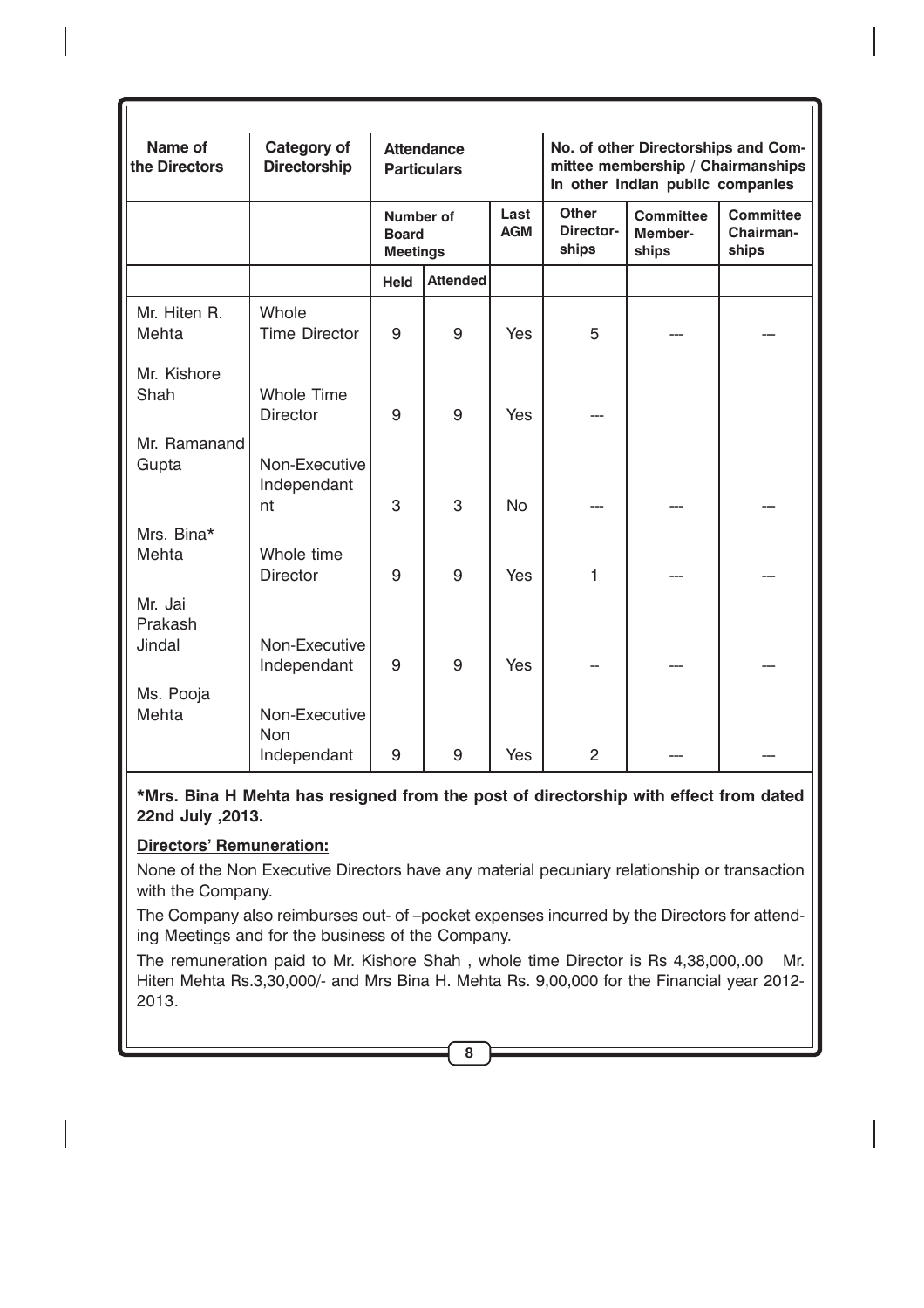## II. BOARD COMMITTEES:

The board has constituted the following committees of Directors:

- a. Audit Committee
- b. Remuneration Committee

## c. Shareholder's Grievance Committee

The following committees have been formed in compliance with the corporate governance norms:

Audit Committee

Shareholders/Investors Grievance Committee

Remuneration Committee

## AUDIT COMMITTEE

Our Company has constituted an audit committee ("Audit Committee"), as per the provisions of Section 292A of the Companies Act, 1956 and Clause 52 of the Listing Agreement to be entered with Stock Exchange, vide resolution passed in the meeting of the Board of Directors held on 04th January, 2013.

The terms of reference of Audit Committee complies with the requirements of Clause 52 of the Listing Agreement, proposed to be entered into with the Stock Exchange in due course. The committee presently comprises following three (3) directors. Mr. Ramanand Gupta is the Chairman of the Audit Committee.

| Sr. No. | <b>Name of the Director</b> | <b>Status</b> | <b>Nature of Directorship</b>                     |
|---------|-----------------------------|---------------|---------------------------------------------------|
| 1.      | Mr. Ramanand Gupta          | Chairman      | Independent Director                              |
| 2.      | Mr. Jaiprakash Jindal       | Member        | Independent Director                              |
| 3.      | Mr. Hiten Mehta             | Member        | Executive &<br>Non Independent<br><b>Director</b> |

## Role of Audit Committee

The terms of reference of the Audit Committee are given below:

To investigate any activity within its terms of reference.

To seek information from any employee.

To obtain outside legal or other professional advice.

To secure attendance of outsiders with relevant expertise, if it considers necessary.

Oversight of the Company's financial reporting process and the disclosure of its financial information to ensure that the financial statement is correct, sufficient, and credible.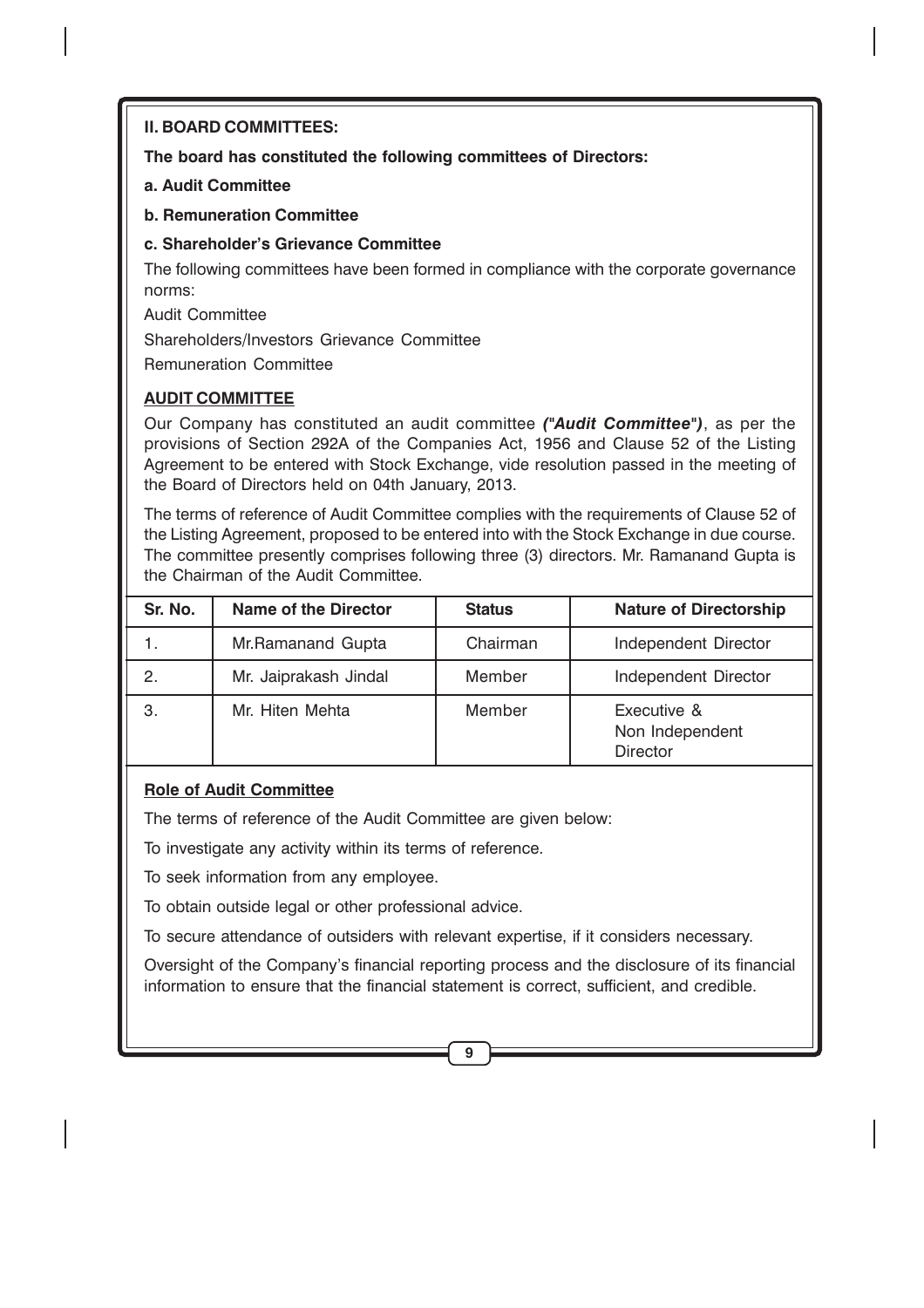Recommending to the Board, the appointment, re-appointment and, if required, the replacement or removal of the statutory auditor and the fixation of audit fees.

Approval of payment to statutory auditors for any other services rendered by the statutory auditors.

Reviewing, with the management, the annual financial statements before submission to the board for approval, with particular reference to:

Matters required to be included in the Directors' Responsibility Statement to be included in the Board's report in terms of clause (2AA) of section 217 of the Companies Act, 1956

Changes, if any, in accounting policies and practices and reasons for the same Major accounting entries involving estimates based on the exercise of judgment by management

Significant adjustments made in the financial statements arising out of audit findings

Compliance with listing and other legal requirements relating to financial statements

Disclosure of any related party transactions

Qualifications in the draft audit report.

Reviewing, with the management, the quarterly financial statements before submission to the board for approval

Reviewing, with the management, the statement of uses / application of funds raised through an issue (public issue, rights issue, preferential issue, etc.), the statement of funds utilized for purposes other than those stated in the offer document/prospectus/notice and the report submitted by the monitoring agency monitoring the utilization of proceeds of a public or rights issue, and making appropriate recommendations to the Board to take up steps in this matter.

Reviewing, with the management, performance of statutory and internal auditors, and adequacy of the internal control systems.

Reviewing the adequacy of internal audit function, if any, including the structure of the internal audit department, staffing, and seniority of the official heading the department, reporting structure coverage and frequency of internal audit.

Discussion with internal auditors any significant findings and follow up there on.

Reviewing the findings of any internal investigations by the internal auditors into matters where there is suspected fraud or irregularity or a failure of internal control systems of a material nature and reporting the matter to the board.

Discussion with statutory auditors before the audit commences, about the nature and scope of audit as well as post-audit discussion to ascertain any area of concern.

To look into the reasons for substantial defaults in the payment to the depositors, debenture holders, shareholders (in case of non-payment of declared dividends) and creditors.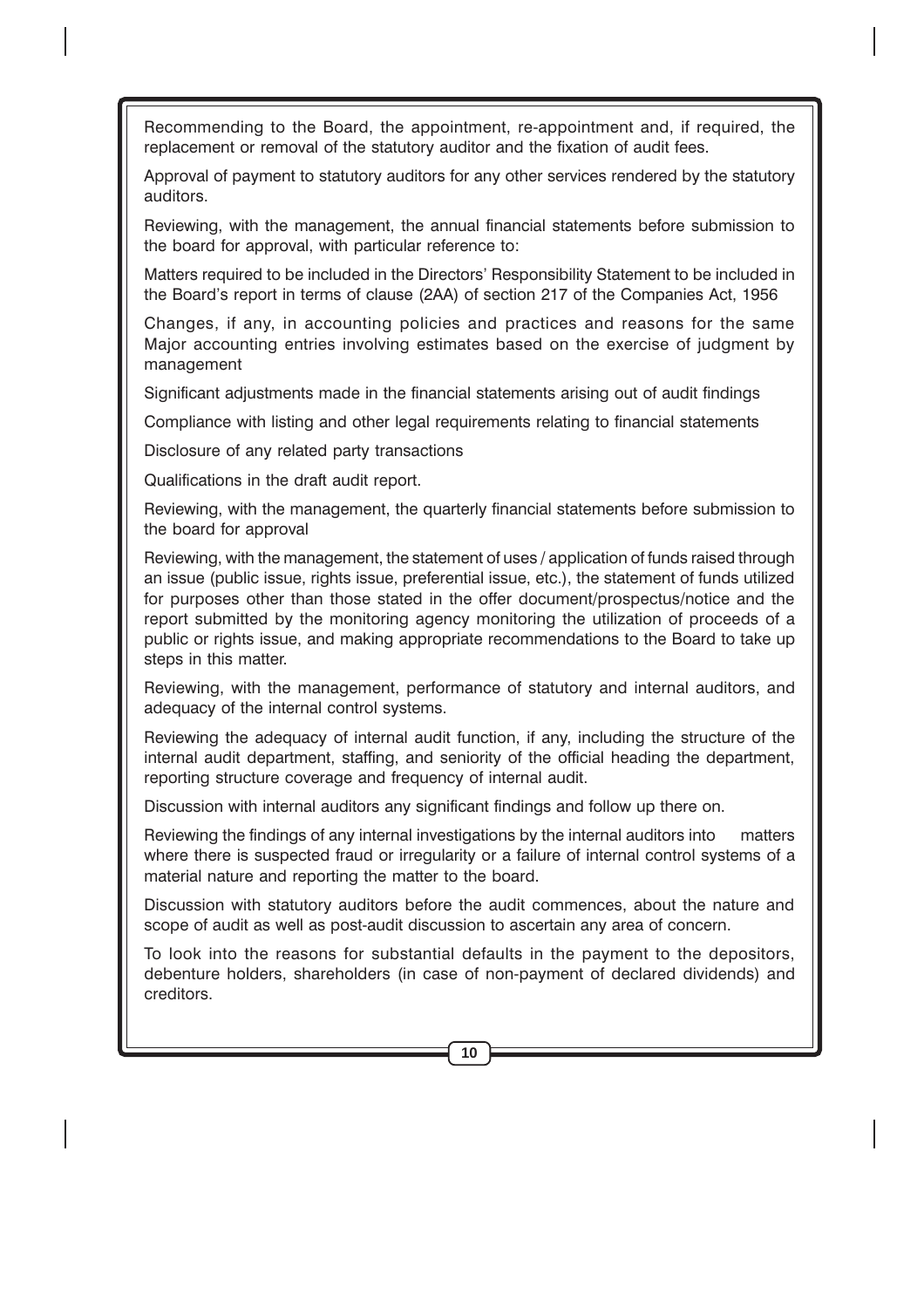To review the functioning of the Whistle Blower mechanism, in case if the same is existing.

Approval of appointment of CFO (i.e., the whole-time Finance Director or any other person heading the finance function or discharging that function) after assessing the qualifications, experience & background, etc. of the candidate.

Carrying out any other function as mentioned in the terms of reference of the Audit Committee.

Mandatorily reviews the following information:

Management discussion and analysis of financial condition and results of operations; Statement of significant related party transactions (as defined by the audit committee), submitted y management;

Management letters / letters of internal control weaknesses issued by the statutory auditors;

Internal audit reports relating to internal control weaknesses; and

The appointment, removal and terms of remuneration of the Chief internal auditor shall be subject to review by the Audit Committee

Review the Financial Statements of its Subsidiary company, if any.

Review the composition of the Board of Directors of its Subsidiary company, if any.

Review the use/application of funds raised through an issue (public issues, right issues, preferential issues etc) on a quarterly basis as a part of the quarterly declaration of financial results. Further, review on annual basis statements prepared by the Company for funds utilized for purposes other than those stated in the offer document.

In addition, to carry out such other functions/powers as may be delegated by the Board to the Committee from time to time.

## SHAREHOLDERS / INVESTORS GRIEVANCE COMMITTEE

Our Company has constituted a shareholder / investors grievance committee ("Shareholders / Investors Grievance Committee") to redress the complaints of the shareholders. The Shareholders/Investors Grievance Committee was constituted vide resolution passed at the meeting of the Board of Directors held on 04th January, 2013. The committee currently comprises of three (3) Directors. Mr. Jaiprakash Jindal is the Chairman of the Shareholders/ Investors Grievance committee.

| Sr. No. | <b>Name of the Director</b> | <b>Status</b> | <b>Nature of Directorship</b> |
|---------|-----------------------------|---------------|-------------------------------|
|         | Mr. Jaiprakash Jindal       | Chairman      | Independent Director          |
| 2.      | Mr. Ramanand Gupta          | Member        | Independent Director          |
| 3.      | Mr. Kishore Shah            | Member        | <b>Executive Director</b>     |

**11**

Role of shareholders/investors grievance committee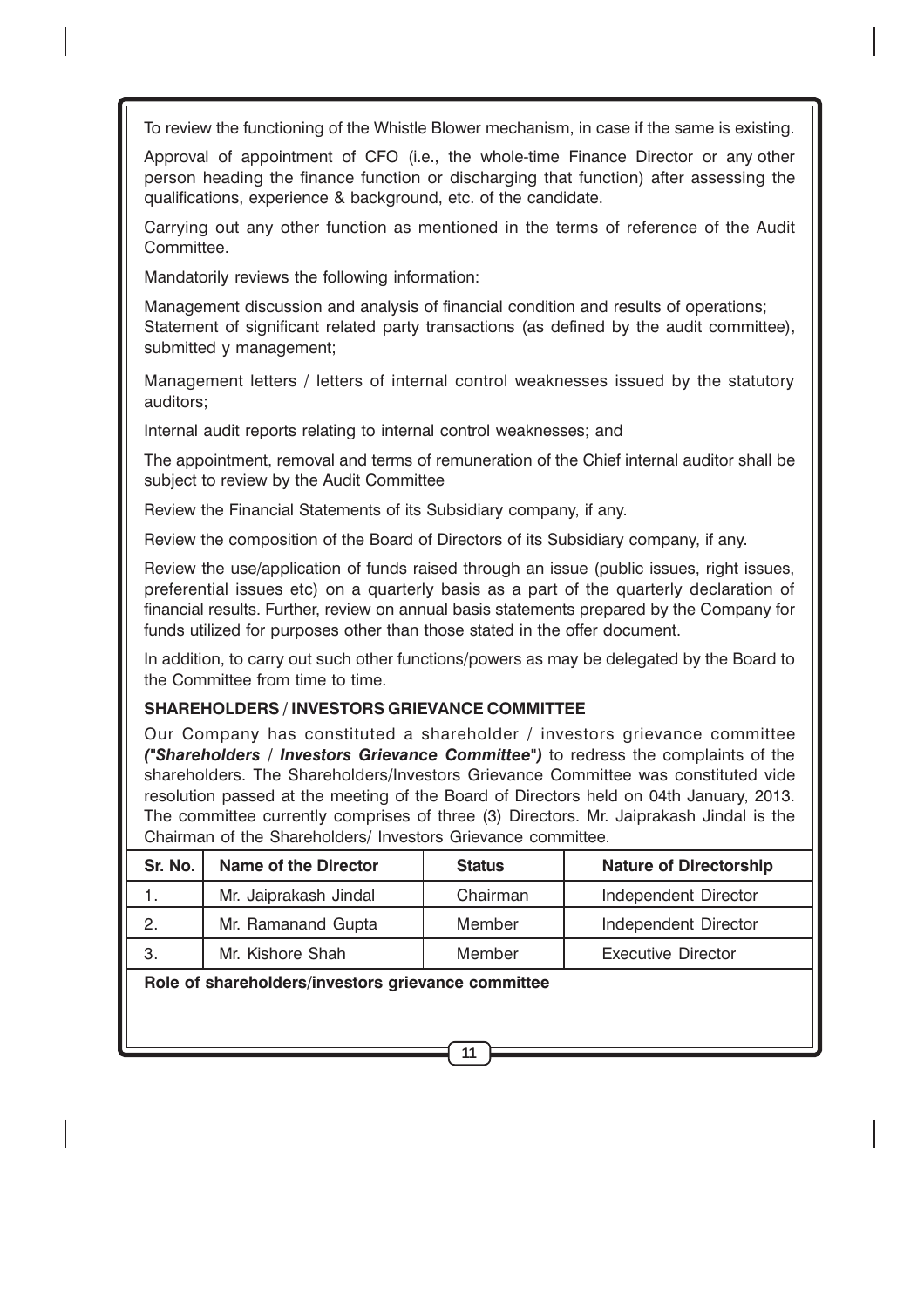The Shareholders / Investors Grievance Committee of our Board look into:

The redressal of investors complaints viz. non-receipt of annual report, dividend payments etc.

Matters related to share transfer, issue of duplicate share certificate, dematerializations.

Also delegates powers to the executives of our Company to process transfers etc.

The status on various complaints received / replied is reported to the Board of Directors as an Agenda item.

## REMUNERATION COMMITTEE

Our Company has constituted a remuneration committee ("Remuneration Committee"). The Remuneration Committee was constituted vide resolution passed at the meeting of the Board of Directors held on 04th January, 2013. The committee currently comprises of three (3) Directors. Mr. Jaiprakash Jindal is the Chairman of the remuneration committee.

| Sr. No. | <b>Name of the Director</b> | <b>Status</b> | <b>Nature of Directorship</b>               |
|---------|-----------------------------|---------------|---------------------------------------------|
|         | Mr. Jaiprakash Jindal       | Chairman      | Independent Director                        |
| 2.      | Mr. Ramanand Gupta          | Member        | Independent Director                        |
| 3.      | Mr. Pooja Mehta             | Member        | Non-executive &<br>Non Independent Director |

The terms of reference of the remuneration committee are as follows:

The remuneration committee recommends to the board the compensation terms of the executive directors.

Framing and implementing on behalf of the Board and on behalf of the shareholders, a credible and transparent policy on remuneration of executive directors including ESOP, Pension Rights and any compensation payment.

Considering approving and recommending to the Board the changes in designation and increase in salary of the executive directors.

Ensuring the remuneration policy is good enough to attract, retain and motivate directors.

Bringing about objectivity in deeming the remuneration package while striking a balance between the interest of the Company and the shareholders.

## Policy on Disclosures and Internal Procedure for Prevention of Insider Trading

Our Company undertakes to comply with the provisions of the SEBI (Prohibition of Insider Trading) Regulations, 1992 after listing of our Company's shares on the Stock Exchange. Our Company Secretary and Compliance Officer, Ms. Nimita Jain is responsible for setting forth policies, procedures, monitoring and adhering to the rules for the prevention of dissemination of price sensitive information and the implementation of the code of conduct under the overall supervision of the Board.

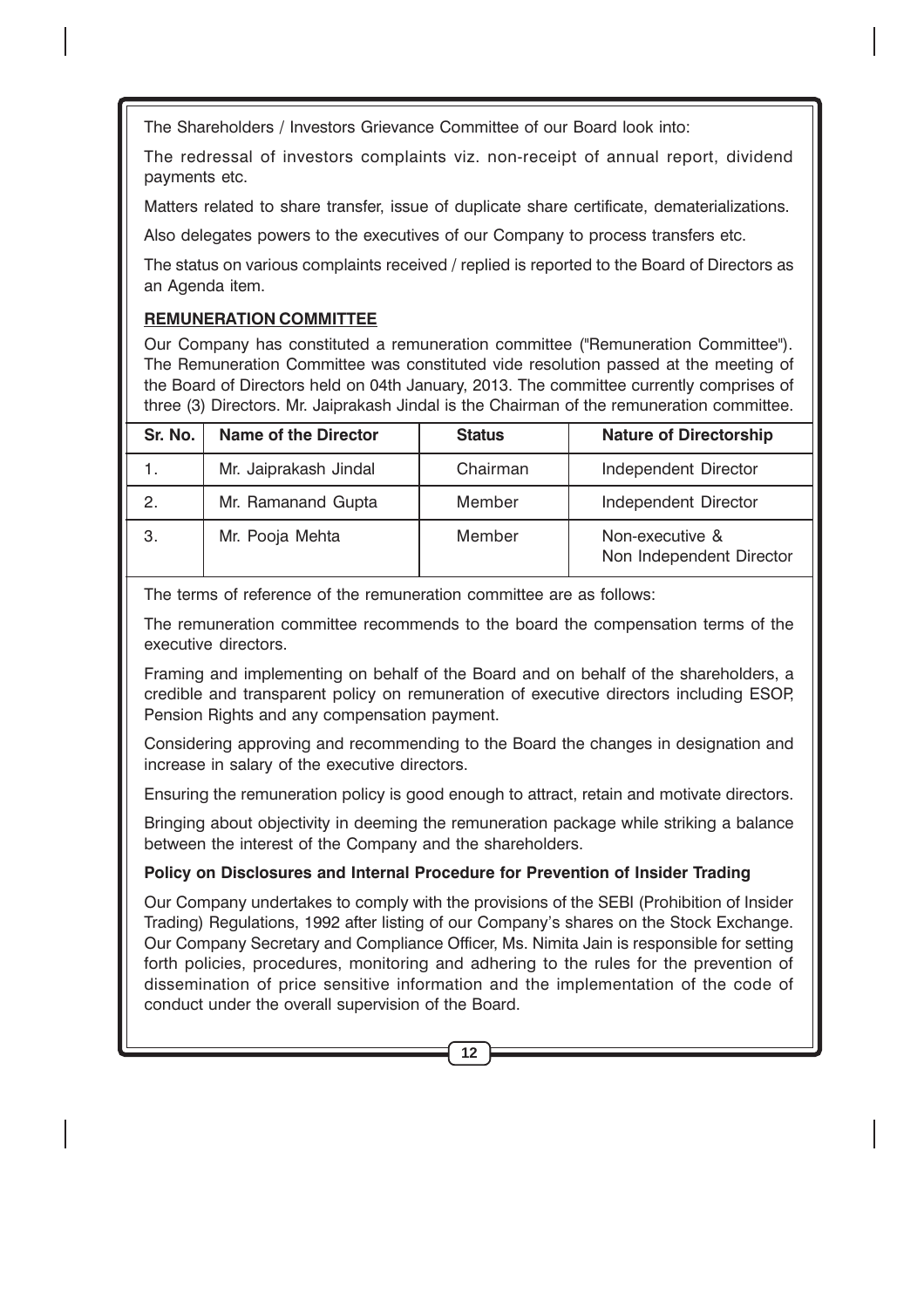## d) Code of Conduct:

The Board of Alacrity Securities Limited has adopted and laid down a code of conduct for all Board members and Senior Management of the company. All Board members and Senior Management personnel have affirmed compliance with the Code of Conduct. The declaration by the Chief Executive Officer in this respect appears elsewhere in this report.

## e) INVESTOR COMPLAINTS

The Company has not received any complaints from shareholders during the year as shown below. The average time to be taken by the Company to resolve complaints is 15-20 days.

| Nature of complaint                      | Complaints<br>received | Complaints<br>redressed | Complaints<br>Pending |
|------------------------------------------|------------------------|-------------------------|-----------------------|
| Non-receipt of share certificates        |                        |                         |                       |
| Non-receipt of dividend/interest warrant |                        |                         |                       |
| Non-receipt of annual report             |                        |                         |                       |
| Non-completion of transfer procedure     |                        |                         |                       |
| Total                                    |                        |                         |                       |

## III. Subsidiary Companies

There is no Subsidiary as per provisions of Listing Agreement of the Stock Exchange of Alacrity Securities Limited.

## IV. DISCLOSURES:

a) There were no materially significant related party transactions during the year thatmay have potential conflict with the interest of the Company at large.

b) There were no instances of any material non compliance during the last three yearsby the Company on any matter related to capital markets. There was no penalties imposed nor did strictures pass on the company by stock exchanges, SEBI or any statutory authority.

c) All disclosures relating to financial and commercial transactions where Directorsmay have a potential interest are provided to the Board, and the interested Directors do not participate in the discussion nor do they vote on such matters.

d) The Company has followed the Accounting Standard issued by the Institute ofChartered Accountants of India (ICAI) in preparation of its financial statements and there were no Audit qualification in this regard.

e) Transactions with related parties are disclosed- 'Notes forming part of the Accounts'annexed to the financial statements of the year.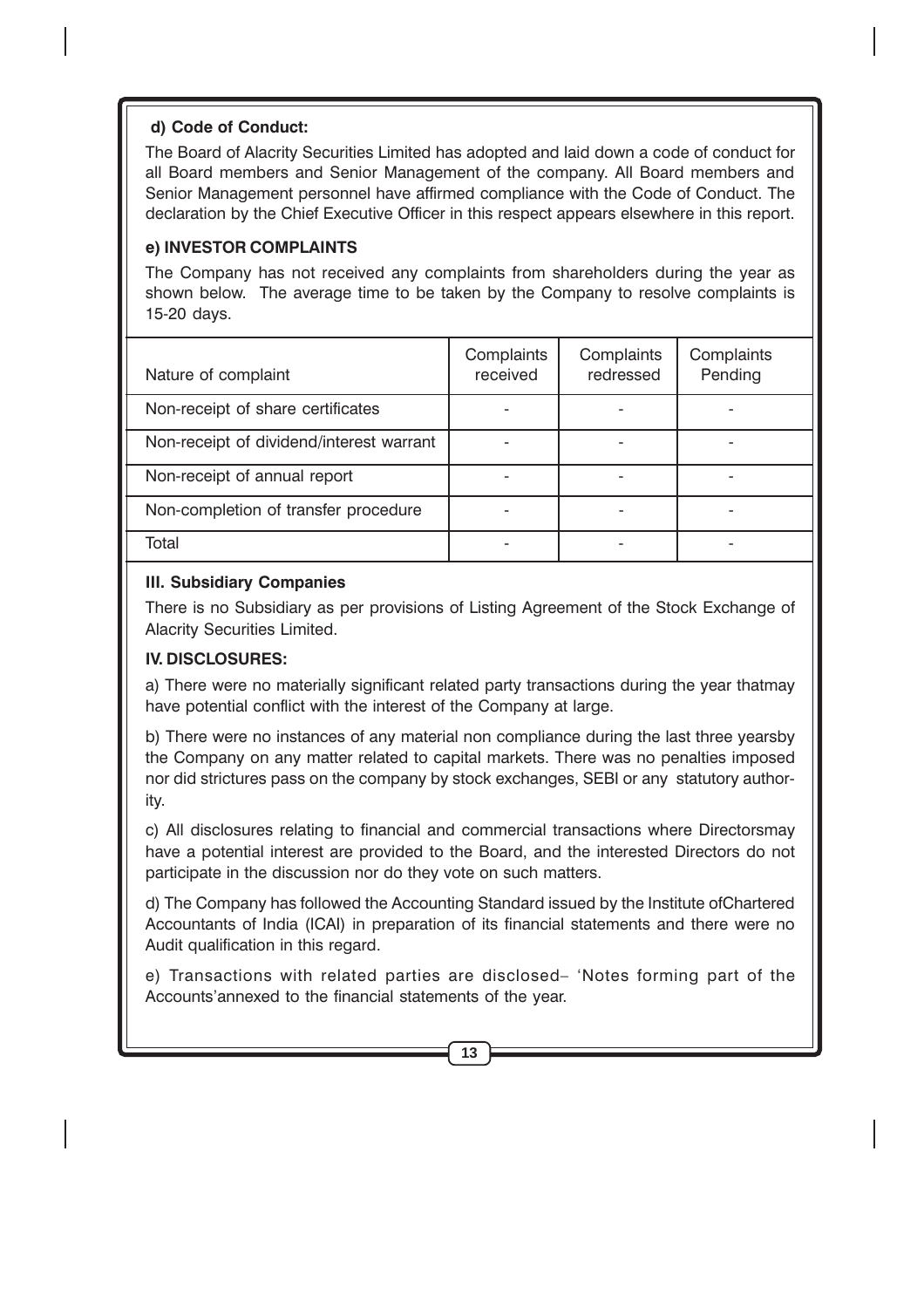f) In terms of Clause 52 the listing Agreement, the Chief Executive Officer have furnished a certificate for the financial year ended 31st March 2013 to the Board of Directors of the Company with respect to accuracy of financial statements and adequacy of internal controls, The said certificate is attached at the end of the report.

g) Proceeds from the Initial Public Offer of the Company: The Details about theutilization of the proceeds raised through Initial Public Offer of equity shares of the Company are disclosed to the Audit Committee. The Company has not utilized these funds for the purposes other than those mentioned in the prospectus of the Company.

## V. A) GENERAL BODY MEETINGS :

Date, time and venue for the last three annual general meetings are given below. Details of last three Annual General Meetings:

| <b>Financial year</b> | <b>Date</b>     | <b>Time</b> | <b>Venue</b>                                                                      |
|-----------------------|-----------------|-------------|-----------------------------------------------------------------------------------|
| 2009-2010             | 29th Sept, 2010 | 11.00 A.M   | B-101, Haridarshan,<br>Bhogilal Phadia Road,<br>Kandivli [West]<br>Mumbai 400 067 |
| 2010-2011             | 30th Sept, 2011 | 11.00 A.M   | B-102, Haridarshan,<br>Bhogilal Phadia Road,<br>Kandivli [West]<br>Mumbai 400 067 |
| 2011-2012             | 25th Sept 2012  | 11.00 A.M   | B-102, Haridarshan,<br>Bhogilal Phadia Road,<br>Kandivli [West]<br>Mumbai 400 067 |

## B) EXTRA-ORDINARY GENERAL MEETING

During the year under review, Extra Ordinary General Meetings were held on 29th January, 2013.

Resolutions under

None of the business required to be transacted at the forthcoming Annual General Meeting is proposed to be passed by postal ballot.

## VI. MEANS OF COMMINICATION:

All material information about the company is promptly submitted to the Bombay Stock Exchange Ltd. where the Company's shares are listed. Half-Yearly and Annual Financial Results will be sent to the exchange for the information of the shareholders. The financial results will also be displayed on the Company's web site and on the official website of Bombay Stock Exchange Limited.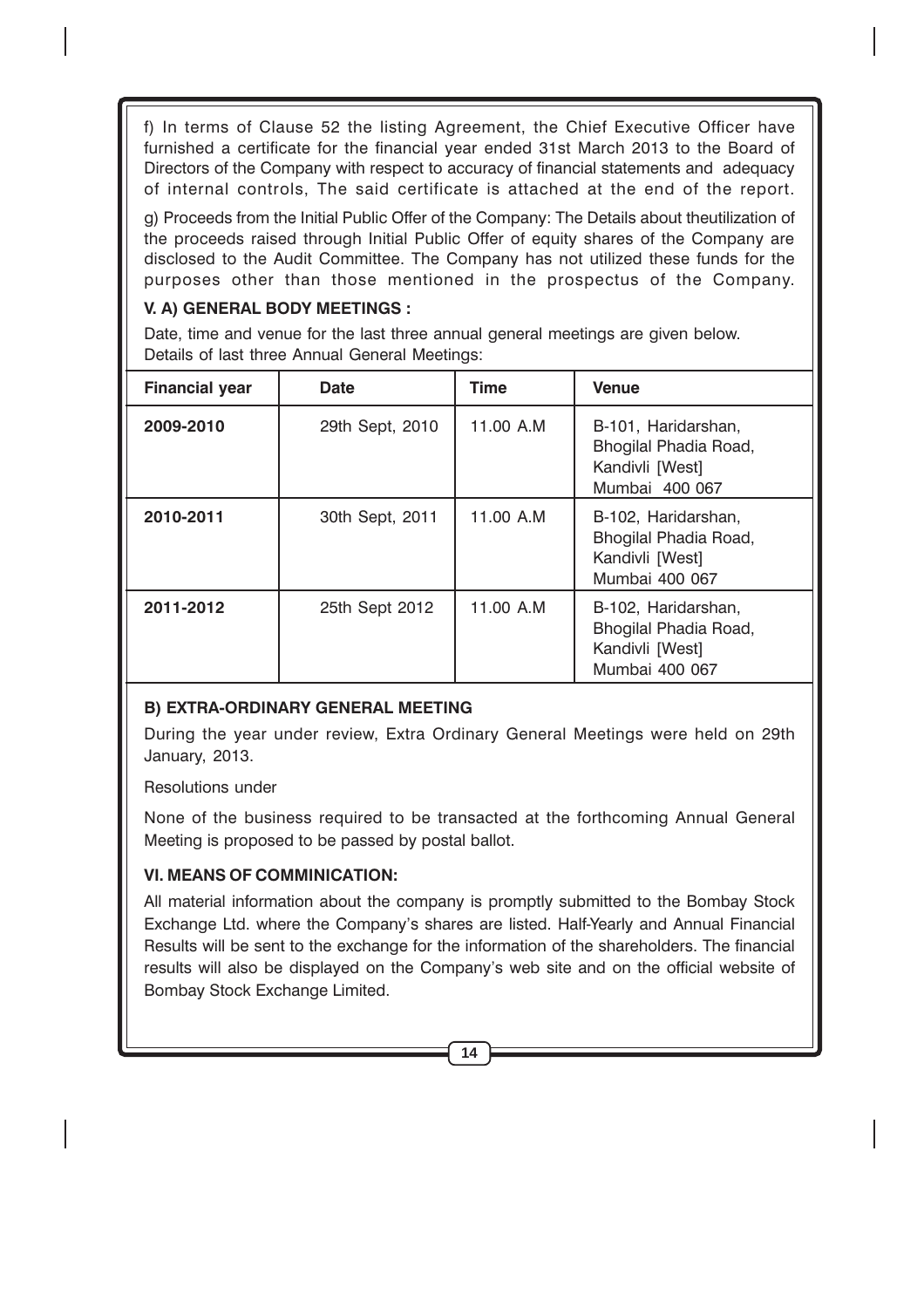# VII. MANAGEMENT DISCUSSION & ANALYSIS.

The Management Discussion and Analysis report is form part of Annual Report.

## VIII. GENERAL SHAREHOLDERS INFORMATION:

## a) Annual General Meeting:

- Date : 30th September, 2013
- Time : 11.00 AM
- Venue : B-102, Haridarshan, Bhogilal Phadia Road, Kandivli [West], Mumbai 400 067.

## b) Financial Calendar :

1st April to 31st March.

## Potential Time of Quarterly Results :

| First quarter  |        | NA.                          |
|----------------|--------|------------------------------|
| Second quarter | in Don | Second week of November 2013 |
| Third quarter  |        | NA.                          |
| Fourth quarter |        | Last week of May 2014        |

## d) Book Closure:

The books will be closed from 27.09.2013 to 30.09.2013 (both days inclusive) as Book closure for the Annual General Meeting.

## e) Listing:

Equity shares of Alacrity Securities Limited are listed on the Bombay Stock Exchange Limited (SME) on 14th August 2013.

The Company has paid annual listing fees for the financial year 2013-14. BSE Stock Codes: 535916

## ISIN for Dematerialization: INE030P01017

## g) Market Price Data:

The monthly high and low prices of company's equity shares at Bombay Stock Exchange Limited (BSE) for the year 2012-13 is not applicable as the Company got Listed on the BSE platform on 14th August 2013.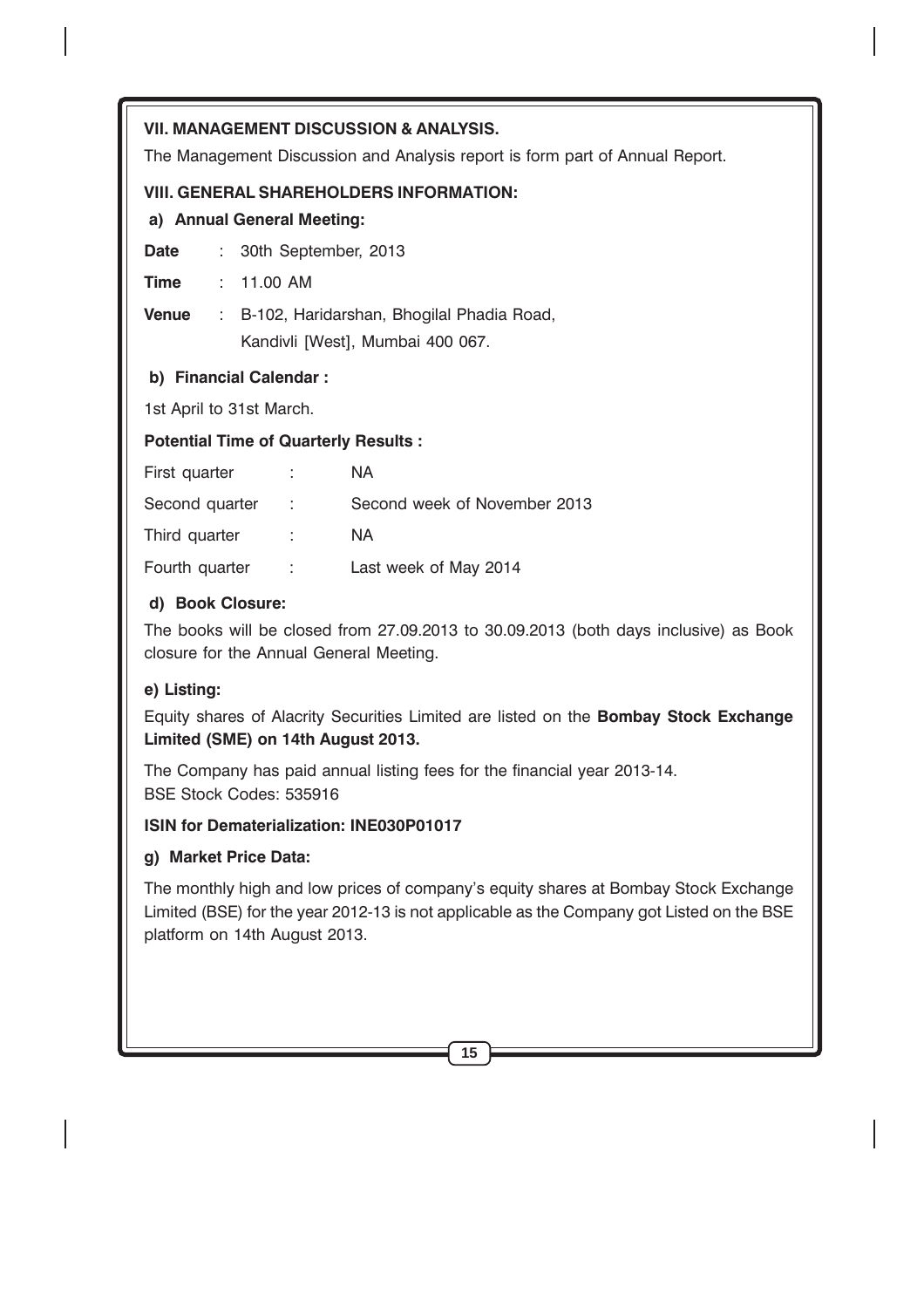## h) Shareholding Pattern:

Share Holding Pattern as on 31 March 2013 given below:

| Category                    | No. of shares held | <b>Shareholding %</b> |
|-----------------------------|--------------------|-----------------------|
| Promoters                   | 9903700            | 66.02                 |
| Mutual Funds/UTI & Banks    |                    |                       |
| Private Bodies Corporate    | 37500              | 0.25                  |
| <b>Resident Individuals</b> | 5058800            | 33.73                 |
| Total                       | 15000000           | 100.00                |

#### i) Share Transfer System:

The Company's shares are compulsorily traded in dematerialized form and are available for trading on both NSDL & CDSL. Share Transfer in physical form is approved by Shareholders/Investor Grievances Committee of Directors at regular interval to ensure that the Share Transfer complete in all respects are given effect to within valid period from the date of receipt.

#### j) Registrar & Transfer Agent:

The company has appointed a Registrar and Share Transfer Agent, M/s. BIG SHARE SERVICES PVT LTD. E-2, Ansa Industrial Estate, Saki Vihar Road, Sakinaka, Andheri [East], Mumbai 400 072.

M/s. BIG SHARE SERVICES PVT LTD, which is fully equipped to carry out share transfer activities and redress investor complaints.

k) Dematerialization of Shares as on 31st March, 2013: NA

#### l) Investor Correspondence Address:

Big Share Services Pvt. Ltd. E-2, Ansa Industrial Estate, Saki Vihar Road, Sakinaka, Andheri [East], Mumbai 400 072.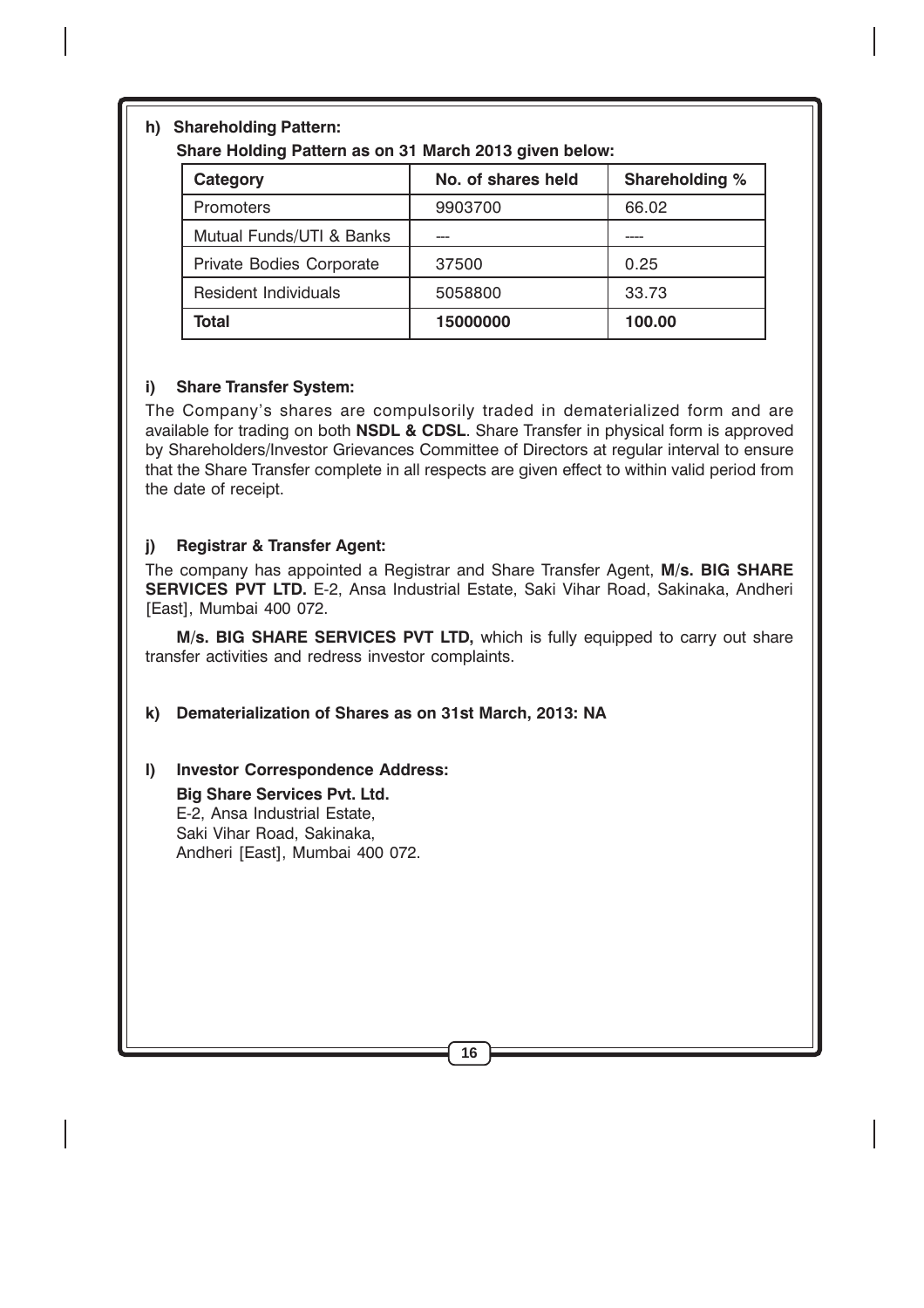## AUDITORS' CERTIFICATE ON CORPORATE GOVERNANCE

To The Members of Alacrity Securities Limited Mumbai

We have reviewed the records concerning the Company's compliance of conditions of Corporate Governance as stipulated in Clause 52 of the Listing Agreement entered into, by the Company, with the Stock Exchanges of India, for the financial year ended on 31st March 2013.

The compliance of Corporate Governance is the responsibility of the management. Our examination was limited to procedures and implementation thereof, adopted by the Company for ensuring the compliance of the conditions of the Corporate Governance. It is neither an audit nor an expression of opinion on the financial statement of the Company. We have conducted our review on the basis of the relevant records and documents maintained by the Company and furnished to us for the review, and the information and explanations given to us by the Company.

Based on such a review and representation made by the Directors and the Management, to the best of our information and according to the explanations given to us, in our opinion, the company has complied with the conditions of Corporate Governance, as stipulated in Clause 52 of the said listing agreement.

On the basis of certificate issued by the Registrar and Share Transfer Agent of the Company and the Minutes of meetings of the Shareholders/ Investors Grievance Committee of the Company, we state that, there were no investor grievances pending against the Company for a period exceeding one month.

We further state that, such compliance is neither an assurance as to the future viability of the Company, nor as to the efficiency or effectiveness with which the management has conducted the affairs of the Company.

For and on behalf of

Abhishek Lakhotia & Co.

Company Secretaries

Place: Mumbai Solid Solid Solid Solid Solid Solid Solid Solid Solid Solid Solid Solid Solid Solid Solid Solid Solid Solid Solid Solid Solid Solid Solid Solid Solid Solid Solid Solid Solid Solid Solid Solid Solid Solid Soli

Membership No.: ACS 29285

Date: 4th September, 2013 **COP No. : 10547**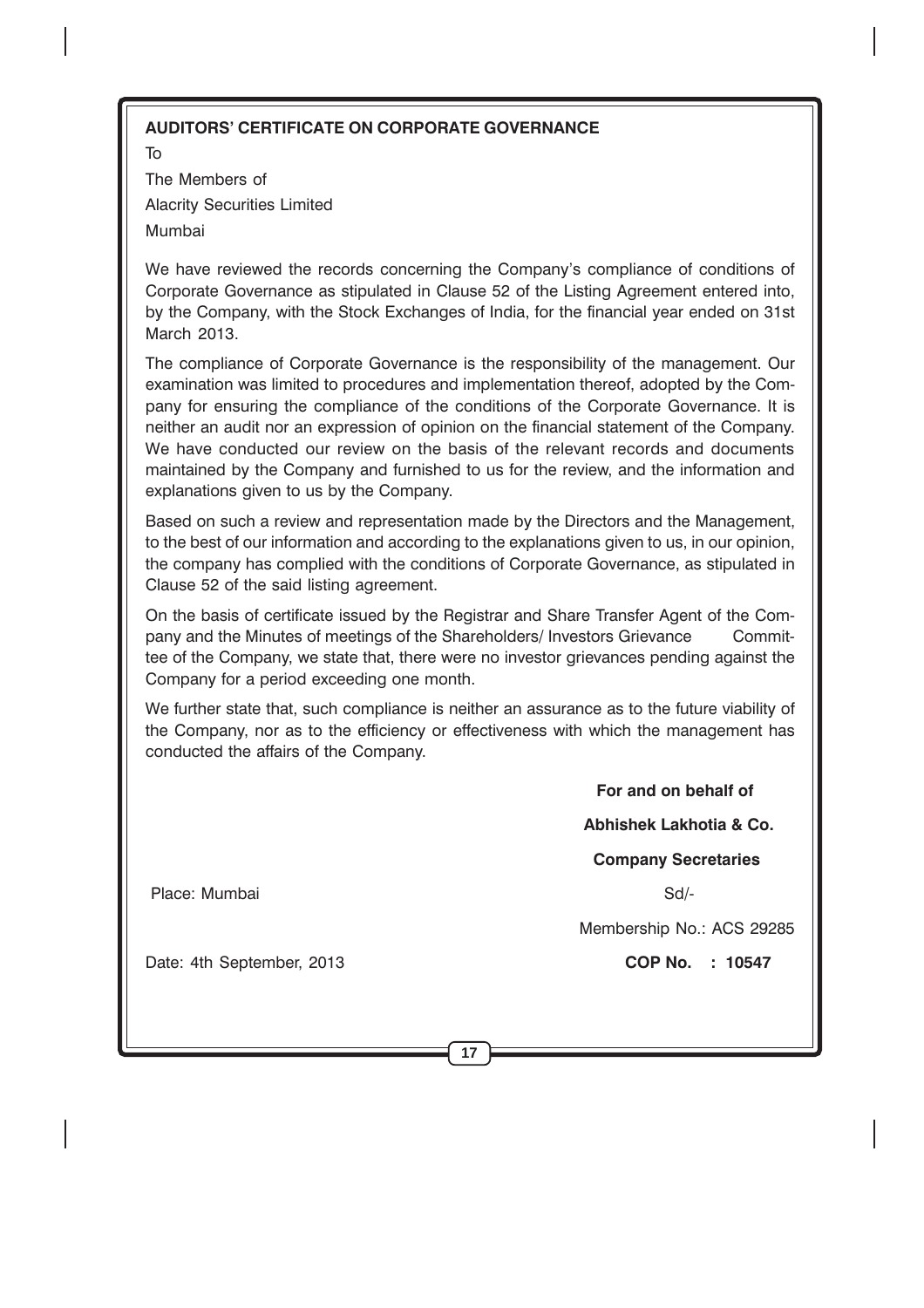Declaration regarding Compliance of code of Conduct should be inserted which has to be signed by the Chief Executive Officer

## D E C L A R A T I O N

Annual Declaration by Chief Executive Officer (CEO) pursuant to Clause52 (i) (d) (ii) of the SME Listing Agreement.

I, Hiten Ramniklal Mehta as the Chief Executive Officer (CEO) of ALACRITY SECURITIES LIMITED provided under Clause 52 (i)(d)(ii) of the Listing Agreement. I hereby declare that all the Board members and Senior Management personnel of the company have confirmed compliance with the code of conduct for the financial year ended 31 March 2013.

FOR Alacrity Securities LIMITED

Date : 4th September, 2013 Place: Mumbai

Sd/- Hiten Ramniklal Mehta Chief Executive Officer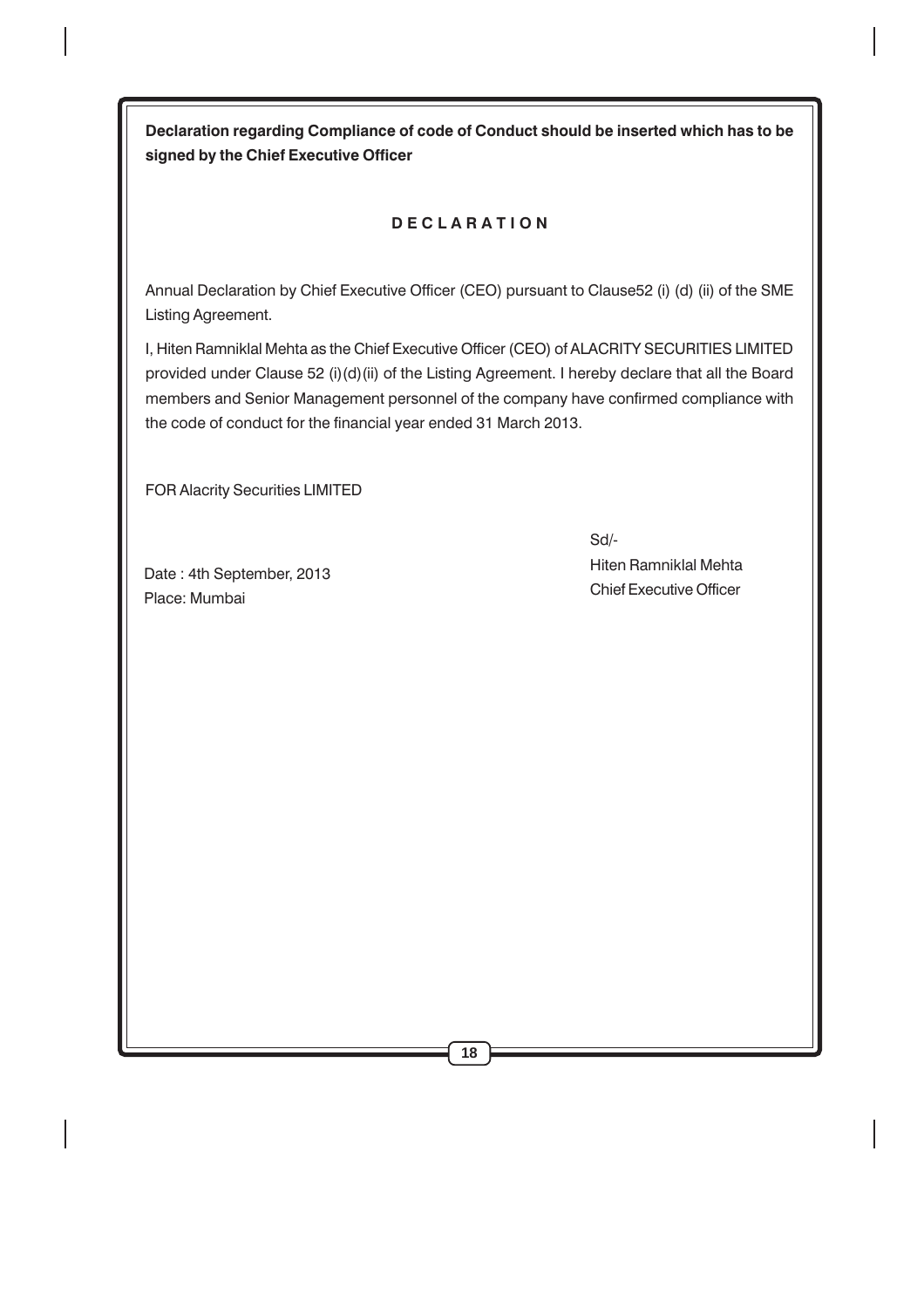## CHIEF EXECUTIVE OFFICER (CEO) CERTIFICATION

I, Hiten Ramniklal Mehta, Chief Executive Officer , of Alacrity Securities Limited, hereby certify to the Board that:

I have reviewed financial statements and the cash flow statement for the year 31st March 2013 and that to the best of our knowledge and belief:

These statements do not contain any materially untrue statement or omit any material fact or contain statements that might be misleading;

These statements together present a true and fair view of the company's affairs and are in compliance with existing accounting standards, applicable laws and regulations.

There are, to the best of our knowledge and belief, no transactions entered into by Alacrity Securities Limited during the year which are fraudulent, illegal or violative of the company's code of conduct.

I accept responsibility for establishing and maintaining internal controls for financial reporting in Alacrity Securities Limited and I have evaluated the effectiveness of the internal control systems of the company pertaining to financial reporting. I have disclosed to the auditors and the Audit Committee, deficiencies in the design or operation of such internal controls, if any, of which we are aware and the steps I have taken or propose to take to rectify these deficiencies.

I have indicated to the auditors and the Audit Committee Significant changes in internal control over financial reporting during the year;

Significant changes in accounting policies during the year and the same have been disclosed in the notes to the financial statements; and

Instances of significant fraud of which we have become aware and the involvement therein, if any, of the management or an employee having a significant role in the company's internal control system.

I affirm that I have not denied any personnel access to the Audit Committee of the company (in respect of matters involving alleged misconduct).

I further declare that all Board members and senior management have affirmed compliance with the code of conduct for the current year. Place: Mumbai

Date: 4th September, 2013

Sd/- Hiten Ramniklal Mehta

Cheif Executive Officer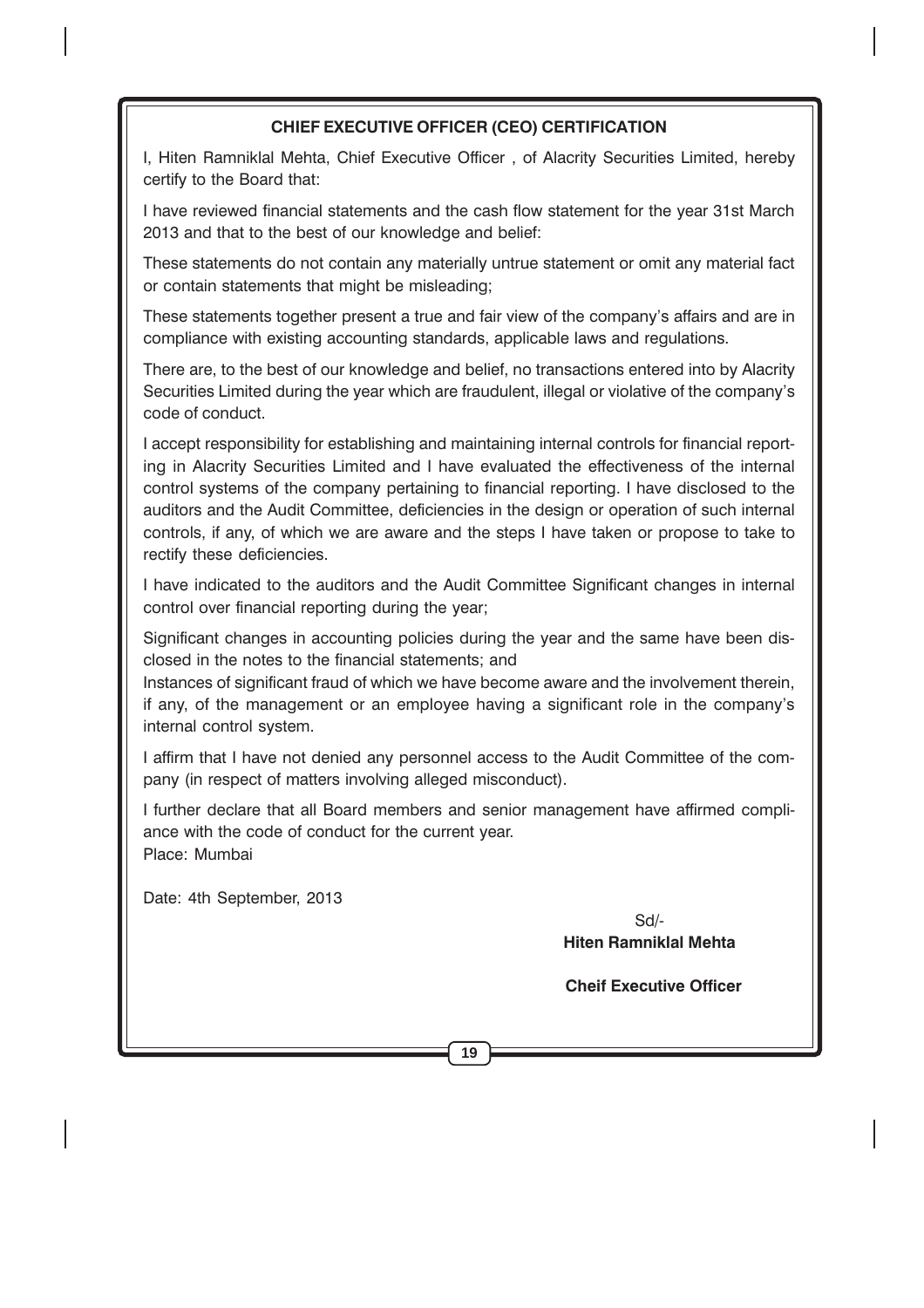## MANAGEMENT DISCUSSION & ANALYSIS

## THE INDUSTRY OVERVIEW

India has a transparent; highly technology enabled and well regulated stock / capital market. A vibrant, well developed capital market facilitates investment and economic growth. Today the stock markets are buoyant and have a range of players including mutual funds, FIIs, hedge funds, corporate and other institutions. Domestic savings and capital inflows are channelized in the capital markets. There were over 1,652 listings as of July 2012 on the nse and as of March 2012, there were over 5,133 listed Indian companies and over 8,196 scrips on the stock exchange. In recent years, the capital markets have undergone substantial reforms in regulation and supervision. Reforms, particularly the establishment of SEBI, market-determined prices and allocation of resources, screen-based nation-wide trading, t+2 settlement, scrip less settlement and electronic transfer of securities, rolling settlement and derivatives trading have greatly improved both the regulatory framework and efficiency of trading and settlement. There are presently 23 recognized stock exchanges in India.

## BUSINESS OVERVIEW

Our Company, Alacrity Securities Limited was founded in December, 1994 as Alacrity Securities Private Limited. Our Company was converted into a Public Limited Company in June 2001 and consequently the name was changed to Alacrity Securities Limited.

We are a diversified financial services company in India offering a wide range of products & services covering equity broking, F & O, currency derivatives and depository participants to all kinds of investors, namely, retail, high net worth individuals and Corporate. Our Company is led by Mr. Hiten Mehta who has more than 15 years of experience in the financial markets and have steered the growth of the Company.

We are members of Capital Market Segment & Trading Member of Futures & Options Segment of National Stock Exchange of India Ltd. & Bombay Stock Exchange Limited. Also, we are Trading Member of Currency Derivative Segment of MCX-SX and United Stock Exchange of India Ltd. Our business philosophy is always customer oriented and the services are offered under total confidentiality and integrity with the sole purpose of maximizing returns to clients.

## FINANCIAL HIGHLIGHTS :

- 1) Paid up Share Capital of the Company as on 31st March 2013, stands at 15, 00, 00,000 divided into 1, 50, 00,000 number of equity Shares of Rs10/- each fully -paid up.
- 2) The reserves and surplus as on 31st March 2013 is Rs.36196370/-.
- 3) Income from operation stood at Rs. 254484263/- for fiscal 2013
- 4) Profit/Loss before Taxes of fiscal 2013 was Rs. (8996144)
- 5) Profit /Loss after Taxes of fiscal 2013 was Rs (8396657)
- 6) Basic Earnings per Share for fiscal 2013 was Rs.(0.56)
- 7) Net Worth of the company stood at Rs.185370370/- as on March 2013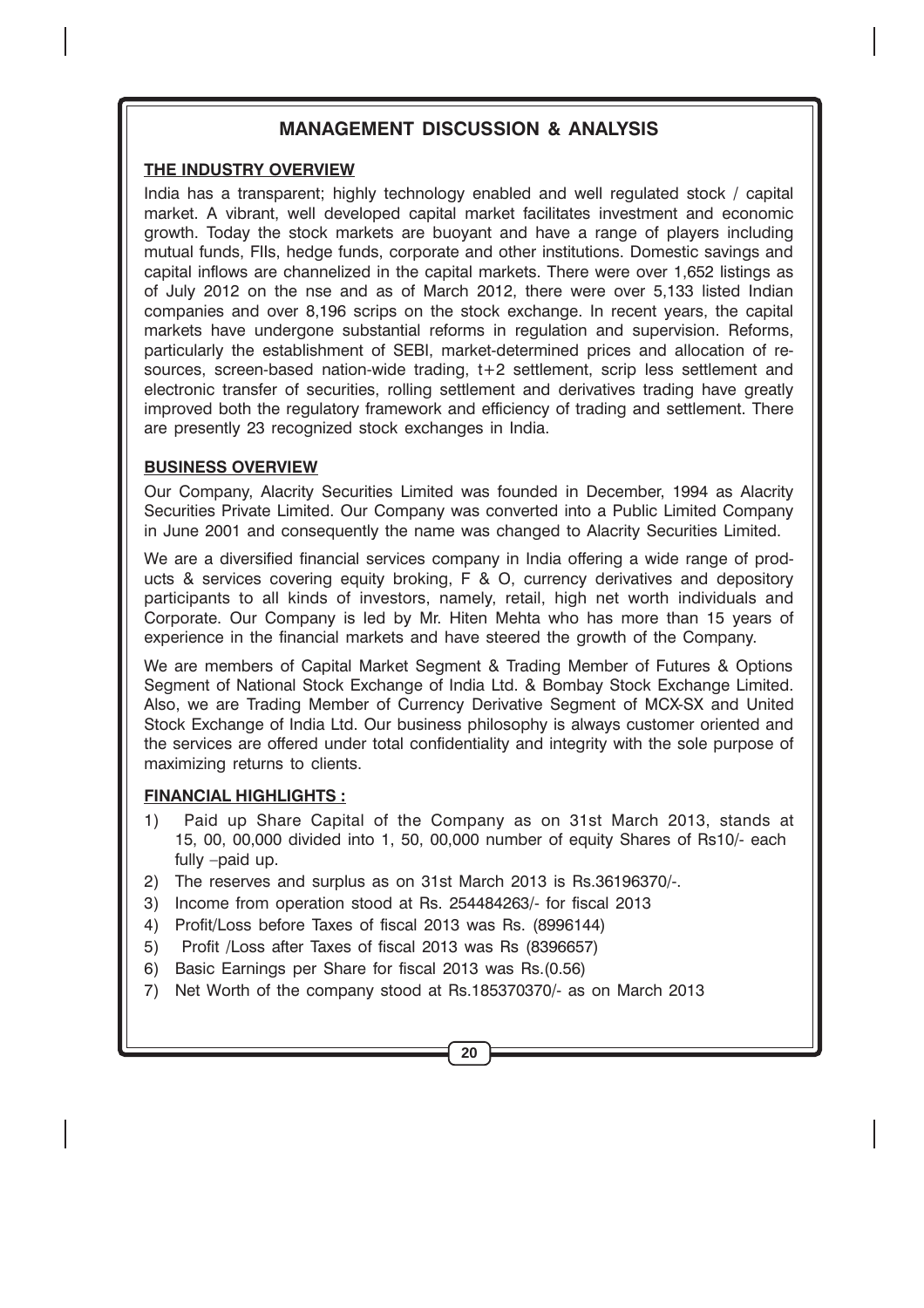## REGULATORY :

Our activities are subject to supervision and regulation by multiple statutory and regulatory authorities including SEBI and the exchanges.

Company is complying various statutory provisions such as Companies Act Income -Tax, Service tax, BSE and NSE provisions and other applicable laws and regulations applicable to the Company.

#### INTENSE COMPETITION

Our Company faces significant competition from companies seeking to attract clients financial assets. In particular, we compete with other Indian and foreign brokerage houses, public and private sector commercial banks operating in the markets in which we are present. In recent years, large international banks have also entered these markets. The profitability of the company depends upon volatility of the Company.

## MANPOWER & EMPLOYEE RELATIONS :

Alacrity Securities Limited considers human resources a key element. The company has a competency based performance for identifying and developing managerial talent.

We are highly dependent on our senior management, our directors and other key personnel. Our future performance will depend upon the continued services of these persons. The loss of any of the members of our senior management, our directors or other key personnel may adversely affect our results of operations and financial condition. Emphasis is laid on providing adequate training to its employee, to meet the attitudinal and cultural values of the organization ethos to achieve the goals set.

The human resources of company are quite enough according to size, volume and transactions of business and employee relations are continued to be cordial during the year.

## INTERNAL CONTROL SYSTEM AND ADEQUACY:

Alacrity Securities Limited has adequate internal control systems in place for safeguarding the assets, for ensuring that all transaction are in accordance with the policies of the Company, are duly authorized, recorded and reported. The objective is to prevent possibilities of frauds or other irregularities .The Company is working to further strengthen the systems for internal audit and risk assessment and mitigation.

#### CAUTIONARY STATEMENT

Statements in the Management Discussion & Analysis, describing the Company's objectives, projections and estimates are forward looking statement and progressive within the meaning of applicable laws & regulations. Actual result may vary from those expressed or implied. Important developments that could affect the Companys operations are significant changes in political and economic environment in India, tax laws, exchange rate fluctuation and related factors.

For Alacrity Securities Limited

Whole Time Director Sd/- Hiten Mehta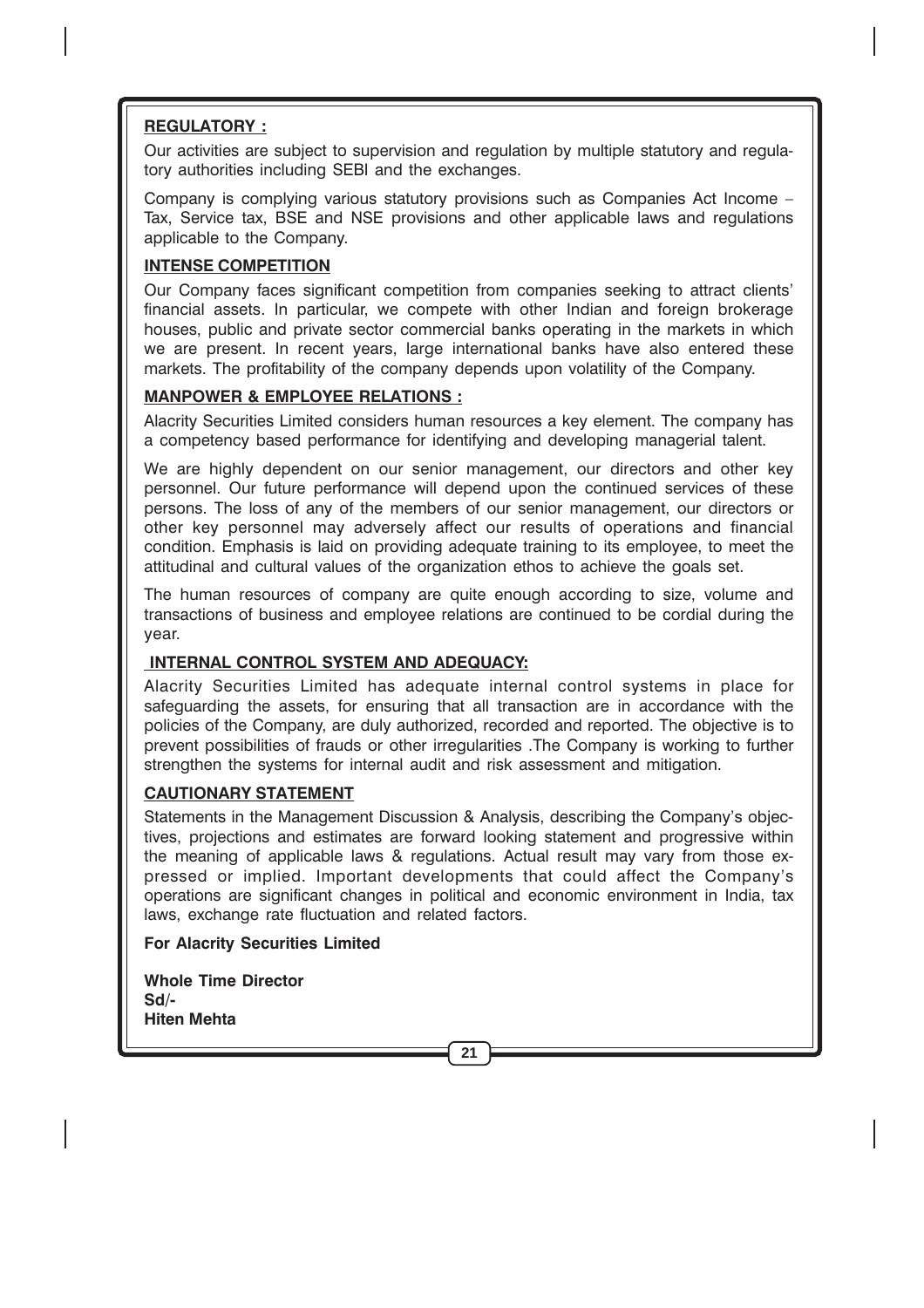## INDEPENDENT AUDITOR'S REPORT

To the Members of Alacrity Securities Limited

#### Report on the Financial Statements

We have audited the accompanying financial statements of Alacrity Securities Limited ("the Company"), which comprise the Balance Sheet as at March 31, 2013, and the Statement of Profit and Loss and Cash Flow Statement for the year then ended, and a summary of significant accounting policies and other explanatory information.

#### Management's Responsibility for the Financial Statements

Management is responsible for the preparation of these financial statements that give a true and fair view of the financial position, financial performance and cash flows of the Company in accordance with the Accounting Standards referred to in sub-section (3C) of section 211 of the Companies Act, 1956 "the Act"). This responsibility includes the design, implementation and maintenance of internal control relevant to the preparation and presentation of the financial statements that give a true and fair view and are free from material misstatement, whether due to fraud or error.

#### Auditor's Responsibility

Our responsibility is to express an opinion on these financial statements based on our audit. We conducted our audit in accordance with the Standards on Auditing issued by the Institute of Chartered Accountants of India. Those Standards require that we comply with ethical requirements and plan and perform the audit to obtain reasonable assurance about whether the financial statements are free from material misstatement. An audit involves performing procedures to obtain audit evidence about the amounts and disclosures in the financial statements. The procedures selected depend on the auditor's judgment, including the assessment of the risks of material misstatement of the financial statements, whether due to fraud or error. In making those risk assessments, the auditor considers internal control relevant to the Company's preparation and fair presentation of the financial statements in order to design audit procedures that are appropriate in the circumstances. An audit also includes evaluating the appropriateness of accounting policies used and the reasonableness of the accounting estimates made by management, as well as evaluating the overall presentation of the financial statements. We believe that the audit evidence we have obtained is sufficient and appropriate to provide a basis for our audit opinion.

## Opinion

In our opinion and to the best of our information and according to the explanations given to us, the financial statements give the information required by the Act in the manner so required and give a true and fair view in conformity with the accounting principles generally accepted in India:

(a) in the case of the Balance Sheet, of the state of affairs of the Company as at March 31, 2013;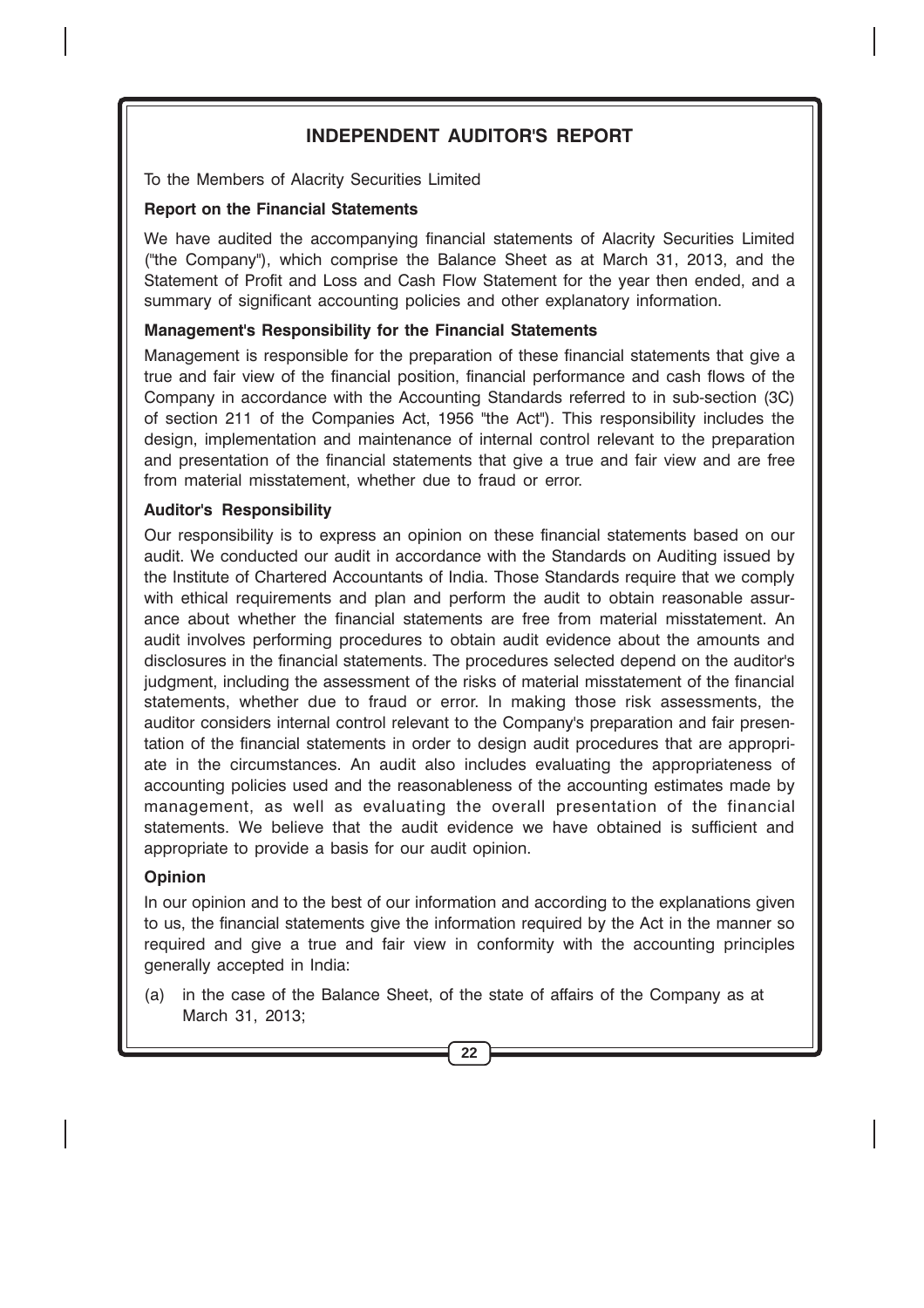- (b) in the case of the Statement of Profit and Loss, of the loss for the year ended on that date; and
- (c) in the case of the Cash Flow Statement, of the cash flows for the year ended on that date.

## Report on Other Legal and Regulatory Requirements

1. As required by the Companies (Auditor's Report) Order, 2003 ("the Order") issued by the Central Government of India in terms of sub-section (4A) of section 227 of the Act, we give in the Annexure a statement on the matters specified in paragraphs 4 and 5 of the Order.

2. As required by section 227(3) of the Act, we report that:

a. we have obtained all the information and explanations which to the best of our knowledge and belief were necessary for the purpose of our audit;

b. in our opinion proper books of account as required by law have been kept by the Company so far as appears from our examination of those books [and proper returns adequate for the purposes of our audit have been received from branches not visited by us];

c. the Balance Sheet, Statement of Profit and Loss, and Cash Flow Statement dealt with by this Report are in agreement with the books of account [and with the returns received from branches not visited by us];

d. In our opinion, the Balance Sheet and Statement of Profit and Loss, and Cash Flow Statement dealt with by this report comply with the accounting standards referred to in sub- section (3C) of Section 211 of the Companies Act, 1956; except for non compliance of provision of employees benefit as per Accounting Standard-15. In the absence of availability of actuarial valuation report to us, we are not in a position to quantify the amount of provision to be made and its effect on the financial statement of the company.

e. On the basis of written representations received from the directors as on March 31, 2013, and taken on record by the Board of Directors, none of the directors is disqualified as on March 31, 2013, from being appointed as a director in terms of clause (g) of sub-section (1) of section 274 of the Companies Act, 1956.

> For Lalit Kuamr Dangi & Co, Chartered Accountants F. R. No. 112107W

Sd/-

Place : Mumbai CA.Lalit kumar Dangi M.No.045611

Date : 10.07.2013 Proprietor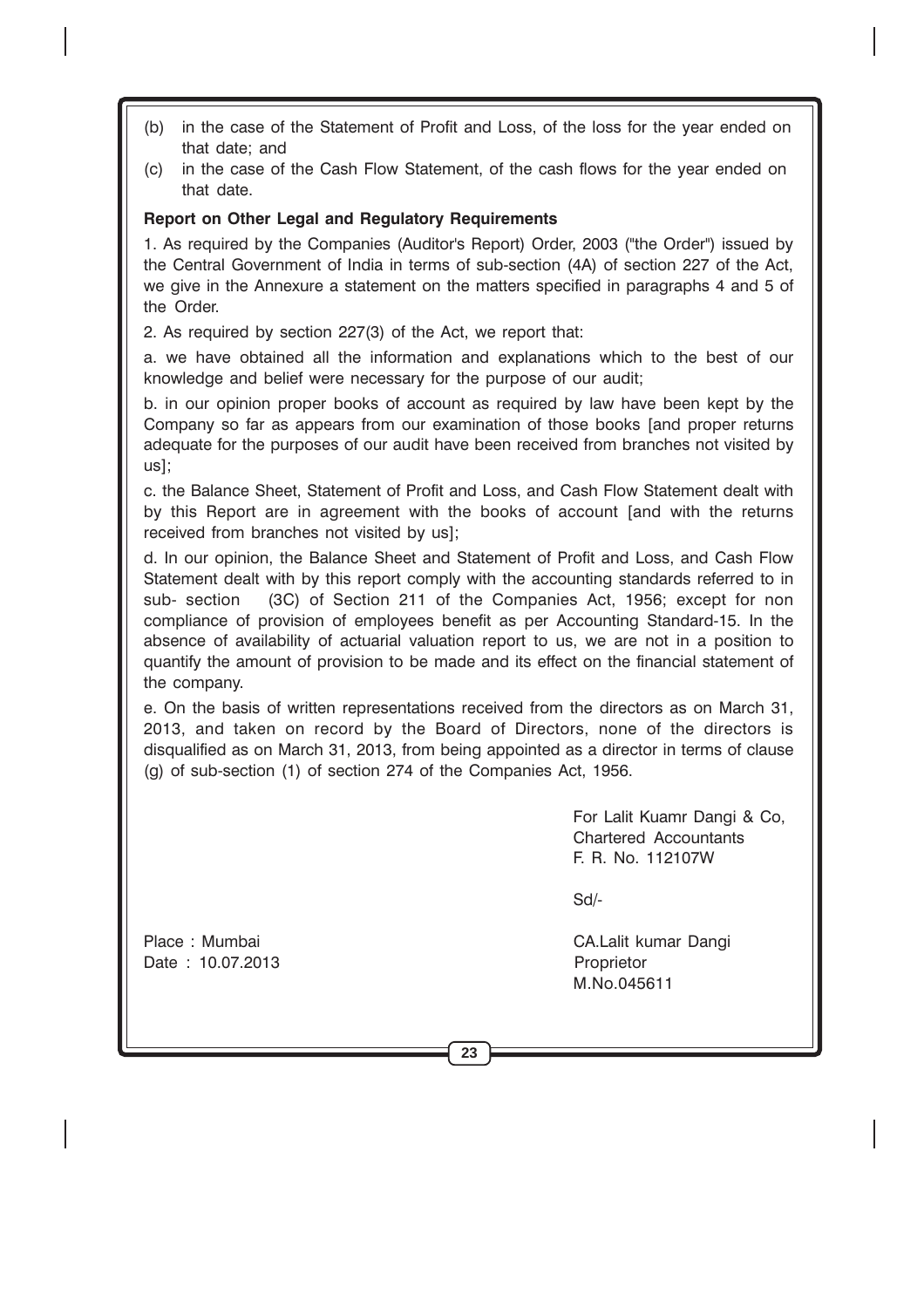## ANNEXURE TO THE AUDITORS' REPORT

Referred to in paragraph 1 under the heading of "Report of Other Legal and Regulatory Requirements" of our report of even date

- I a. The Company is maintaining proper records showing full particulars, including quantitative Details and situation of fixed assets.
	- b. The Fixed assets have been physically verified by the management during the year which in our opinion is reasonable, having regard to the size of the company and the nature of its assets we have been informed that no material discrepancies were noticed on such verification.
	- c. During the year, there was no disposal of substantial fixed assets.
- II a. The inventory has been physically verified by the Management during the year. In our opinion, the frequency of verification is reasonable.
	- b. In our opinion, the procedures of physical verification of inventory followed by the Management are reasonable and adequate in relation to the size of the Company and the nature of its business.
	- c. On the basis of our examination of the inventory records, in our opinion, the Company is maintaining proper records of inventory. No discrepancy was noticed on physical verification of inventory as compared to book records.
- III. a. The Company has not granted any loans, secured/ unsecured to Companies, Firms or other parties covered in the register maintained under Section 301 of the Companies Act, 1956.
	- b. The Company has taken unsecured loan from one party covered in the register maintain u/s 301 of the Companies Act 1956 aggregating to Rs. 1015.92 lacs. Maximum balance outstanding during the year was Rs.542.50 lacs and the year end balance was Rs. 70.52 lacs.
	- c. In our opinion and according to the information and explanations given to us the term and conditions of the loan taken are not prima-facie prejudicial to the interest of the company.
	- d. As explained to us in respect of loan taken there is no stipulation as to repayment and same is on demand
- (IV) In our opinion and according to the information and explanation given to us, there are adequate internal control procedures commensurate with the size of the company and the nature of its business, with regard to purchase of inventory and fixed assets and with regard to sale of goods and services. During the course of our audit we have not observed any continuing failure to correct major weakness in internal controls system.
- (V) a. According to the information and explanations provided by the management, we are of the opinion that the transactions that need to be entered into the register maintained under Section 301 have been so entered.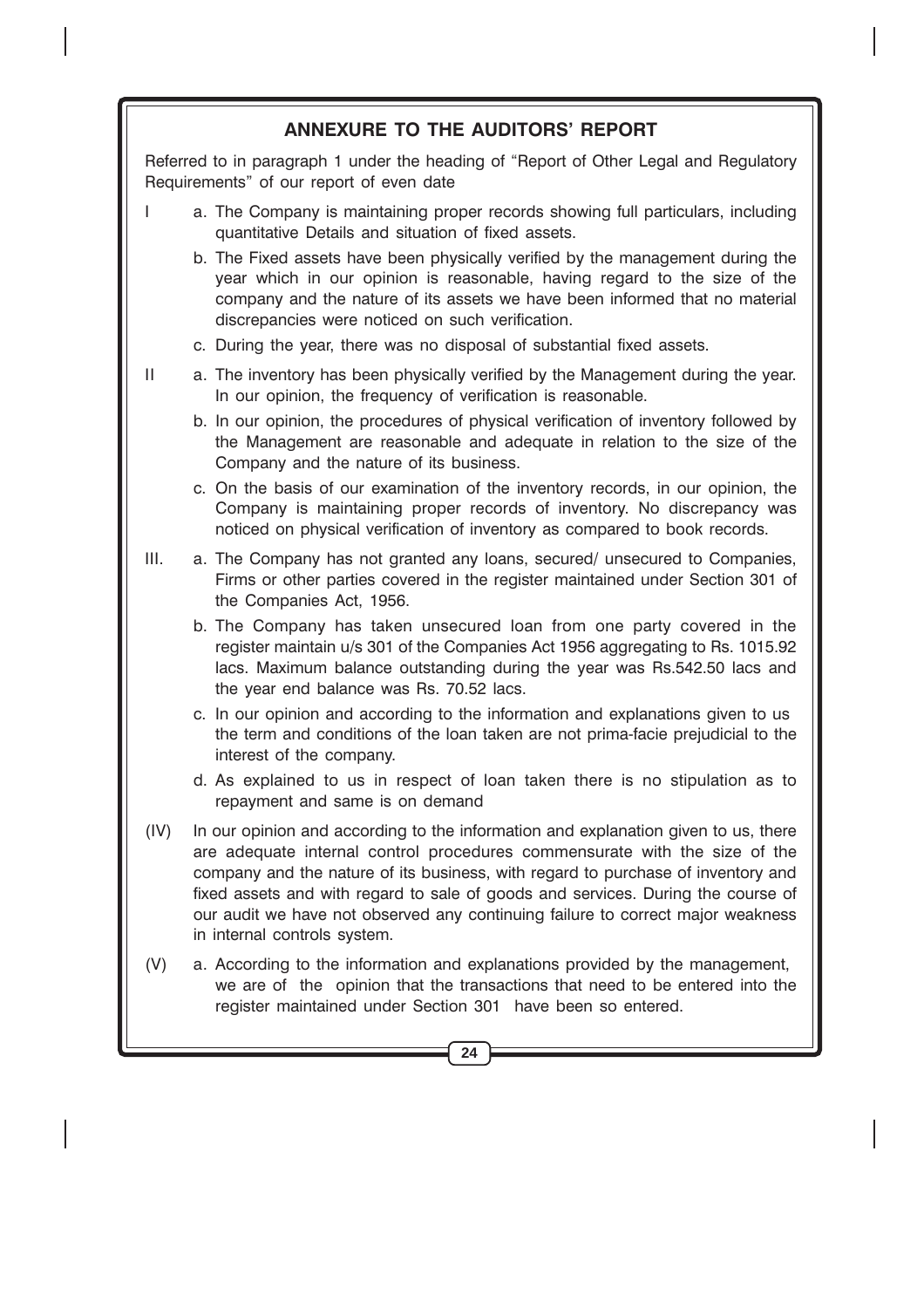b. In our opinion and according to the information and explanations given to us, the transactions with parties with whom transactions exceeding value of Rupees five lacs have been entered into during the financial year are at price which are reasonable having regard to the prevailing market prices at the relevant time.

- (VI) As the Company has not accepted any deposit from the public, the directives issued by the Reserve Bank of India and the provisions of section 58 A and 58AA of the Act and the rules framed there under are not applicable.
- (VII) In our opinion, the company has internal audit system commensurate with the size of the company and nature of its business.
- (VIII) Maintenance of cost records prescribed by the central government under section 209(1) (d) of the Companies Act, 1956 is not applicable to the company.
- (IX) a. According to the information and explanations give to us by the management and on the basis of our examination of books of account of the Company, the Company is regular in depositing with appropriate authorities, undisputed statutory dues including Provident Fund, Investor Education and Protection Fund, Employees State Insurance, Income-Tax, Wealth-tax, Service Tax, Cess and other material statutory dues as applicable to it. According to the information and explanation given to us no undisputed amounts payable in respect of above were outstanding, at the year end for a period of more than six months from the date they become payable.
	- b. Disputed statutory dues, that have not been deposited on account of disputed matter pending before appropriate authorities is as under.

| statute                            |      | Name of the Nature of dues Amount due Period to which Forum where<br>(Rs. Lacs) the amount relates dispute is | pending                                  |
|------------------------------------|------|---------------------------------------------------------------------------------------------------------------|------------------------------------------|
| Income tax Income Tax<br>Act, 1961 | 5.92 | A-Y 1998-99                                                                                                   | CIT (Appeals)<br>for Re<br>verifications |

- (X.) The Company does not have accumulated losses at the end of the financial year, however the Company has incurred cash loss during the year amounting to Rs.72.48 lacs but not in the immediately preceding previous year.
- (XI.) According to information and explanations give to us by the management we are of the opinion that the Company has not defaulted in repayment of dues to bank or financial institution.
- ( XII) According to information and explanations give to us, the Company has not granted any loans and advances on the basis of security by way of pledge of shares, debentures and other securities.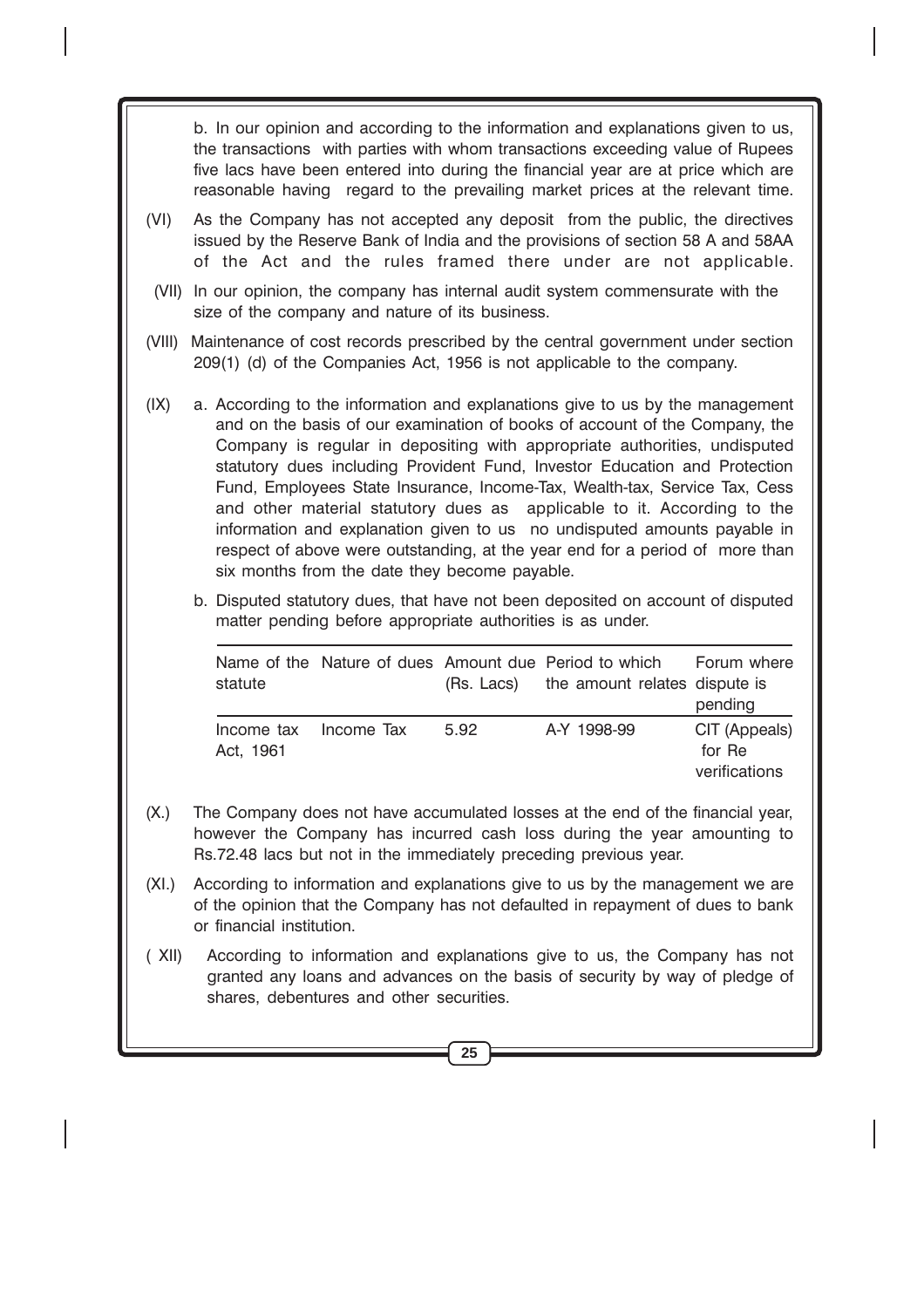- (XIII) In our opinion, the Company is not a chit fund or a nidhi/ mutual benefit fund society. Therefore, the provisions of clause 4(xiii) of the Order are not applicable to the Company.
- (XIV) The company has maintained proper records of the transactions and contracts of dealing in or trading in shares and securities and other investment and timely entries have been made therein. All shares, Securities and other investment have been held by the Company, in its own name.
- (XV) In over opinion and according to the information and explanations given to us, the Company has not given any guarantee for loans taken by others from bank or financial institutions during the year.
- (XVI) In our opinion and according to the information & explanation given to us, on an overall basis the term loan have been applied for the purpose for which they have been obtained.
- (XVII) According to the information and explanations given to us and on overall exami nation of the Balance sheet of the Company, we report that no funds raised on short-term basis have been used for long-term investment.
- (XVIII) The Company has made a preferential allotment of equity shares to party covered under the register maintained under Section 301 of the Companies Act, 1956. In our opinion and according to the information and explanation given to us, the aforesaid allotment is not prima facie prejudicial to the interest of the company.
- (XIX) The Company has not raised any monies by way of issue of any debentures during the year.
- (XX) The Company has not raised any monies by way of public issue during the year.
- (XXI) In our opinion and according to the information and explanations given to us, no fraud on or by the Company has been noticed or reported during the year.

For Lalit Kuamr Dangi & Co, Chartered Accountants F. R. No. 112107W

Sd/-

Date : 10.07.2013 Proprietor

Place : Mumbai CA.Lalit kumar Dangi M.No.045611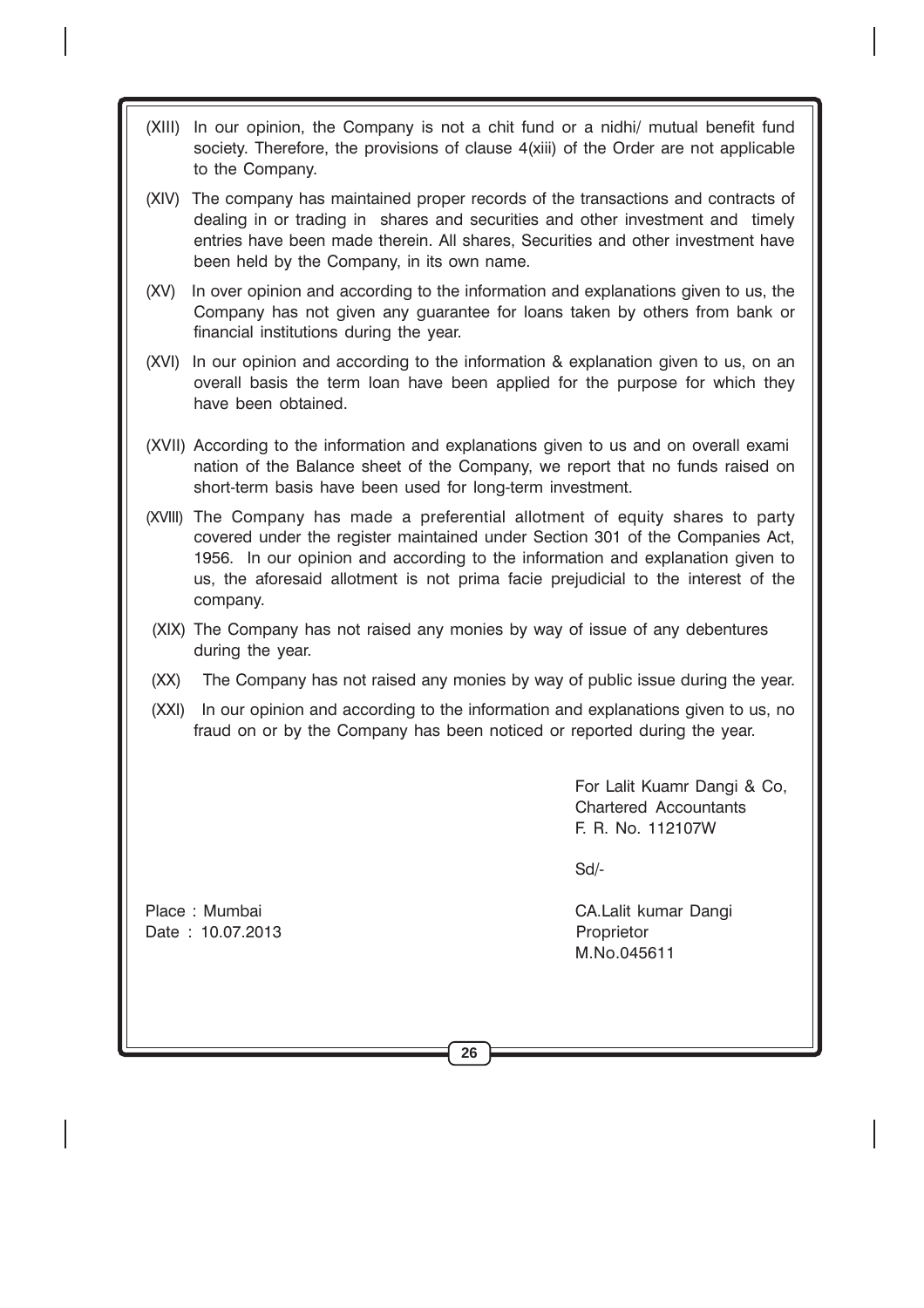| <b>ALACRITY SECURITIES LTD</b><br><b>BALANCE SHEET AS AT 31st MARCH, 2013</b>                                                                                                                                                            |                                   |                                                                 |                                                           |                                                                 |                                    |  |  |  |
|------------------------------------------------------------------------------------------------------------------------------------------------------------------------------------------------------------------------------------------|-----------------------------------|-----------------------------------------------------------------|-----------------------------------------------------------|-----------------------------------------------------------------|------------------------------------|--|--|--|
| <b>Particulars</b>                                                                                                                                                                                                                       | Note<br>No.                       | Rs.                                                             | As at 31/03/2013<br>Rs.                                   | Rs.                                                             | As at 31/03/2012<br>Rs.            |  |  |  |
| <b>EQUITY AND LIABILITIES</b><br>L.<br><b>Shareholders' Funds</b><br>(a) Share Capital<br>(b) Reserves and Surplus                                                                                                                       | $\overline{c}$<br>3               | 150000000<br>36196370                                           | 186196370                                                 | 30000000<br>104593027                                           | 134593027                          |  |  |  |
| <b>Non-current liabilities</b><br>(a) Long term borrowings<br>(b) Deferred tax liabilities<br>(Net)                                                                                                                                      | 4<br>5                            | 530608<br>515739                                                | 1046347                                                   | 506483<br>1113611                                               | 1620094                            |  |  |  |
| <b>Current Liabilities</b><br>(a) Short Term Borrowings<br>(b) Trade Payables<br>(c) Other Current Liabilities<br>(d) Short Term Provisions<br><b>TOTAL</b><br><b>II. ASSETS</b>                                                         | 6<br>$\overline{7}$<br>8<br>9     | 17514565<br>39747029<br>11328898<br>29069000                    | 97659492<br>284902208                                     | 98904769<br>40959408<br>23741714<br>30812338                    | 194418229<br>330631350             |  |  |  |
| Non - current assets<br>(a) Fixed Assets<br>(i) Tangible assets<br>(ii) Intangible assets<br>(b) Non - current investments<br>(c) Long Term Loans &<br>Advances<br>(d) Other Non Current Assets<br><b>Current Assets</b>                 | 10 <sup>°</sup><br>11<br>12<br>13 | 14894190<br>478578<br>15372768<br>36627936<br>8405279<br>560000 | 60965983                                                  | 15993362<br>682737<br>16676099<br>30226560<br>7336279<br>714000 | 54952938                           |  |  |  |
| (a) Inventories<br>(b) Trade receivables<br>(c) Cash and cash equivalents<br>(d) Short term loans and<br>advances<br>(e) Other Current Assets                                                                                            | 14<br>15<br>16<br>17<br>18        | 2612860<br>52628947<br>86252182<br>78509793<br>3932443          | 223936225                                                 | 20508207<br>101506064<br>95880589<br>37865062<br>19918490       | 275678412                          |  |  |  |
| <b>TOTAL</b>                                                                                                                                                                                                                             |                                   |                                                                 | 284902208                                                 |                                                                 | 330631350                          |  |  |  |
| Significant Accounting Policies and Notes<br>forming part of the Accounts-Schedule<br>The notes are an integral part of the Financial Statement                                                                                          |                                   |                                                                 | 1                                                         | 1 to 33                                                         |                                    |  |  |  |
| In Accordance with our Report attached<br>For Lalit Kumar Dangi & Co.<br><b>Chartered Accountants</b><br>Firm Registration No. 112107W<br>Sd<br>(CA Lalit Kumar Dangi)<br>Proprietor<br>M No. 45611<br>Place: Mumbai<br>Date: 10/07/2013 |                                   |                                                                 | Sd/-<br><b>Hiten R Mehta</b><br>Whole Time Director<br>27 | For and on behalf of the Board                                  | Sd/-<br>Kishore V Shah<br>Director |  |  |  |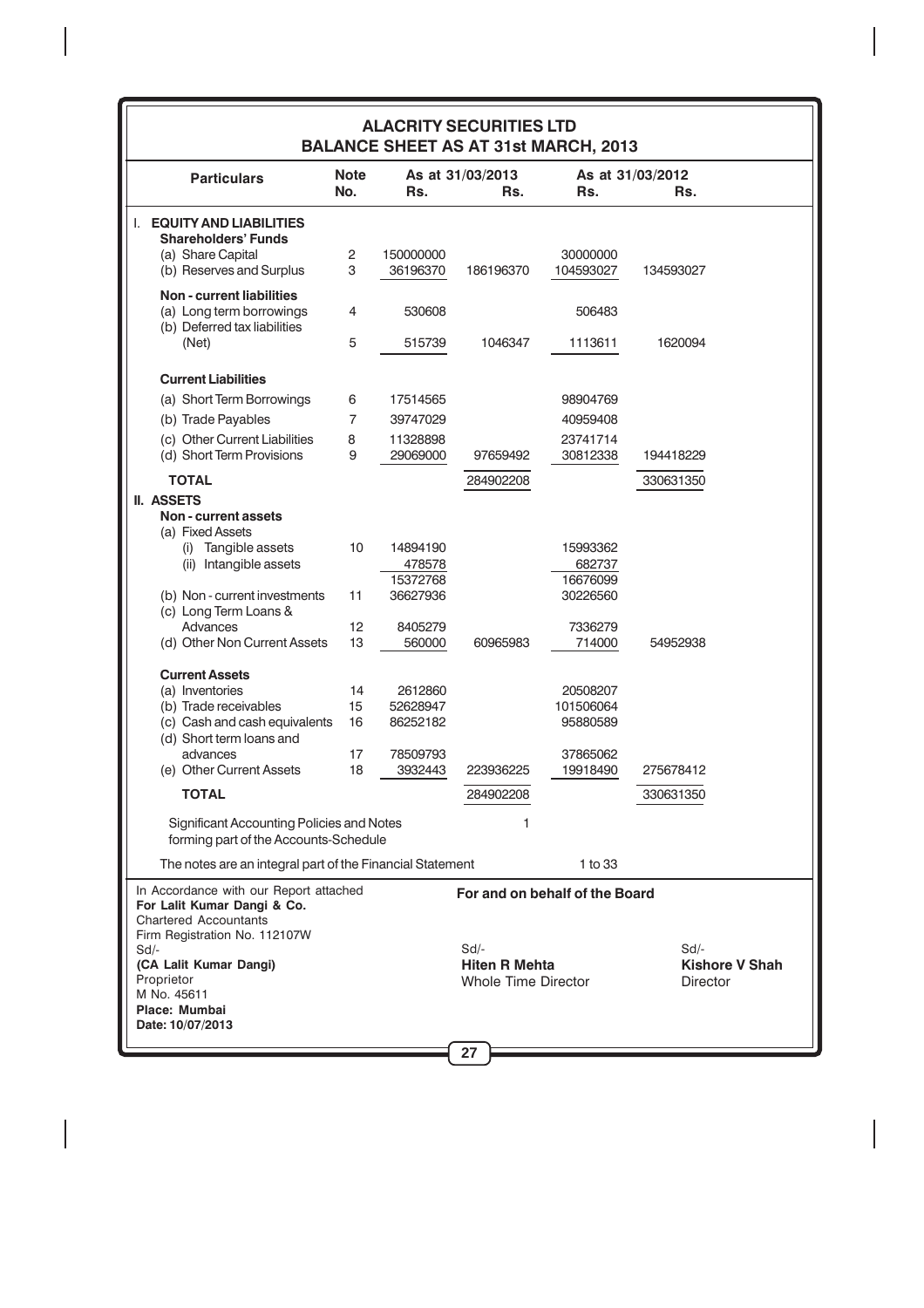| <b>ALACRITY SECURITIES LTD</b><br>STATEMENT OF PROFIT AND LOSS FOR THE YEAR ENDED 31ST MARCH, 2013                                |                                                       |                                |                                             |  |  |
|-----------------------------------------------------------------------------------------------------------------------------------|-------------------------------------------------------|--------------------------------|---------------------------------------------|--|--|
| <b>Particulars</b>                                                                                                                | <b>Note</b>                                           | $2012 - 13$<br>Rs.<br>Rs.      | $2011 - 12$<br>Rs.<br>Rs.                   |  |  |
| Revenue from Operations                                                                                                           | No.<br>19                                             | 254,484,263.00                 | 80599333.00                                 |  |  |
| Other Income                                                                                                                      | 20                                                    | 7,981,552.00                   | 37790628.00                                 |  |  |
| <b>Total Revenue</b>                                                                                                              |                                                       | 262,465,814.00                 | 118,389,961.00                              |  |  |
| <b>Expenses</b><br><b>Purchase of Shares</b>                                                                                      |                                                       | 224635809.00                   | 82789043.00                                 |  |  |
| Changes in inventories of finished goods<br>Loss on F&O trading                                                                   | 21                                                    | 17,895,347.00                  | -20508207.00<br>4137829.00                  |  |  |
| Short Tern Capital Gain/Loss (+/-)                                                                                                |                                                       | 6152234.00                     |                                             |  |  |
| Employee benefits expense                                                                                                         | 22                                                    | 3,669,687.00                   | 5018148.00                                  |  |  |
| Finance costs<br>Depreciation and amortization expenses                                                                           | 23<br>24                                              | 8,499,403.00<br>2,014,569.00   | 32018198.00<br>2274410.00                   |  |  |
| Trading Exp, Other expenses                                                                                                       | 25                                                    | 8594909.00                     | 10590926.00                                 |  |  |
| <b>Total Expenses</b>                                                                                                             |                                                       | 271,461,958.00                 | 116,320,347.00                              |  |  |
| Profit before tax                                                                                                                 |                                                       | $-8,996,144.00$                | 2,069,614.00                                |  |  |
| Tax expense:<br><b>Current tax</b><br>Deferred tax<br>Prior period tax<br>MAT Credit (Entitlement)/ availed                       | -597872.00<br>$-1615.00$                              | -599487.00                     | 700000.00<br>2189.00<br>0.00<br>329101.00   |  |  |
| Profit for the period                                                                                                             |                                                       | $-8,396,657.00$                | 1,038,324.00                                |  |  |
| Earning per equity share:                                                                                                         |                                                       |                                |                                             |  |  |
| <b>Basic &amp; Diluted</b>                                                                                                        |                                                       | $-0.56$                        | 0.35                                        |  |  |
| Significant Accounting Policies and Notes<br>forming part of the Accounts-Schedule                                                | 1                                                     |                                |                                             |  |  |
| Notes forming part of the Financial Statements                                                                                    |                                                       | 1 to 33                        |                                             |  |  |
| In Accordance with our Report attached<br>For Lalit Kumar Dangi & Co.<br><b>Chartered Accountants</b>                             |                                                       | For and on behalf of the Board |                                             |  |  |
| Firm Registration No. 112107W<br>Sd/-<br>(CA Lalit Kumar Dangi)<br>Proprietor<br>M No. 45611<br>Place: Mumbai<br>Date: 10/07/2013 | $Sd$ -<br><b>Hiten R Mehta</b><br>Whole Time Director |                                | $Sd$ -<br>Kishore V Shah<br><b>Director</b> |  |  |
|                                                                                                                                   | 28                                                    |                                |                                             |  |  |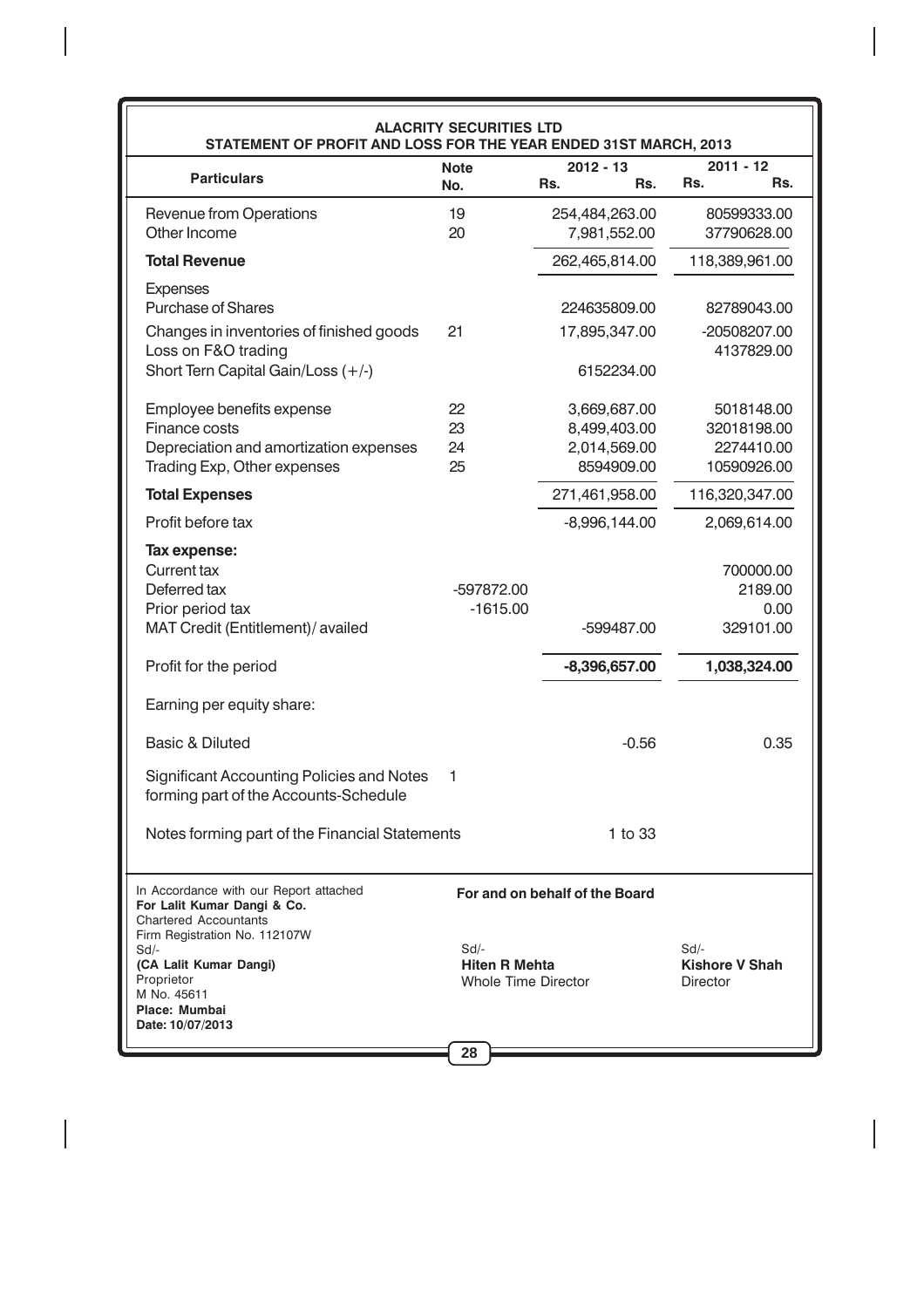# ALACRITY SECURITIES LTD.

Notes to Financial Statements for the year ended 31<sup>ST</sup> March 2013

## 1 STATEMENTS ON SIGNIFICANT ACCOUNTING POLICIES

## 1. Basis of accounting and preparation of financial statements

The Company adopts the historical cost concepts and accrual basis in accordance with generally accepted accounting principles for the preparation of its accounts and complies with the applicable accounting standards issued by the Institute of Chartered Accountants of India and relevant provision of the Companies Act, 1956, except gratuity which is being accounted on basis consistently.

## 2. Fixed Assets:

Fixed Assets have been stated at original cost of acquisition including taxes duties freight and other incidental expenses related to acquisition and installation of the assets concerned.

## 3. Depreciation:

Depreciation has been provided on straight Line Method at the rates prescribed in Schedule XIV of the Companies Act, 1956 on pro-rata basis.

## 4. Investments:

Long-term investments are stated at cost. Provision for diminution in the value of long term investment is made only if such decline is other than temporary.

## 5. Revenue Recognition:

Brokerage are recognized when the transaction of sale and puechase of Securities takes place.

## 6. Taxes on Income:

Tax on income for the current period is determined on the basis of Income Tax Act, 1961. Deferred tax is recognized on timing difference between the accounting income and taxable income for the year and quantified using the tax rate and laws enacted or substantively enacted as on the Blance Sheet Date. Deferred tax assets are recognized and carried forward to the extent that there is reasonable certainty that sufficient future taxable income will be available against which such deferred tax assets can be realized

## 7. Employees Benefit:

Contribution to Provident Fund, Family Pension Fund are provided on accrual basis. Gratuity is being accounted on payment basis,

## 8. Leave Encashment:

As per the policy of the Company, employees are required to avail their annual leave by the end of the respective financial year and leave is not allowed to be en-cashed and hence no provision is considered necessary.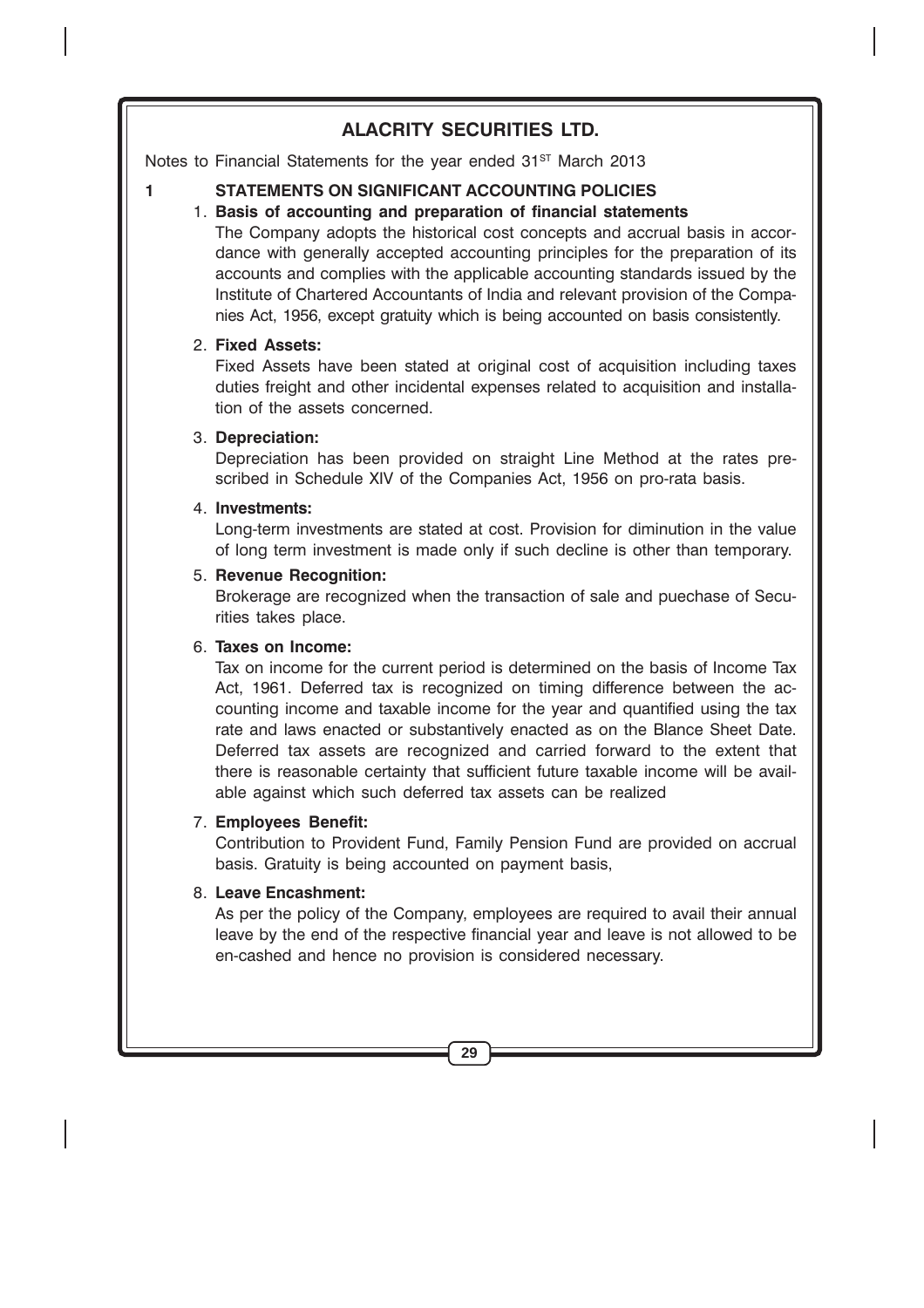## ALACRITY SECURITIES LTD

### Notes to financial Statements for the year ended 31st March 2013

#### 2. Share Capital:

| Ζ.<br>Share Capital:                                                                                                                                                       |              |                    |                                                            |                  |
|----------------------------------------------------------------------------------------------------------------------------------------------------------------------------|--------------|--------------------|------------------------------------------------------------|------------------|
|                                                                                                                                                                            |              | As at 31/03/2013   |                                                            | As at 31/03/2012 |
|                                                                                                                                                                            | No.          | Rs.                | No.                                                        | Rs.              |
| Authorized:                                                                                                                                                                |              |                    |                                                            |                  |
| Equity shares of Rs. 10/- each                                                                                                                                             |              |                    |                                                            |                  |
| (P.Y. Rs. 100/- each)                                                                                                                                                      | 22000000     | 220000000          | 2000000                                                    | 20000000         |
|                                                                                                                                                                            |              |                    |                                                            |                  |
|                                                                                                                                                                            | 22000000     | 220000000          | 2000000                                                    | 20000000         |
| Issued, subscribed and fully paid up:<br>Equity shares of Rs. 10/- each<br>(P.Y. Rs. 100/- each)                                                                           |              |                    |                                                            |                  |
| At the beginning of the reporting period<br>Issued during the reporting period<br>Addition on Account of split in Share                                                    | 300000       | 30000000           | 300000<br>0                                                | 30000000<br>0    |
| from $Rs.100$ to $10/-$                                                                                                                                                    | 2700000      | 0                  |                                                            |                  |
| Bonus shares                                                                                                                                                               | 6000000      | 60000000           |                                                            |                  |
| Alloted During the year                                                                                                                                                    | 6000000      | 60000000           |                                                            |                  |
| Bought back during the reporting period                                                                                                                                    |              | 0                  | 0                                                          | 0                |
| At the close of the reporting period                                                                                                                                       | 15000000     | 150000000          | 300000                                                     | 30000000         |
| <b>Other Information:</b>                                                                                                                                                  |              |                    |                                                            |                  |
| The company has only one class of shares referred to as equity shares having a face value of<br>RS. 10/-. Each holder of equity shares is entitled to one vote per shares. |              |                    |                                                            |                  |
| III Details of shares holders holding more                                                                                                                                 |              |                    |                                                            |                  |
| than 5% shares                                                                                                                                                             | No of Shares |                    | % of Holding No of Shares                                  | % of Holding     |
| a. Beena H Mehta                                                                                                                                                           | 2844700      | 18.96              | 61490                                                      | 20.50            |
| b. Pooja H Mehta                                                                                                                                                           | 6900000      | 46.00              | 0                                                          | 0.00             |
| c. Himanshu R Mehta                                                                                                                                                        | $\Omega$     | $\Omega$           | 235300                                                     | 78.43            |
|                                                                                                                                                                            |              |                    |                                                            |                  |
| 3 Reserves and Surplus:                                                                                                                                                    |              |                    |                                                            |                  |
|                                                                                                                                                                            |              |                    |                                                            | In Rs.           |
| <b>Particulars</b>                                                                                                                                                         |              | Genral<br>reserves | Surplus balance in<br><b>Statement</b><br>of Profit & Loss | <b>Total</b>     |
| At the beginning of the reporting period                                                                                                                                   |              | 5,350,000          | 99,243,027                                                 | 104,593,027      |
| Transferred from/to Profit & Loss Account                                                                                                                                  |              | 0                  | $-8,396,657$                                               | $-8,396,657$     |

**30**

Allocation towards allotment of bonus shares 0 -60,000,000 -60,000,000 -60,000,000 Proposed Dividends 0 0 Provision towards dividend distribution tax 0 0 At the close of the reporting period 5,350,000 30,846,370 36,196,370 At the close of the previous reporting period 5,350,000 99,243,027 104,593,027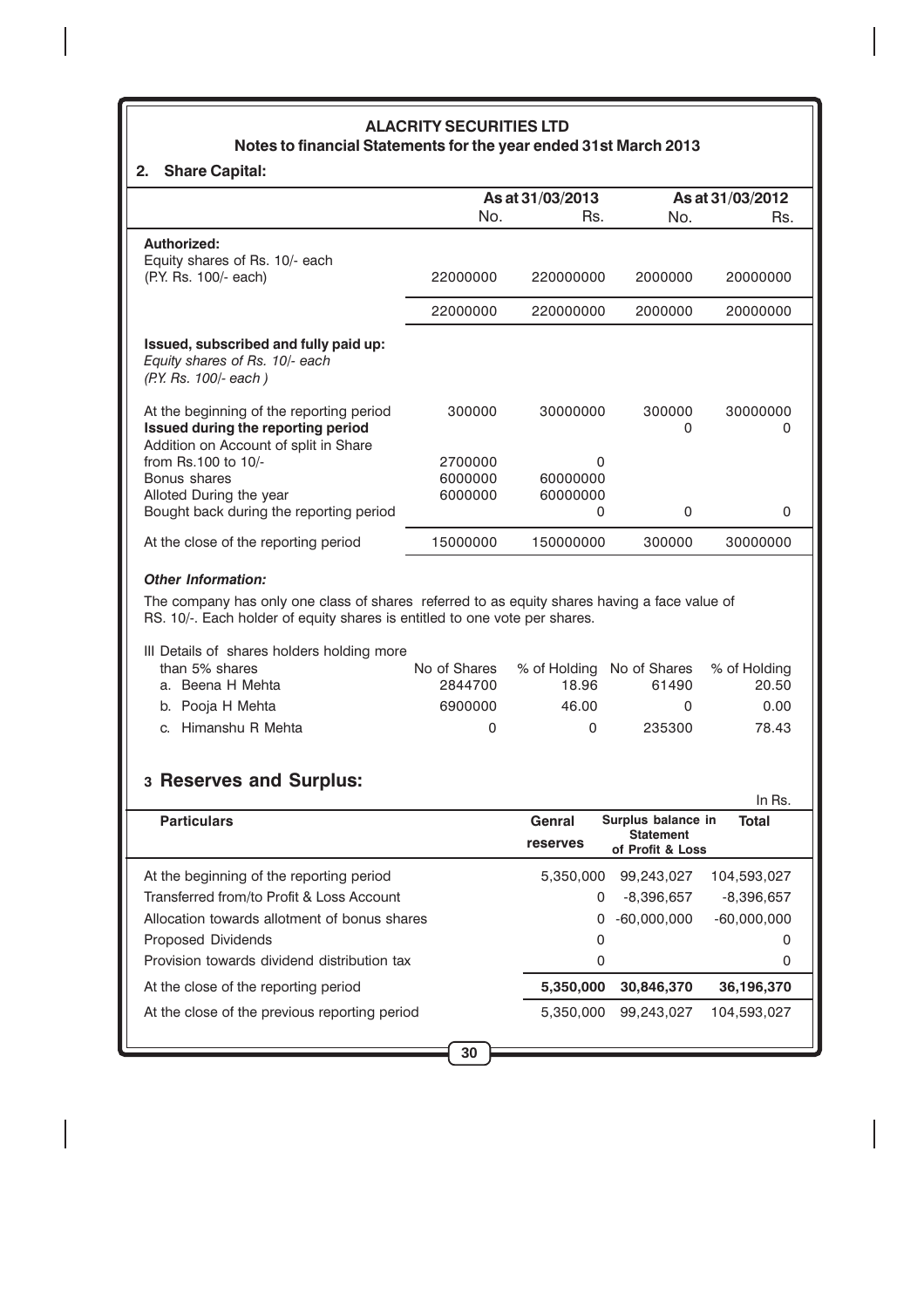## ALACRITY SECUEIRIES LTD.

# Notes to financial Statements for the year ended 31st March 2013

## **Borrowings**

|                    |                                                                                                                       |                     | In Rs.              |
|--------------------|-----------------------------------------------------------------------------------------------------------------------|---------------------|---------------------|
|                    | <b>Particulars</b>                                                                                                    | As at<br>31/03/2013 | As at<br>31/03/2012 |
| 1)<br>$\mathbf{D}$ | <b>Secured Loans:</b><br>a. Term Loans<br>(i) Vehicle Loan                                                            |                     |                     |
|                    | - from Banks<br>- from Others                                                                                         | 1011948<br>147256   | 403472<br>923942    |
|                    | Amount Disclosed under the Head                                                                                       | 1159204             | 1327414             |
|                    | "Other Current Liabilities"                                                                                           | 628596              | 820931              |
|                    | (Note:8)                                                                                                              | 530608              | 506483              |
| 5                  | <b>Deferred Tax Assets &amp; Liabilities</b><br><b>Particulars</b>                                                    |                     |                     |
| $\mathbf{I}$       | Deferred tax liability:                                                                                               |                     |                     |
|                    | a) On account of depreciation on fixed assets<br>b) On account of timing differences in recognition<br>of expenditure | 1111633<br>0        | 1113611<br>0        |
|                    | Total                                                                                                                 | 1111633             | 1113611             |
|                    | DEFERRED TAX ASSETS<br>On account of Carried forward Losses<br>and Depriciation                                       | 595894              | 0                   |
|                    | <b>Net Deferred tax liability</b>                                                                                     | 515739              | 1113611             |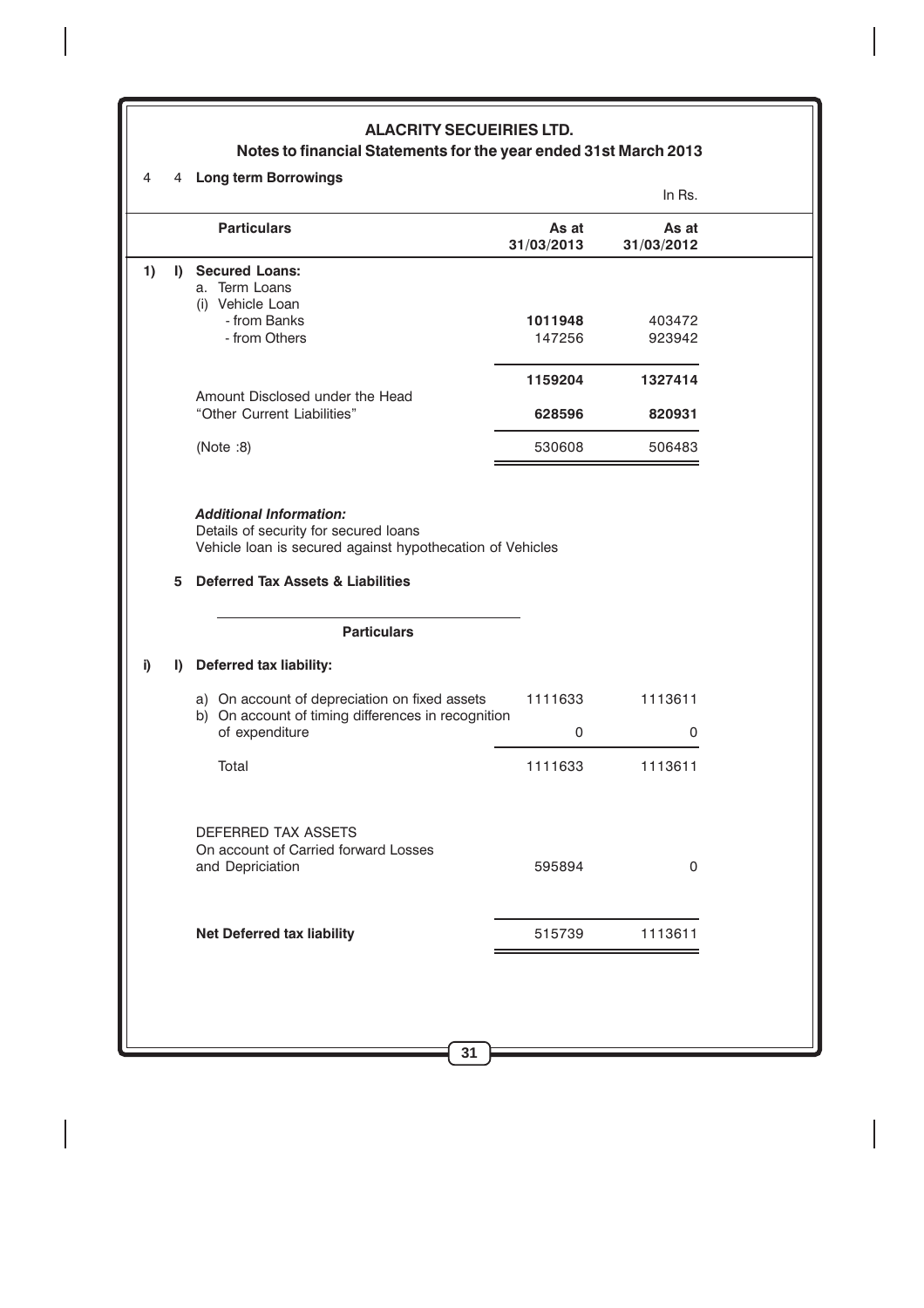## ALACRITY SECURITIES LTD

# Notes to financial Statements for the year ended 31st March 2013

| 6            | <b>Short term Borrowings</b>                                                                                          |                     |                     |
|--------------|-----------------------------------------------------------------------------------------------------------------------|---------------------|---------------------|
|              |                                                                                                                       |                     | In Rs.              |
|              | <b>Particulars</b>                                                                                                    | As at<br>31/03/2013 | As at<br>31/03/2012 |
| $\mathbf{I}$ | <b>Secured Loans:</b>                                                                                                 |                     |                     |
|              | a) Working Capital Loan                                                                                               |                     |                     |
|              | <b>Against FDR</b><br>- from banks                                                                                    | 10462126            | 44410568            |
|              | <b>Against Shares</b>                                                                                                 |                     |                     |
|              | - from banks                                                                                                          | 0                   | 244201              |
|              |                                                                                                                       | 10462126            | 44654769            |
|              | <b>Additional Information:</b>                                                                                        |                     |                     |
|              | Loan against FDR is secured by way of lien of FDRs<br>Ť.                                                              |                     |                     |
|              | iii Loan against shares is secured against pledge of shares<br>of company, Directors & Clients and personal guarantee |                     |                     |
|              | of past & presen directors                                                                                            |                     |                     |
|              | iii Vehicle loan is secured against hypothecation of Vehicles                                                         |                     |                     |
| $\parallel$  | <b>Unsecured Loans:</b>                                                                                               |                     |                     |
|              | Inter Corporate Deposit from related party                                                                            | 7052439             | 54250000            |
|              |                                                                                                                       | 7052439             | 54250000            |
|              | Total                                                                                                                 | 17514565            | 98904769            |
| 7            | <b>Trade Payables</b>                                                                                                 |                     |                     |
|              | To Micro, Small and Medium Enterprises<br>i)                                                                          |                     |                     |
|              | ii) Others (Amt Due to Clients, Margin & Exchange)                                                                    | 39747027            | 40959408            |
|              |                                                                                                                       | 39747027            | 40959408            |
| 8            | <b>Other current liabilities:</b>                                                                                     |                     |                     |
|              | Current maturities of Long-term Borrowings (Refer Note:6)                                                             |                     |                     |
|              | a) Vehicle Loan<br>- from banks                                                                                       | 481340              | 152563              |
|              | - from others                                                                                                         | 147256              | 668368              |
|              |                                                                                                                       | 628596              | 820931              |
|              | b) Liabilities for Expenses                                                                                           | 575200              | 338686              |
|              | c) Due to Director<br>d) Statutory Liablities & outstanding Exp (TDS & S.T)                                           | 11716<br>494735     | 45386<br>487600     |
|              | e) Interest accrued and due on borrowings                                                                             | 0                   | 22049111            |
|              | <b>Bank Book Overdraft</b><br>f)                                                                                      | 9618652             | 0                   |
|              |                                                                                                                       | 11328898            | 23741714            |
| 9            | Short term provisions:                                                                                                |                     |                     |
|              | a) Provision for Taxation                                                                                             | 29069000            | 29069000            |
|              | b) Proposed Dividedend on Eq Shares                                                                                   | 0                   | 1500000             |
|              | c) Dividend Distribution Tax                                                                                          | 0                   | 243338              |
|              |                                                                                                                       | 29069000            | 30812338            |
|              |                                                                                                                       |                     |                     |
|              | 32                                                                                                                    |                     |                     |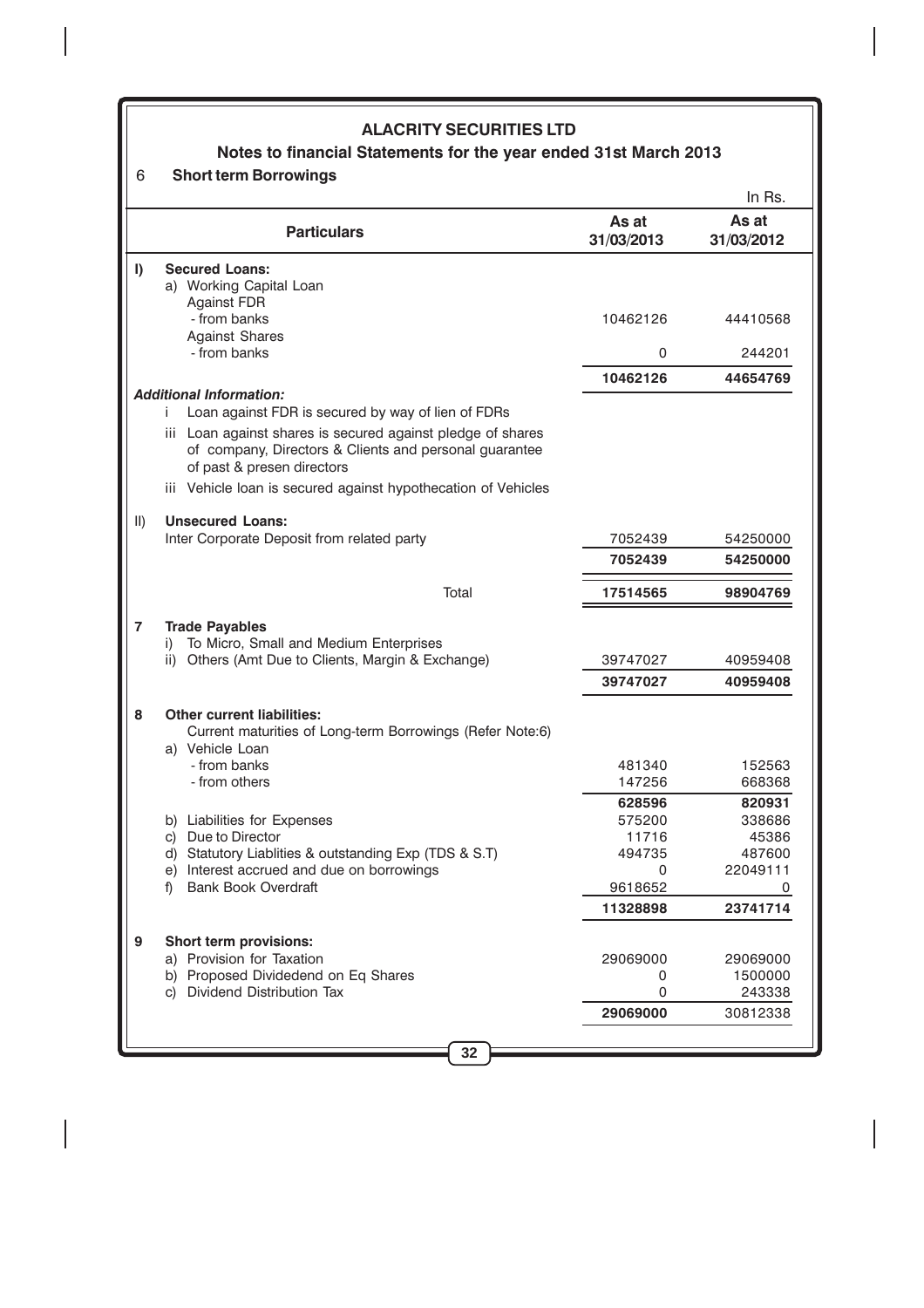| <b>ALACRITY SECURITIES LTD</b><br>Notes to financial Statements for the year ended 31st March 2013 |                                                     |                                     |                                         |                     |                     |                  |                 |                     |                     |                     |
|----------------------------------------------------------------------------------------------------|-----------------------------------------------------|-------------------------------------|-----------------------------------------|---------------------|---------------------|------------------|-----------------|---------------------|---------------------|---------------------|
| <b>Fixed Assets:</b><br>10                                                                         |                                                     |                                     |                                         |                     |                     |                  |                 |                     |                     | In Rs               |
| <b>Particulars</b>                                                                                 | <b>GROSS BLOCK (AT COST)</b><br><b>DEPRECIATION</b> |                                     |                                         |                     |                     | <b>NET BLOCK</b> |                 |                     |                     |                     |
|                                                                                                    | As at<br>01/04/2012                                 | <b>Additions</b><br>for the<br>year | <b>Deductions</b><br>during the<br>year | As at<br>31/03/2013 | As at<br>01/04/2012 | For the<br>vear  | Deduc-<br>tions | As at<br>31/03/2013 | As at<br>31/03/2013 | As at<br>31/03/2012 |
| <b>Tangible Assets</b><br><b>Own assets</b><br><b>Office Premises</b>                              | 6,023,207                                           | 0                                   | $\Omega$                                | 6,023,207           | 610,748             | 98,178           | $\mathbf 0$     | 708,926             | 5,314,281           | 5,608,815           |
| Computers                                                                                          | 6,390,962                                           | 0                                   | $\mathbf 0$                             | 6,390,962           | 6,260,137           | 23,702           | 0               | 6,283,839           | 107,123             | 99,719              |
| <b>Furniture &amp; Fixtures</b>                                                                    | 2,823,832                                           | 0                                   | $\Omega$                                | 2,823,832           | 1,005,517           | 178,749          | 0               | 1,184,266           | 1,639,566           | 1,566,879           |
| Vehicles                                                                                           | 11,202,494                                          | 1,199,565                           | 921,270                                 | 11,480,789          | 4,719,922           | 1,079,675        | 162,093         | 5,637,504           | 5,843,285           | 8,345,011           |
| Office Equipment                                                                                   | 1,363,236                                           | 4,850                               | 0                                       | 1,368,086           | 316,312             | 64,800           | 0               | 381,112             | 986,974             | 899,709             |
| <b>Electrical Inst</b>                                                                             | 870.849                                             | $\Omega$                            | $\Omega$                                | 870.849             | 447,813             | 55,125           | $\Omega$        | 502,938             | 367,911             | 511,482             |
| Air Condition                                                                                      | 930,106                                             | 0                                   | 0                                       | 930,106             | 250,875             | 44,180           | 0               | 295,055             | 635,051             | 743,534             |
|                                                                                                    | 29,604,686                                          | 1,204,415                           | 921,270                                 | 29,887,831          | 13,611,325          | 1,544,409        | 162,093         | 14,993,641          | 14,894,190          | 17,775,149          |
| Intangible assets<br><b>Computer Software</b>                                                      | 1,295,521                                           |                                     | 0                                       | 1,295,521           | 612,783             | 204,160          | 0               | 816,943             | 478,578             | 404,495             |
|                                                                                                    | 1,295,521                                           | $\mathbf 0$                         | $\mathbf{0}$                            | 1,295,521           | 612,783             | 204,160          | $\mathbf 0$     | 816,943             | 478,578             | 404,495             |
| <b>TOTAL</b>                                                                                       | 30,900,207                                          | 1,204,415                           | 921,270                                 | 31,183,351          | 14,224,109          | 1,748,569        | 162,093         | 15,810,587          | 15,372,768          | 18,179,644          |
| <b>Preious Year</b>                                                                                | 30,326,057                                          | 1,065,706                           | 491,555                                 | 30,900,208          | 12,340,399          | 2,036,410        | 152,700         | 14,224,109          | 16,676,099          | 18,179,644          |
|                                                                                                    |                                                     | 1065706                             |                                         | 30900208            |                     |                  |                 |                     |                     |                     |
|                                                                                                    |                                                     |                                     |                                         |                     | 33                  |                  |                 |                     |                     |                     |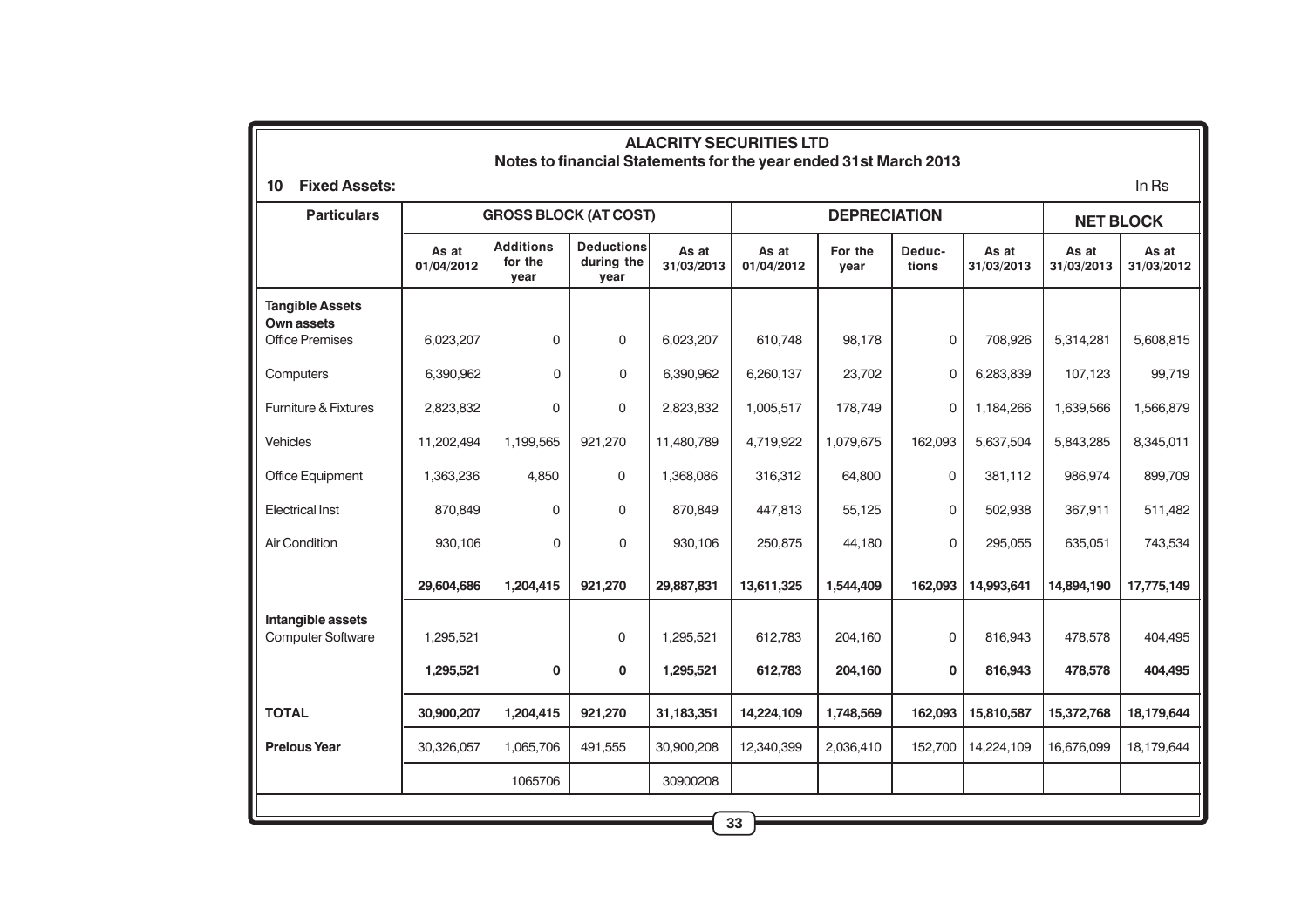|                                                                                                                     | <b>ALACRITY SECURITIES LTD</b>                                   |     |                  |                  |
|---------------------------------------------------------------------------------------------------------------------|------------------------------------------------------------------|-----|------------------|------------------|
| <b>Non Current Investments:</b><br>11                                                                               | Notes to financial Statements for the year ended 31st March 2013 |     |                  | In Rs            |
| <b>Details of Investments</b>                                                                                       | <b>Face Value</b>                                                |     | As at 31/03/2013 | As at 31/03/2012 |
| <b>Investments in Equity Instruments: (quoted)</b><br>Associates                                                    |                                                                  |     |                  |                  |
| Odyssey Corporation Ltd. (Qty 903923, PY. 600000)<br>(Out of above 600000 shares are in lock in period for 3 years) |                                                                  | 5   | 27,968,195       | 11,400,000       |
| <b>Investments in Mutual funds</b>                                                                                  |                                                                  |     |                  |                  |
| Canara Robeco Infra Groth Fund (Qty Nil. P.Y. 5485.31)                                                              |                                                                  |     | 0                | 100,000          |
| Canara Robeco Force Fund (Qty Nil P.Y. 9779.95)                                                                     |                                                                  |     | 0                | 100,000          |
| Canara Robeco Gold Saving Fund ( Qty , P.Y Nil)<br>Canara Robeco Equity Diversified Growth Fund( Qty                | , $PY$ Nil)                                                      |     | 40,000<br>40,000 | 0<br>0           |
|                                                                                                                     |                                                                  |     |                  |                  |
| <b>Other Non Current Investments (quoted)</b>                                                                       |                                                                  |     |                  |                  |
| Indiabull Power Ltd (Qty Nil, P.Y. 220000)                                                                          |                                                                  | 10  | 0                | 4,400,000        |
| Aqua Logistic Ltd. Qty 760346, P.Y. Nil)                                                                            |                                                                  | 10  | 7,567,741        | 0                |
| Shre Ashtvinayak Cine Vision Ltd. (Qty Nil, P.Y. 2117718)                                                           |                                                                  | 1.  | 0                | 13,214,560       |
| Other non current investments (Unquoted)                                                                            |                                                                  |     |                  |                  |
| Chincholi Sugar & Bio Ind Ltd. (Qty 25000, P.Y. 25000)                                                              |                                                                  | 10  | 1,000,000        | 1,000,000        |
| Sheetal Co op Credit Soc Ltd. (Qty 100, P.Y. 100)                                                                   |                                                                  | 100 | 10,000           | 10,000           |
| Hari Darshan Co op Housing Soc Ltd (Qty 40, P.Y. 40)                                                                |                                                                  | 100 | 2,000            | 2,000            |
|                                                                                                                     | Total                                                            |     | 36,627,936       | 30,226,560       |
| Additional Information:<br>Aggregate value of quoted investments:                                                   |                                                                  |     |                  |                  |
| Cost                                                                                                                |                                                                  |     | 35,535,936       | 29,014,560       |
| Market Value                                                                                                        |                                                                  |     | 38,643,468       | 36,152,899       |
| Aggregate value of unquoted investments:                                                                            |                                                                  |     |                  |                  |
| Cost                                                                                                                |                                                                  |     | 1,012,000        | 1,212,000        |
| 12 Long Term Loans & Advances                                                                                       |                                                                  |     |                  |                  |
| Deposites (With Exchange& Others)                                                                                   |                                                                  |     | 8,284,279        | 7,079,279        |
| Staff Loan                                                                                                          |                                                                  |     | 121,000          | 257,000          |
|                                                                                                                     |                                                                  |     | 8,405,279        | 7,336,279        |
| 13 Other non current assets<br><b>Unamortized Expenses</b>                                                          |                                                                  |     | 560,000          | 714,000          |
|                                                                                                                     |                                                                  |     | 560,000          | 714,000          |
|                                                                                                                     |                                                                  |     |                  |                  |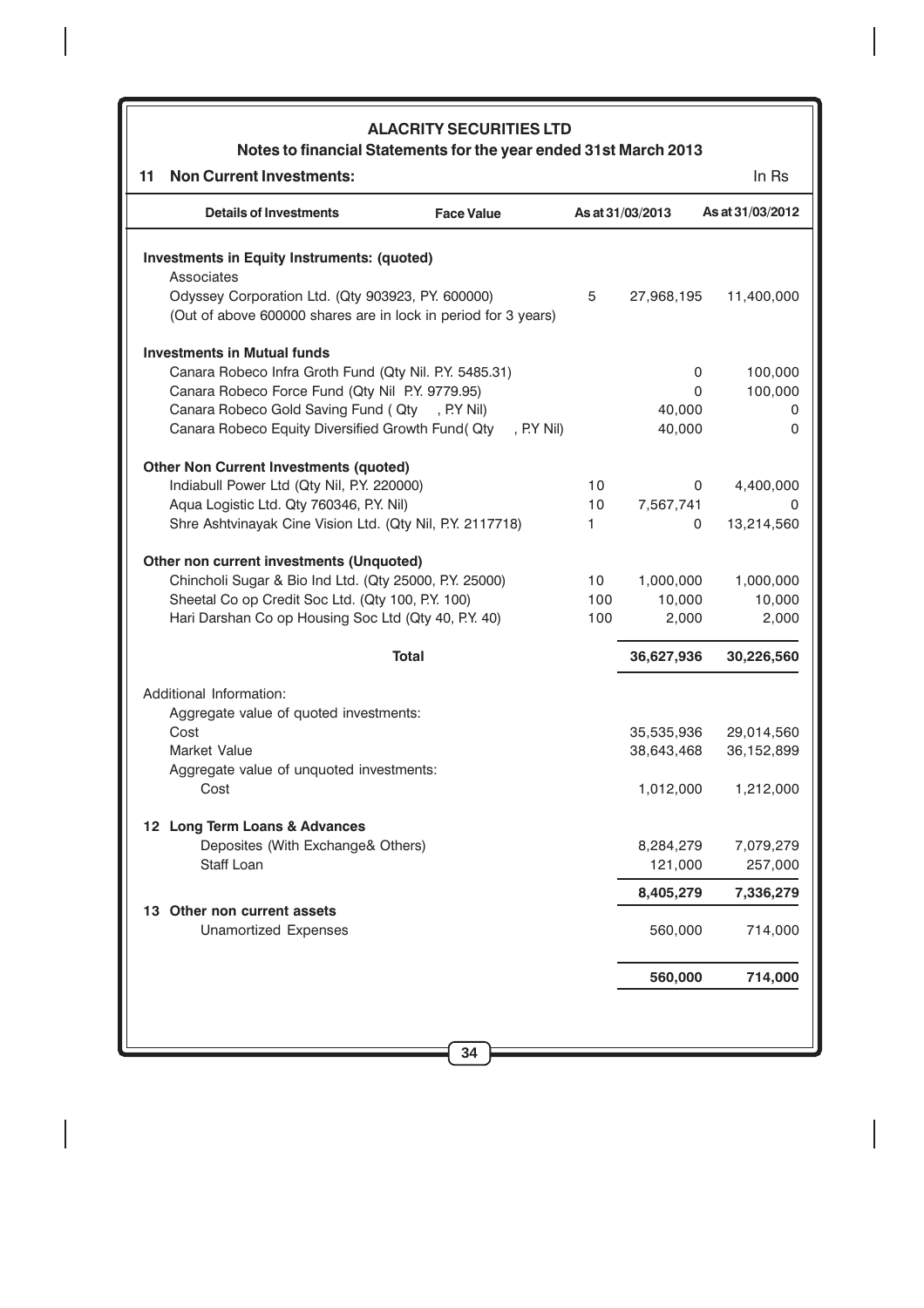|    | <b>ALARITY SECURITIES LTD</b><br>Notes to financial Statements for the year ended 31st March 2013 |                         |                          |  |  |  |  |
|----|---------------------------------------------------------------------------------------------------|-------------------------|--------------------------|--|--|--|--|
|    |                                                                                                   |                         | In Rs                    |  |  |  |  |
|    | <b>Particulars</b>                                                                                | As at 31/03/2013        | As at 31/03/2012         |  |  |  |  |
| 14 | <b>Inventories:</b>                                                                               |                         |                          |  |  |  |  |
|    | Stock-in-Trade (Shares)<br>i)                                                                     |                         |                          |  |  |  |  |
|    | (Valued at lower of cost or Market Value)                                                         | 2,612,860               | 20,508,207               |  |  |  |  |
| 15 | Trade receivables:                                                                                | 2,612,860               | 20,508,207               |  |  |  |  |
|    | (Unsecured considered good.)                                                                      |                         |                          |  |  |  |  |
|    | Trade receivables exceeding six months<br>i)                                                      | 10,591,923              | 38,365,967               |  |  |  |  |
|    | ii)<br>others                                                                                     | 42,037,024              | 63,140,097               |  |  |  |  |
|    |                                                                                                   | 52,628,947              | 101,506,064              |  |  |  |  |
| 16 | Cash and cash equivalents:                                                                        |                         |                          |  |  |  |  |
|    | <b>Balances with banks</b><br>i)                                                                  |                         |                          |  |  |  |  |
|    | In current Accounts                                                                               | 1417786                 | 14,872,847               |  |  |  |  |
|    | In Deposites Accounts                                                                             |                         |                          |  |  |  |  |
|    | - in fixed deposit accounts<br>(Pledged/ lien with bank against                                   | 83,696,848              | 80,519,110               |  |  |  |  |
|    | O/D & Guarantee facility)                                                                         |                         |                          |  |  |  |  |
|    |                                                                                                   |                         |                          |  |  |  |  |
|    | Cash on hand<br>iii)                                                                              | 1,137,548               | 488,632                  |  |  |  |  |
|    |                                                                                                   | 86,252,182              | 95,880,589               |  |  |  |  |
| 17 | <b>Short term loans and advances:</b>                                                             |                         |                          |  |  |  |  |
|    | (unsecured, considered good)                                                                      |                         |                          |  |  |  |  |
|    | Loans & advances & other receivable<br>i)                                                         | 32,174,169              | 2,657,450                |  |  |  |  |
|    | ii)<br><b>Shares Application Money Given</b><br>Advance Income Tax, TDS<br>iii)                   | 2,500,000<br>33,403,078 | 2,500,000                |  |  |  |  |
|    | <b>MAT Credit Entitelment</b><br>iv)                                                              | 10,381,046              | 32,707,612<br>10,381,046 |  |  |  |  |
|    | <b>Staff Loan</b><br>V)                                                                           | 51,500                  | 0                        |  |  |  |  |
|    |                                                                                                   | 78,509,793              | 48,246,108               |  |  |  |  |
|    |                                                                                                   |                         |                          |  |  |  |  |
| 18 | <b>Other Current Assets</b>                                                                       |                         |                          |  |  |  |  |
|    | Unamortized expenses<br>i)<br>Interest Accured on deposits<br>ii)                                 | 266,000<br>3,550,400    | 238,000<br>8,748,097     |  |  |  |  |
|    | iii)<br>Prepaid Exp                                                                               | 116,043                 | 551,347                  |  |  |  |  |
|    |                                                                                                   | 3,932,443               | 9,537,444                |  |  |  |  |
|    |                                                                                                   |                         |                          |  |  |  |  |
|    | 35                                                                                                |                         |                          |  |  |  |  |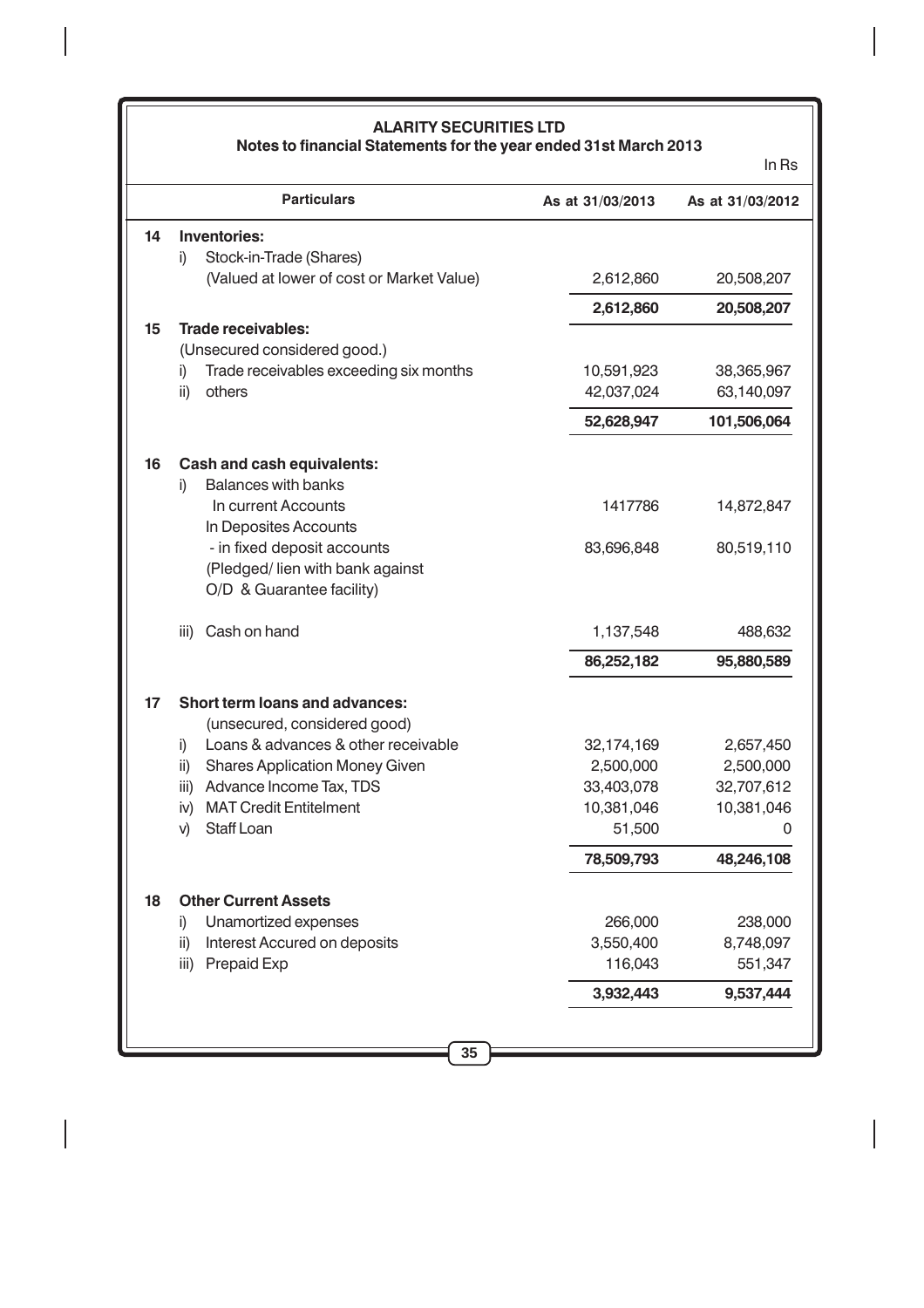|    |                                                                                                               |                      | In Rs.                                  |
|----|---------------------------------------------------------------------------------------------------------------|----------------------|-----------------------------------------|
|    | <b>Particulars</b>                                                                                            | $2012 - 13$          | $2011 - 12$                             |
| 19 | <b>Revenue from operations:</b>                                                                               |                      |                                         |
|    | Sales                                                                                                         | 245,547,317          | 63,034,357                              |
|    | Sale of Services                                                                                              | 8,028,250            | 15266639                                |
|    | <b>Other Operating Revenues</b>                                                                               | 908,696              | 2,298,337                               |
|    |                                                                                                               | 254,484,263          | 80,599,333                              |
| 20 | <b>Other Income:</b>                                                                                          |                      |                                         |
|    | Interest Income (Bank & Other)<br>Dividend Income                                                             | 7,197,893            | 6,591,149                               |
|    | - from long term investments                                                                                  | 7,320                | 150,000                                 |
|    | Net gain/loss on sale of long term investments (stt paid)                                                     | 63,150               | 347,606                                 |
|    | Profit on F&O trading                                                                                         | 194921               | 0                                       |
|    | Other non operating income (net of expenses directly                                                          |                      |                                         |
|    | attributable to such income, Rent,                                                                            |                      |                                         |
|    | LPC, Other Income, Stamp Duty)                                                                                | 518,269              | 30,701,874                              |
|    |                                                                                                               | 7,981,552            | 37,790,628                              |
| 21 | Changes in inventories of finished goods, WIP and stock in trade:<br>Inventories at the beginning of the year |                      |                                         |
|    | <b>Shares</b><br>Inventories at the end of the year                                                           | 20,508,207           |                                         |
|    | <b>Shares</b>                                                                                                 | 2,612,860            |                                         |
|    |                                                                                                               | 17,895,347           | $\bf{0}$<br>20,508,207<br>$-20,508,207$ |
| 22 | <b>Employee Benefit Expenses:</b>                                                                             |                      |                                         |
|    | Salaries and Wages                                                                                            | 1,969,175            | 3,051,896                               |
|    | Contribution to provident and other funds                                                                     | 110,880              | 164,855                                 |
|    | Remuneration to whole time directors<br>Staff welfare & Canteen expenses                                      | 1,518,000<br>71,632  | 1,638,000<br>163,397                    |
|    |                                                                                                               | 3,669,687            |                                         |
| 23 | <b>Finance Costs:</b>                                                                                         |                      | 5,018,148                               |
|    | Bank Charges & Interest                                                                                       | 5,636,081            | 6,159,182                               |
|    | <b>Other Borriwing Cost</b>                                                                                   | 2,863,322            |                                         |
|    |                                                                                                               | 8,499,403            | 25,859,016<br>32,018,198                |
|    |                                                                                                               |                      |                                         |
| 24 | <b>Depreciation and amortization:</b>                                                                         |                      |                                         |
|    | Depreciation<br>i)<br>Amortization of intangible assets<br>ii)                                                | 1,748,569<br>266,000 | 2,036,410<br>238,000                    |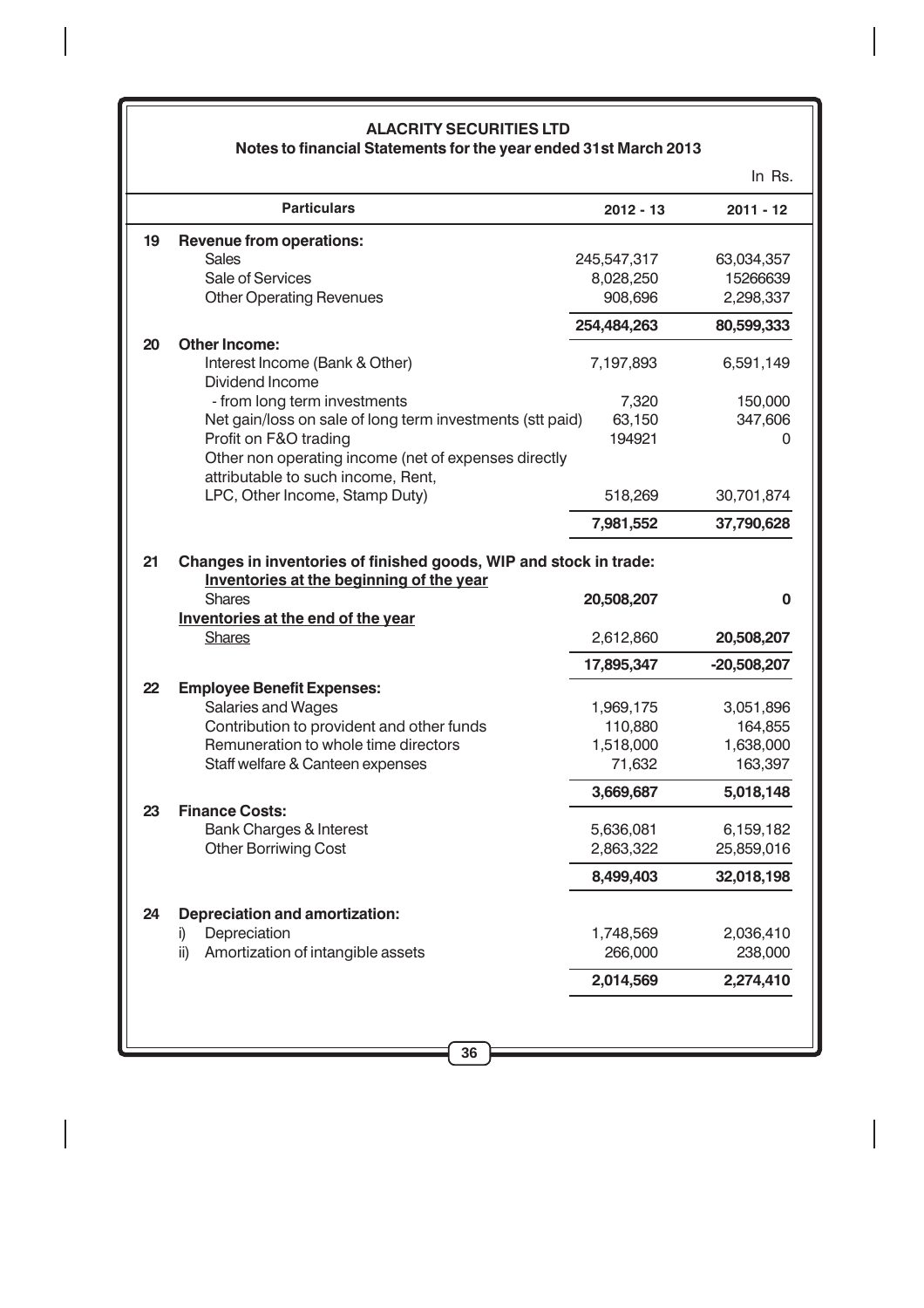## ALACRITY SECURITIES LTD

# Notes to financial Statements for the year ended 31st March 2013

|    |                                                                         |             | In Rs.      |
|----|-------------------------------------------------------------------------|-------------|-------------|
|    | <b>Particulars</b>                                                      | $2012 - 13$ | $2011 - 12$ |
| 25 | <b>Trading &amp; Administrative Expenses</b><br>Payment to the auditors |             |             |
|    | - for Audit fees                                                        | 100000      | 100000      |
|    | - for Tax audit fees                                                    | 50000       | 50000       |
|    | - for other services                                                    | 134000      | 12000       |
|    | Annual Fee to Exchanges                                                 | 575000      | 125000      |
|    | <b>Annual Maintanace</b>                                                | 238962      | 116325      |
|    | <b>Business Promotion Exp</b>                                           | 3700        | 62490       |
|    | Connectivity Charges (Lease line & VSAT)                                | 378968      | 412226      |
|    | Demat Charges & Stamp Charges                                           | 161507      | 301259      |
|    | Donations                                                               | 207500      | 879500      |
|    | <b>Electricity Exp</b>                                                  | 291719      | 304233      |
|    | Insurance                                                               | 118714      | 120256      |
|    | Interest/Finance Charges on car Loan                                    | 144924      | 144639      |
|    | <b>Internal Audit Fees</b>                                              | 100000      | 100000      |
|    | Legal and professional charges                                          | 771408      | 867000      |
|    | Loss on sale of fixed asset                                             | 259177      | 279505      |
|    | Miscellaneous expenses                                                  | 696652      | 588466      |
|    | Motor Car Expenses                                                      | 194621      | 474473      |
|    | <b>Rent Paid</b>                                                        | 50000       | 150000      |
|    | Repairs & Maintance                                                     | 136022      | 293849      |
|    | SEBI turnover charges                                                   | 28016       | 49822       |
|    | Society Maintance and Mun taxes                                         | 414491      | 263794      |
|    | <b>Stock Exchange Charges</b>                                           | 152996      | 878253      |
|    | Sub Brokrage Paid                                                       | 2047132     | 1,811,930   |
|    | <b>Telephone Expenses</b>                                               | 316791      | 536272      |
|    | <b>Transaction Charges Paid</b>                                         | 748756      | 1397847     |
|    | <b>Travelling &amp; Convence</b>                                        | 273852      | 271787      |
|    |                                                                         | 8594909     | 10590926    |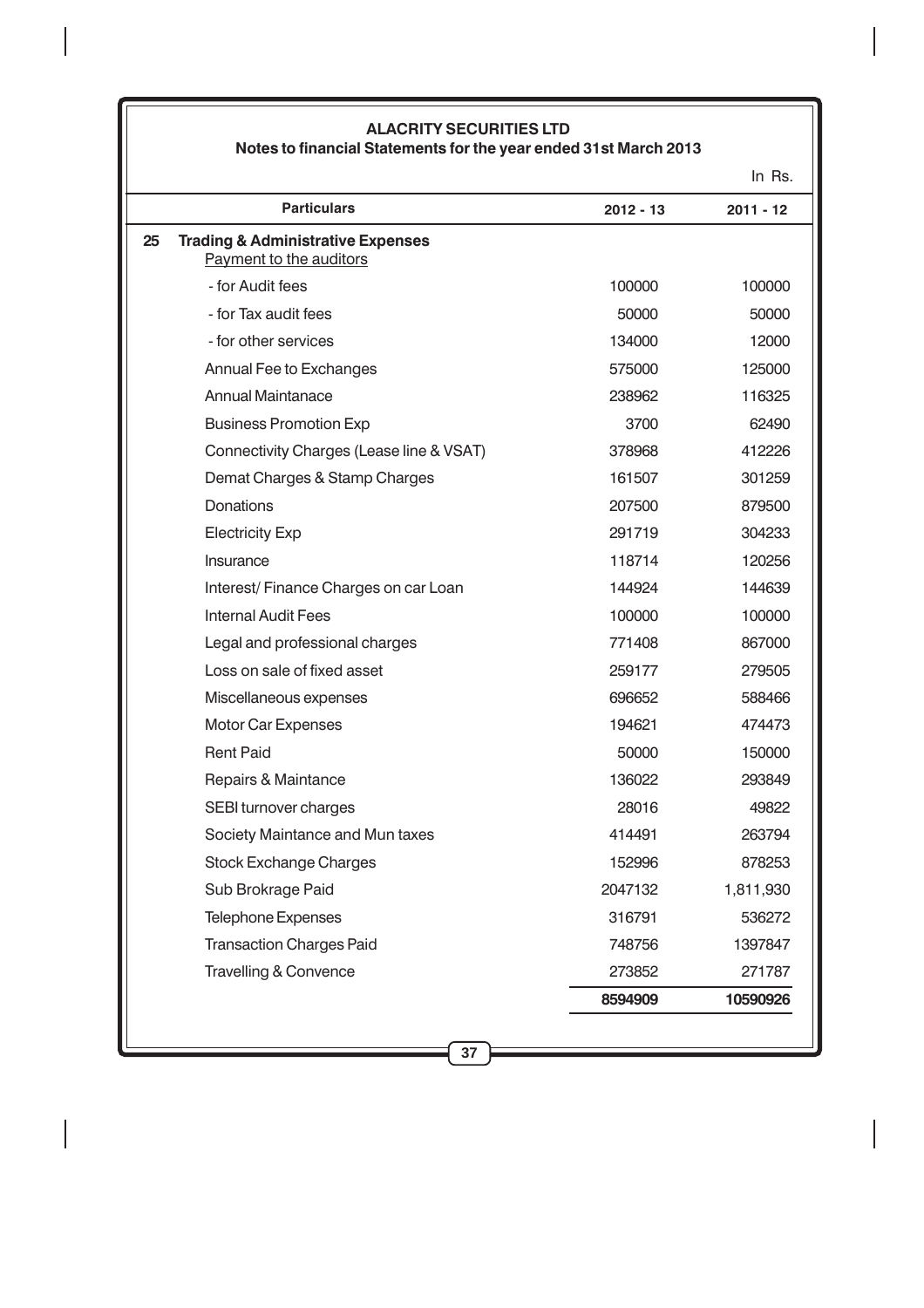| Contingent liabilities not provided for :<br>(Rs. in lacs)<br>26.<br>2012-3<br>2011-12<br>i) Bank Guarantee<br>431.75<br>482.00<br>ii) The Co. has not acknowledged the Income Tax demand of Rs. 7.92 lacs for the Asst Year 98-99<br>since re verification before CIT (Appeals) as per ITAT Order is still pending. However Rs. 2 Lacs.<br>Paid under protest |                                   |                          |                                                      |  |  |  |
|----------------------------------------------------------------------------------------------------------------------------------------------------------------------------------------------------------------------------------------------------------------------------------------------------------------------------------------------------------------|-----------------------------------|--------------------------|------------------------------------------------------|--|--|--|
| 27.<br>Gratuity is being accounted on payment basis, Since there was less than no. of employees as required by<br>As-15 during the year particulars except above required as per AS-15 are not applicable to the company.                                                                                                                                      |                                   |                          |                                                      |  |  |  |
| <b>Related Party Transactions</b><br>28.                                                                                                                                                                                                                                                                                                                       |                                   |                          |                                                      |  |  |  |
| <b>Related Parties Disclosures</b><br>i)                                                                                                                                                                                                                                                                                                                       |                                   |                          |                                                      |  |  |  |
| <b>Key Management Personnel</b><br>(i)                                                                                                                                                                                                                                                                                                                         | <b>Associates Company</b><br>(ii) |                          | <b>Relative of Key Management</b><br>Person<br>(iii) |  |  |  |
| Beena H Mehta (Director)                                                                                                                                                                                                                                                                                                                                       | Pooja Equiresearch Pvt Ltd.       |                          | Meeta H Mehta                                        |  |  |  |
| Kishore V Shah (Director)                                                                                                                                                                                                                                                                                                                                      | Odyssey Corporation Ltd.          |                          |                                                      |  |  |  |
| Hiten R Mehta (Director)                                                                                                                                                                                                                                                                                                                                       |                                   |                          |                                                      |  |  |  |
| Details of the transaction with the related parties<br>ii)                                                                                                                                                                                                                                                                                                     |                                   |                          |                                                      |  |  |  |
| <b>Description</b>                                                                                                                                                                                                                                                                                                                                             | (i) above                         | (ii) above               | (iii) above                                          |  |  |  |
| Managerial Remuneration & Salary                                                                                                                                                                                                                                                                                                                               | 1518000<br>(1638000)              |                          | 80000<br>(Nil)                                       |  |  |  |
| <b>Consultancy Charges</b>                                                                                                                                                                                                                                                                                                                                     | 50000<br>(Nil)                    |                          |                                                      |  |  |  |
| <b>Rent Paid</b>                                                                                                                                                                                                                                                                                                                                               | 50000                             |                          |                                                      |  |  |  |
| <b>Rent Received</b>                                                                                                                                                                                                                                                                                                                                           |                                   | 30000<br>(30000)         |                                                      |  |  |  |
| Late Payment Charges                                                                                                                                                                                                                                                                                                                                           |                                   | (18754873)               |                                                      |  |  |  |
| Sub-Brokerages Paid                                                                                                                                                                                                                                                                                                                                            |                                   |                          | 361580<br>(Nil)                                      |  |  |  |
| <b>Interest Paid</b>                                                                                                                                                                                                                                                                                                                                           |                                   | 2504892<br>(23741687)    |                                                      |  |  |  |
| Loan Received                                                                                                                                                                                                                                                                                                                                                  |                                   | 101592439<br>(382200000) |                                                      |  |  |  |
| Loan Repaid                                                                                                                                                                                                                                                                                                                                                    |                                   | 148790000<br>(327950000) |                                                      |  |  |  |
|                                                                                                                                                                                                                                                                                                                                                                |                                   |                          |                                                      |  |  |  |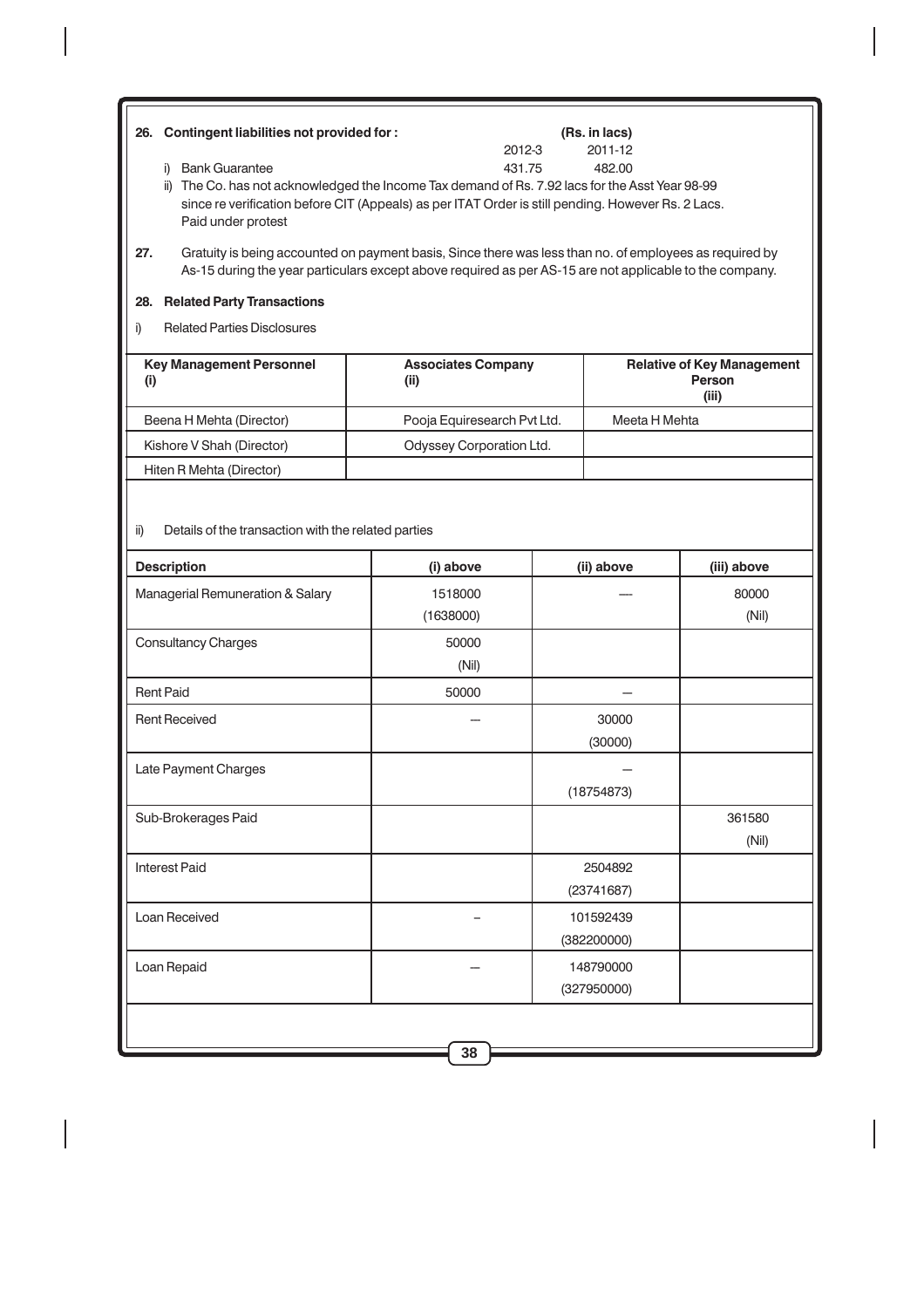- Transaction of Brokerage involved on share trading not consider in view of numerous transaction and practically difficult to qusntify
- iii) Balance as on 31<sup>st</sup> March 2013

| <b>Description</b> | (i) above | (ii) above | (iii) above |
|--------------------|-----------|------------|-------------|
| Receivable         |           | 15000      | 125000      |
|                    | ------    | (----)     | (-----)     |
| Payable            | 255106    | 22505071   |             |
|                    | (221356)  | (21853107) |             |
| Loan Payable       | ---       | 4815000    |             |
|                    |           | (54250000) |             |

| 29. Earning per Share (EPD): | 2012-13  | 2011-12 |
|------------------------------|----------|---------|
| Net Profit                   | -9009345 | 1038324 |
| Face value of Share          | 10       | 100     |
| Total No. issued Shares      | 15000000 | 300000  |
| Earnings pre Share           | $-0.60$  | 3.46    |

30. Balance of Loans & Advances, Debtors & Creditors are subject to confirmation & reconciliation.

31. Sundry Creditors includes margin received on account of future and option segment.

32. Additional information pursuant to para 3 and 4 of part II Schedule VI of the Companies Act

| 2011-12 | 2012-13 | a) Directors Remuneration |  |
|---------|---------|---------------------------|--|
| 1638000 | 1518000 | Salarv                    |  |
|         | 45000   | Consultancy Charges       |  |

Other information are either Nil or Not Applicable

33. Previous year's figures are reclassified where ever found necessary.

For LALIT KUMAR DANGI & CO. For ALACRITY SECURITIES LTD.

Firm Registration No. 112107W Chartered Accountants

(CA LALIT KUMAR DANGI) HITEN R MEHTA KISHORE V. SHAH

 $Sd$ - $Sd$ -Proprietor (Whole Time Director) (Director)

Place :- Mumbai Date :- 10/07/2013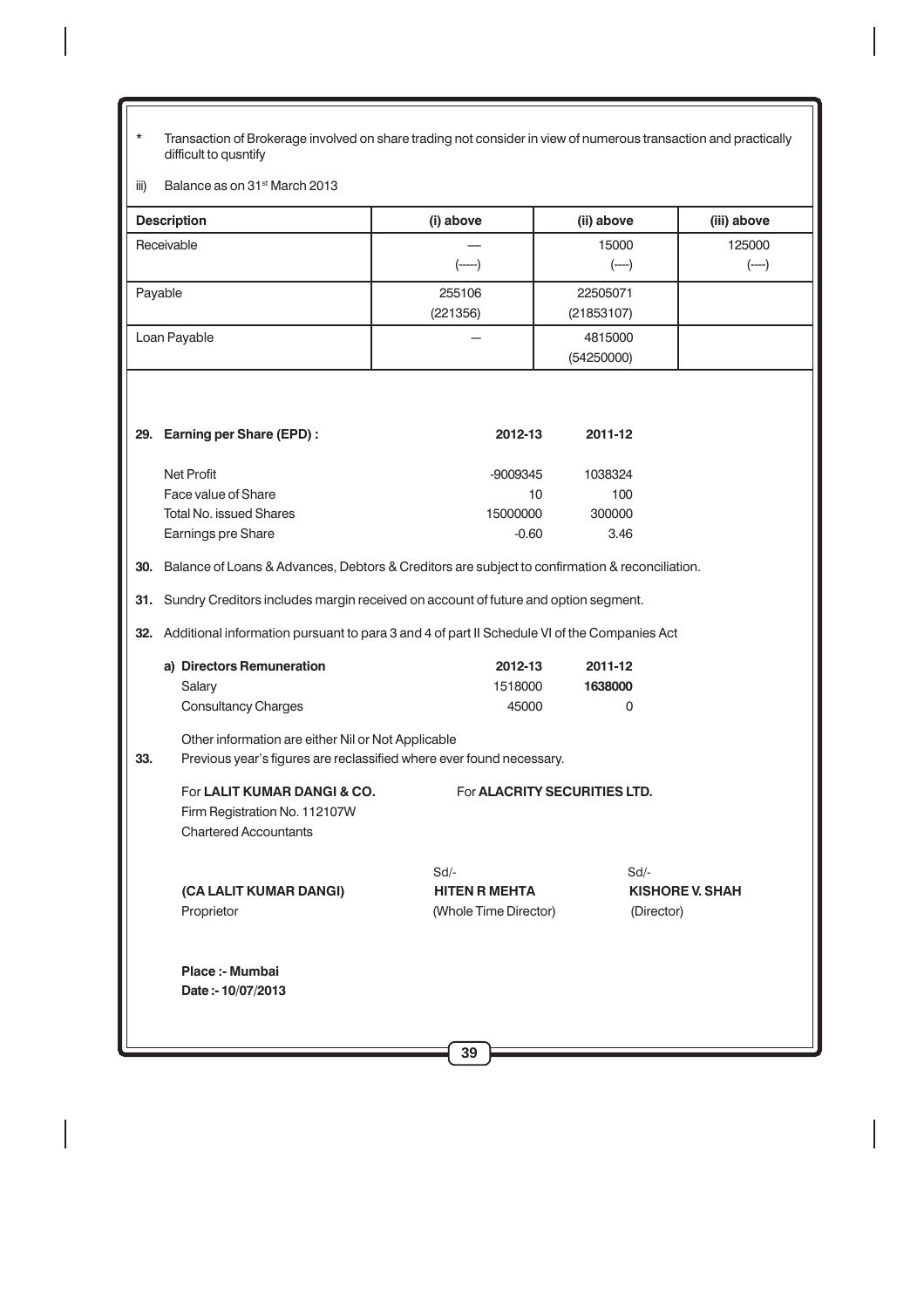## ALACRITY SECURITIES LTD CASH FLOW STATEMENT AS AT 31st MARCH, 2013

| Sr.<br>No.              | <b>Particulars</b>                                                  | Rs.           | As at 31/03/2013<br>Rs.      | As at 31/03/2012<br>Rs. | Rs.                      |
|-------------------------|---------------------------------------------------------------------|---------------|------------------------------|-------------------------|--------------------------|
| A                       | <b>CASH FLOW FROM OPERATING ACTIVITES</b>                           |               |                              |                         |                          |
|                         | 1 Net Profit Before Tax                                             |               | $-8,996,144$                 |                         | 2069614                  |
|                         | 2 Adjustmenta for:                                                  |               |                              |                         |                          |
|                         | Depreciation and Amortization Expences                              | 2,014,569     |                              | 2274410                 |                          |
|                         | loss/(profit) on sale of fixed assest                               | 259177        |                              | 279505                  |                          |
|                         | <b>Finance Costs</b>                                                | 8,499,403     |                              | 32018198                |                          |
|                         | profit on sale of investments                                       | $-63,150$     |                              | $-347606$               |                          |
|                         | Dividend Income                                                     | $-7,320$      |                              | $-150000$               |                          |
|                         | Interest Income                                                     | $-7,197,893$  |                              | $-6591149$              |                          |
|                         | Short Term capital Loss                                             | 6,152,234     | 9,657,021                    | 0                       | 27483358                 |
| 3)                      | Operating profit before working capital changes<br>Adjustmenta for: |               | 660,878                      |                         | 29552972                 |
|                         | Decrease/(increase) in trade receivables                            | 48877117      |                              | 142496799               |                          |
|                         | Decrease/(increase) in inventories                                  | 17895347      |                              | -20508207               |                          |
|                         | Decrease/(increase) in Long term & short term loans                 |               |                              |                         |                          |
|                         | & advances                                                          | -30633273     |                              | 35615769                |                          |
|                         | Decrease/(increase) in other current assets                         | 5633001       |                              | -4754162                |                          |
|                         | Decrease/(increase) in trade payable                                | $-1212380$    |                              | -50406832               |                          |
|                         | Increase/(decrease) in long term & short term                       |               |                              |                         |                          |
|                         | provisions<br>Increase/(decrease) in other liabilities              | -12416762     | 28143050                     | 10711965                | 113155332                |
|                         | Cash generated from operation                                       |               | 28,803,928                   |                         | 142708304                |
| 4)                      | Taxes Paid (net)<br>Net cash from operating activies                | A             | 693852                       | A                       | 8176835<br>134531469     |
|                         |                                                                     |               | 28,110,076                   |                         |                          |
| $\overline{\mathbf{B}}$ | CASH FROM INVESTING ACTIVITIES                                      |               |                              |                         |                          |
| 1)                      | Purchase of fixed assets                                            | $-1,204,415$  |                              | $-1028956$              |                          |
| 2)                      | Purchase of intangible assets                                       | 0             |                              | $-36750$                |                          |
| 3)                      | Sale/disposal of fixed assets                                       | 500000        |                              | 59350                   |                          |
| 4)                      | investments in associates                                           | $-16,568,195$ |                              | 0                       |                          |
| 5)                      | Purchase of current and non current investments                     | $-10,384,562$ |                              | -17615060               |                          |
| 6)                      | Proceeds from sale of current and non current                       |               |                              |                         |                          |
|                         | investments                                                         | 14462297      |                              | 347606                  |                          |
| 8)                      | Dividend on investments                                             | 7,320         |                              | 1500000                 |                          |
| 9)                      | Interest recevied                                                   | 7,197,893     |                              | 6591149                 |                          |
|                         | Net Cash from/(used in) investing activities                        | в             | $-5,989,663$<br>$-5,989,663$ | в                       | -11532661<br>$-11532661$ |
|                         |                                                                     |               |                              |                         |                          |
| C)                      | CASH FLOW FROM FINANCING ACTIVITIES                                 |               |                              |                         |                          |
| 1)                      | Interest and finance cost paid                                      | $-8,499,403$  |                              | -32018198               |                          |
| 2)                      | proceeds form borrowing (net)                                       | -81366079     |                              | -121156958              |                          |
| 3)                      | Proceeds of issue of Share                                          | 60000000      |                              | 0                       |                          |
| 4)                      | <b>Dividend Paid</b>                                                | $-1500000$    |                              | $-1500000$              |                          |
| 5)                      | Tax on distributed profits                                          | -243338       |                              | $-243338$               |                          |
| 6)                      | Preliminary Expences Paid                                           | $-140000$     |                              | $-1190000$              |                          |
|                         | Net Cash from/(used in) financing activities                        | C             | $-31,748,820$                | C                       | -156108494               |
|                         | Net increase in cash and cash equivalents                           | $(A+B+C)$     | $-9625,407$                  | $(A+B+C)$               | $-33,109,686$            |
|                         |                                                                     |               |                              |                         |                          |
|                         |                                                                     | 40            |                              |                         |                          |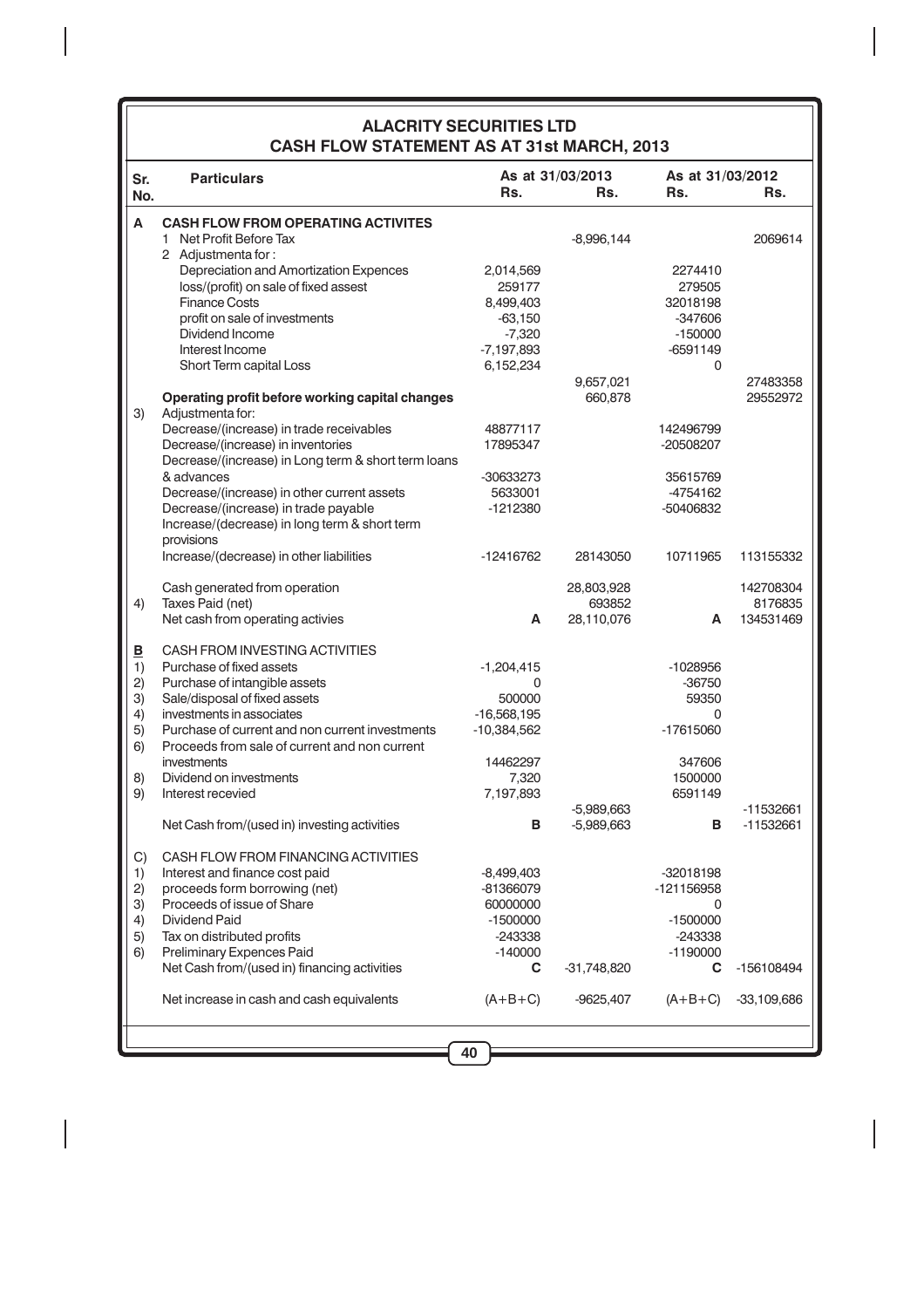| <b>ALACRITY SECURITIES LTD</b><br>CASH FLOW STATEMENT AS AT 31st MARCH, 2013 |                                                                                                                                                                                     |                                                             |                         |                            |                                |  |
|------------------------------------------------------------------------------|-------------------------------------------------------------------------------------------------------------------------------------------------------------------------------------|-------------------------------------------------------------|-------------------------|----------------------------|--------------------------------|--|
| Sr.<br>No.                                                                   | <b>Particulars</b>                                                                                                                                                                  | Rs.                                                         | As at 31/03/2013<br>Rs. |                            | As at 31/03/2012<br>Rs.<br>Rs. |  |
|                                                                              | cash and cash equivalents as at the beginning of the<br>year<br>add: cash and cash equivalents taken over<br>amaigamation<br>Cash and cash equivalents as at the closed of the year | 95880589<br>$\mathbf 0$<br>86252182                         | -9628407                | 128990275<br>0<br>95880589 | -33109686                      |  |
|                                                                              | In Accordance with our Report attached<br>For Lalit Kumar Dangi & Co.<br><b>Chartered Accountants</b>                                                                               | For and on behalf of the Board                              | 0                       |                            | 0                              |  |
| $Sd$ -                                                                       | Firm Registration No. 112107W<br>(CA Lalit Kumar Dangi)<br>Proprietor<br>M No. 45611<br>Place: Mumbai<br>Date: 10/07/2013                                                           | $Sd$ -<br><b>Hiten R Mehta</b><br>Whole Time Director<br>41 |                         | $Sd$ -<br><b>Director</b>  | <b>Kishore V Shah</b>          |  |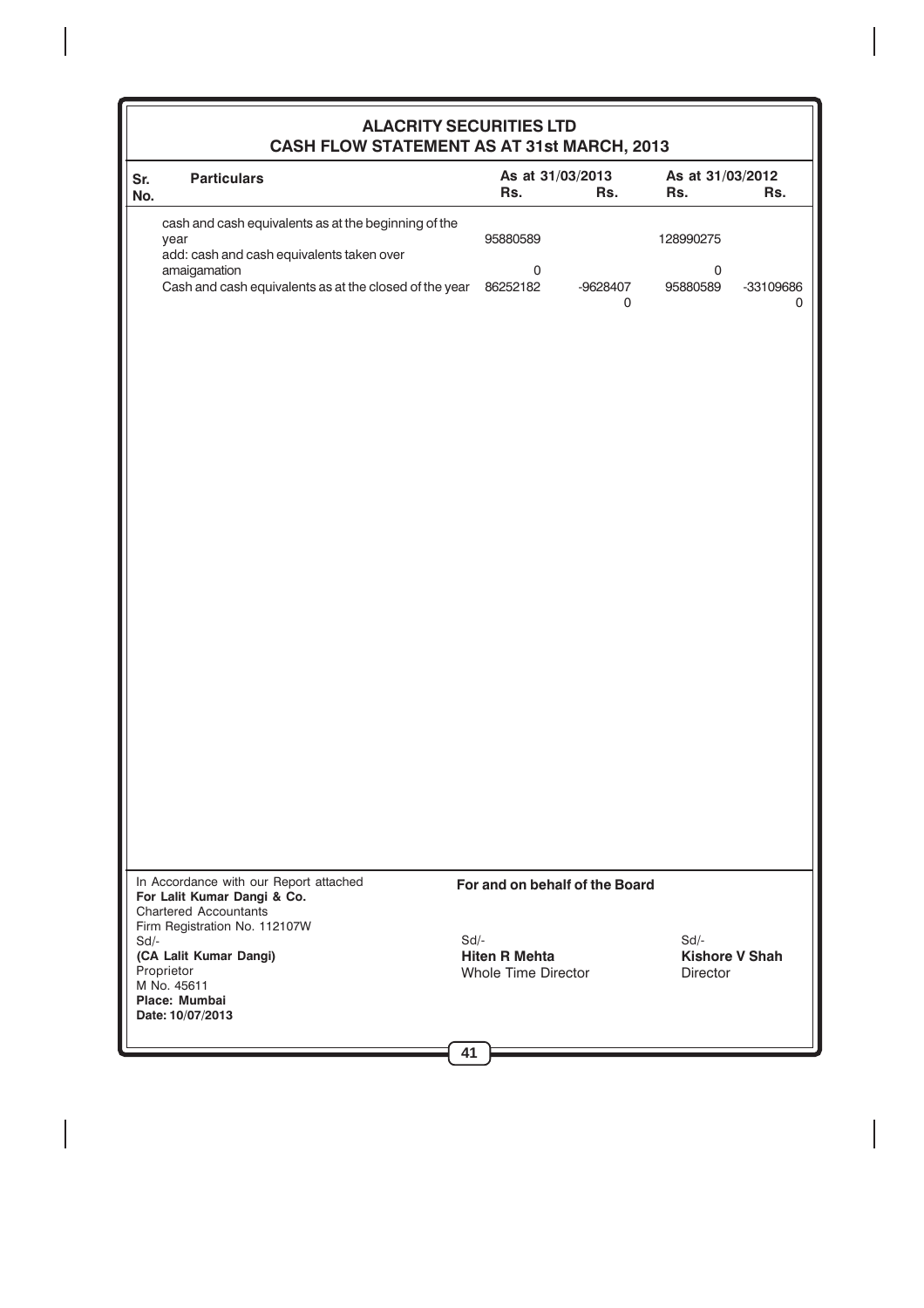| <b>ALACRITY SECURITIES LIMITED</b><br>Regd Office: 101, Haridarshan Building, B- Wing, Bhogilal Phadia Road,<br>Kandivali (W), Mumbai - 400056                                                                                                                                                          |                                  |  |  |
|---------------------------------------------------------------------------------------------------------------------------------------------------------------------------------------------------------------------------------------------------------------------------------------------------------|----------------------------------|--|--|
| <b>PROXY FORM</b>                                                                                                                                                                                                                                                                                       |                                  |  |  |
| <b>19th ANNUAL GENERAL MEETING</b>                                                                                                                                                                                                                                                                      |                                  |  |  |
|                                                                                                                                                                                                                                                                                                         |                                  |  |  |
| Folio No.                                                                                                                                                                                                                                                                                               |                                  |  |  |
|                                                                                                                                                                                                                                                                                                         |                                  |  |  |
|                                                                                                                                                                                                                                                                                                         |                                  |  |  |
| being the member(s) of the above named Company _________________________________                                                                                                                                                                                                                        |                                  |  |  |
|                                                                                                                                                                                                                                                                                                         | hereby hereby                    |  |  |
|                                                                                                                                                                                                                                                                                                         |                                  |  |  |
|                                                                                                                                                                                                                                                                                                         |                                  |  |  |
|                                                                                                                                                                                                                                                                                                         |                                  |  |  |
| as my/ our proxy to vote for me/ us on my/our behalf, at<br>the Annual General Meeting of the Company to be held at 101, B-Wing, Haridarshan<br>Building, Bhogilal Phadia Road, Kandivali (W), Mumbai - 400 067. on, 30th<br>September 2013 and at any adjournment thereof.<br>Folio No.:<br>D.P.ID NO: |                                  |  |  |
|                                                                                                                                                                                                                                                                                                         | CLIENT I.D. NO:<br>No.of Shares: |  |  |
| Signed this<br>_________day of_<br>2013.                                                                                                                                                                                                                                                                | $1$ Rs./-<br>Revenue<br>stamp    |  |  |
| Note: [Type a quote from the document or the summary of an interesting point. You<br>can position the text box anywhere in the document. Use the Text Box Tools tab to<br>change the formatting of the pull quote text box.]                                                                            |                                  |  |  |
| This form in order to be effective should be duly stamped, completed and signed and<br>must be deposited at the Registered Office of the Company, not less than 48 hours<br>before the meeting.                                                                                                         |                                  |  |  |
| 42                                                                                                                                                                                                                                                                                                      |                                  |  |  |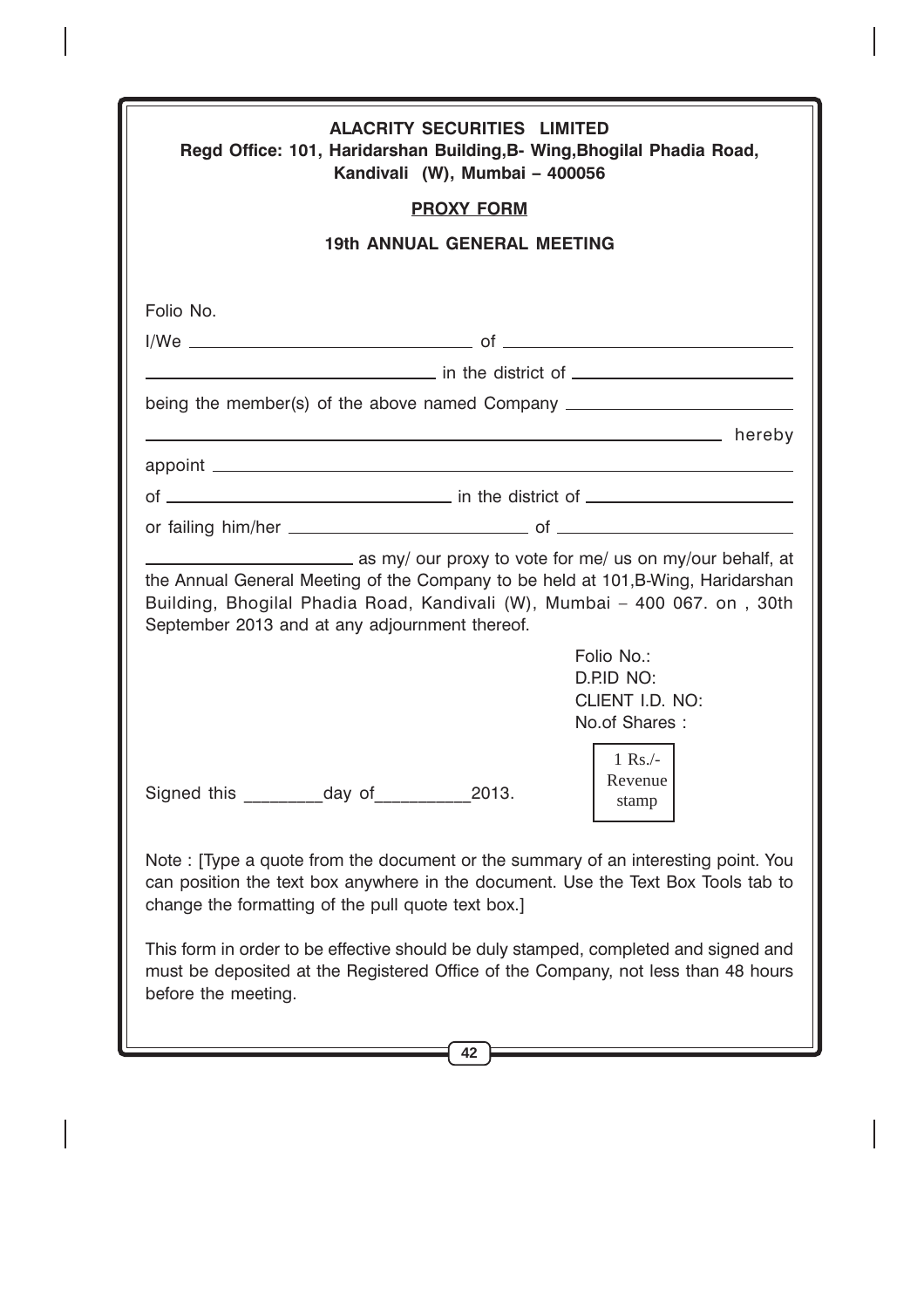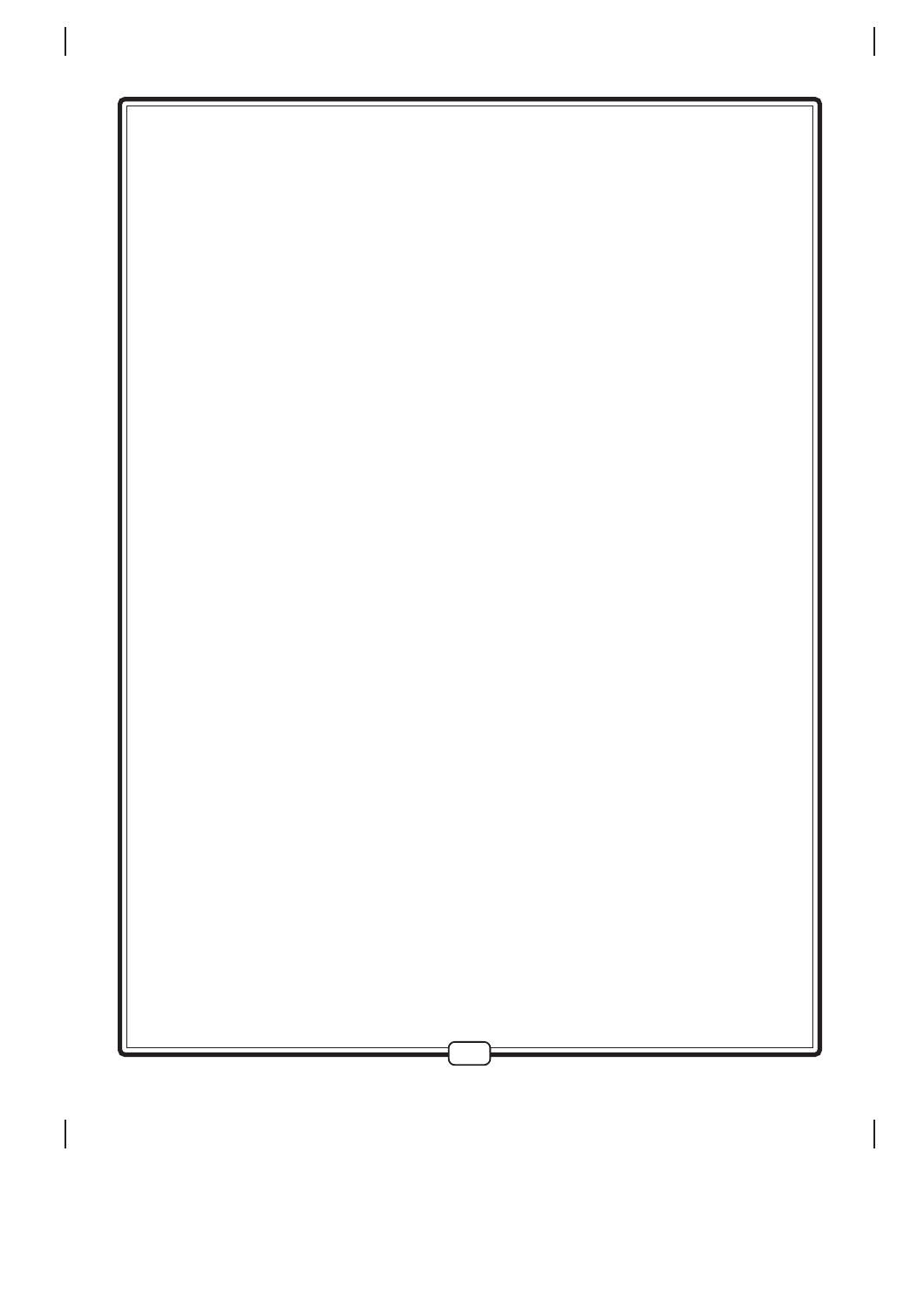## ATTENDANCE SLIP

# ALACRITY SECURITIES LIMITED Regd Office : 101, Haridarshan Building,B- Wing,Bhogilal Phadia Road, Kandivali (W), Mumbai - 400056

## 19th ANNUAL GENERAL MEETING

I Certify that I am a registered shareholder/proxy for the registered shareholder of the Company. I hereby record my presence at the Annual General Meeting of the Company at 101, Haridarshan Building,B- Wing,Bhogilal Phadia Road, , Kandivali (W), Mumbai - 400 067, 30th September 2013.

Registered Folio No. : . D.P. ID.NO..

Client ID No

Name of the Shareholder : ........

Note : Please fill in this attendance slip and hand it over at the Entrance. Members are requested to bring their copy of Annual Report of the meeting.

Signature of the Shareholder / Proxy: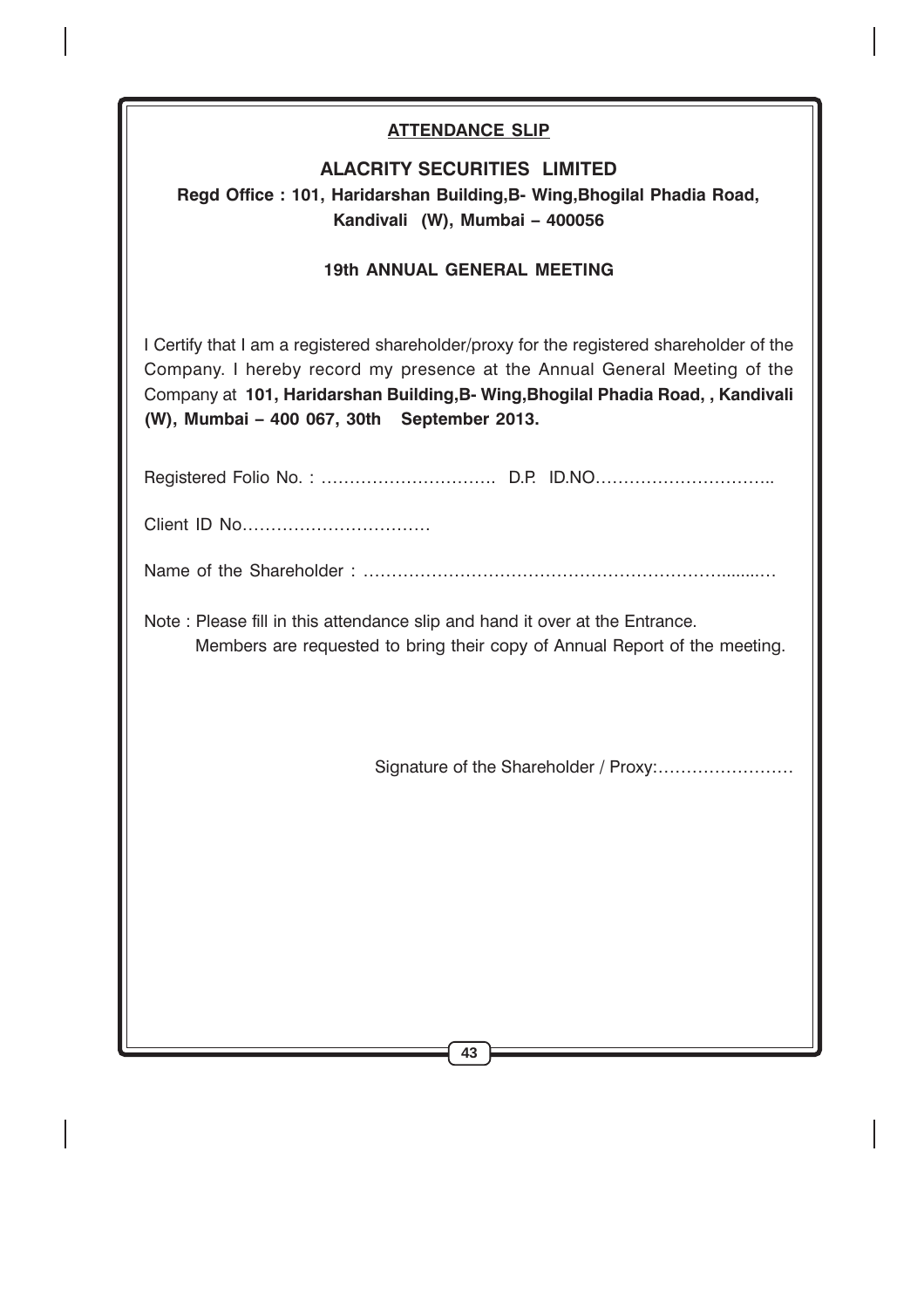